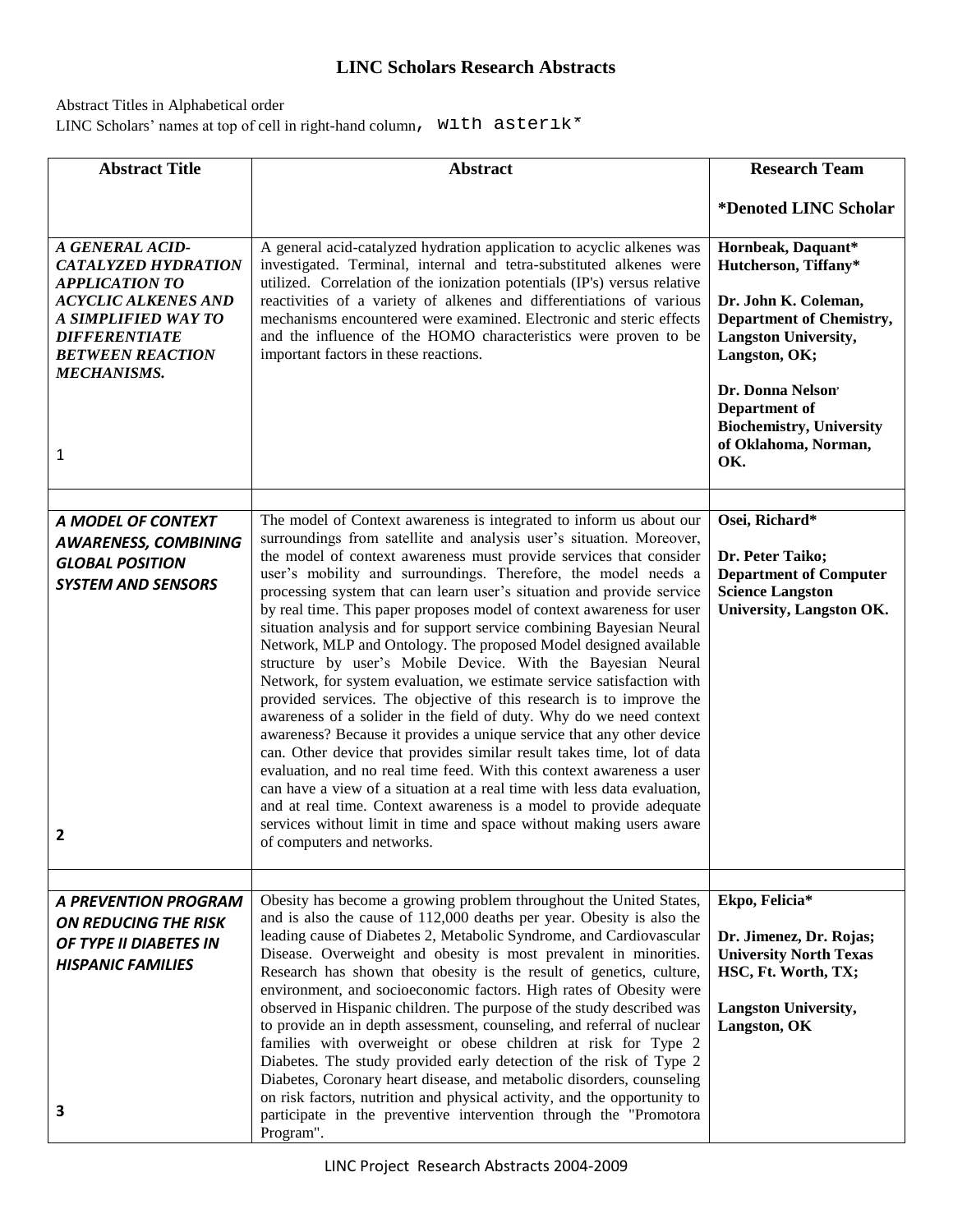| <b>A SEARCH FOR THE</b><br><b>HIGGS PARTICLE IN 2</b><br><b>TEV PROTON -</b><br><b>ANTIPROTON</b><br><b>COLLISIONS AT THE D-</b><br><b>ZERO EXPERIMENT</b><br>4 | The Higgs particle is the last undiscovered fundamental particle of the<br>Standard Model. In this theory the Higgs particle is responsible for<br>giving fundamental particles, like the electron, their mass. Recent<br>data from CERN's LEP collider and Fermilab's Tevatron collider are<br>suggesting that the Higgs particle may be seen in the D-Zero<br>experiment which is currently taking data. At Langston University we<br>are conducting a detailed analysis of the data from the D-Zero<br>Experiment for a Higgs search by calibrating the data, understanding<br>the efficiencies of the detectors, simulating specific events and<br>comparing them with collected data. D-Zero is a collaboration of<br>more than 400 scientists from 17 countries around the world.                                                                                                                                                                                                                                                                                                                                                                                                                                                                                                                                                                                                                                                                                                                                                                                                                                                                                                                                                                                                             | Trotter, Barry*<br>Dr. John K. Coleman, and<br>Dr. Tim McMahon.<br><b>Department of Physical</b><br>Sciences, and the<br>Department of<br>Mathematics1, Langston<br><b>University, Langston, OK</b>                              |
|-----------------------------------------------------------------------------------------------------------------------------------------------------------------|-----------------------------------------------------------------------------------------------------------------------------------------------------------------------------------------------------------------------------------------------------------------------------------------------------------------------------------------------------------------------------------------------------------------------------------------------------------------------------------------------------------------------------------------------------------------------------------------------------------------------------------------------------------------------------------------------------------------------------------------------------------------------------------------------------------------------------------------------------------------------------------------------------------------------------------------------------------------------------------------------------------------------------------------------------------------------------------------------------------------------------------------------------------------------------------------------------------------------------------------------------------------------------------------------------------------------------------------------------------------------------------------------------------------------------------------------------------------------------------------------------------------------------------------------------------------------------------------------------------------------------------------------------------------------------------------------------------------------------------------------------------------------------------------------------|----------------------------------------------------------------------------------------------------------------------------------------------------------------------------------------------------------------------------------|
|                                                                                                                                                                 |                                                                                                                                                                                                                                                                                                                                                                                                                                                                                                                                                                                                                                                                                                                                                                                                                                                                                                                                                                                                                                                                                                                                                                                                                                                                                                                                                                                                                                                                                                                                                                                                                                                                                                                                                                                                     |                                                                                                                                                                                                                                  |
| A STUDY OF CADINIUM<br><b>ZINC TELLURIDE (CZT)</b><br><b>NOISE IN THE SWIFT</b><br><b>BAT INSTRUMENT</b><br>5                                                   | Swift is a NASA mission that's scheduled for launch in 2004. It will<br>be looking in the distant universe for gamma ray bursts (GRBs). The<br>first gamma ray burst was seen in 1967 by satellite borne detectors<br>looking for violations of the Nuclear Test Ban Treaty. Swift will<br>determine the origin of GRBS, tell us how the blast wave interacts<br>with its surroundings, and identify classes of bursts. The Swift<br>instruments include the Burst Alert Telescope (BAT), the X-Ray<br>Telescope (XRT), and the Ultra-Violet Optical Telescope (UVOT).<br>The BAT makes the initial detection of the gamma ray burst,<br>determines a position for that burst, and sends that position from the<br>telescope to ground control. The cadmium-zinc-telluride (CZT)<br>detectors are the heart of Swift's Burst Alert Telescope (BAT). The<br>detectors will enable scientists to detect and accurately position the<br>gamma ray bursts. The CZT detectors create high-resolution images<br>from high-energy photons, particles of light far more energetic than<br>visible light. Some of the CZT detectors are producing a noise that can<br>falsely identify a GRB. Many factors are considered concerning the<br>CZT noise, including temperature, bad connections, and the overall<br>electronics of the telescope. My project included figuring out which<br>detectors were responsible for the noise. This was done using a<br>program written in C and data files from the detectors. My research<br>showed that there are classes of noises, which have different energy<br>spectrum characteristics. The program we made will allow scientists<br>to take any data file and figure out which detectors are producing the<br>disturbing noise. Funded and Supported by NASA. | Harvey, Desmond*<br>Harris, Steven <sup>*</sup><br>Dr. Timothy McMahon,<br>Dept. of Chemistry and<br><b>Physical Sciences and the</b><br>Dept. of Mathematics,<br><b>Langston University,</b><br>Langston, OK                    |
| <b>ABC MUTANTS IN C.</b><br><b>ELEGANS</b><br>6                                                                                                                 | RNA interference (RNAi) involves the introduction of double-<br>stranded RNA into the cell resulting in the silencing of specific genes.<br>ATP-Binding Cassette (ABC) transporters are proteins that transport<br>substrates across intracellular and extracellular membranes. It has<br>been found that some of the ABC transporters are necessary in order<br>for RNAi to occur in the nematode Caenorhabditis elegans. We are<br>interested in the characterization of ABC transporters in C. elegans<br>because of their roles in RNAi. Sixty ABC transporters have been<br>identified in the complete genomic sequence of C. elegans. In this<br>project, worms with deletions in ABC genes were obtained from the<br>C. elegans gene knockout consortium. We have outcrossed these<br>strains in order to get rid of unwanted mutations that may have been<br>introduced during the course of generating the deletions in ABC<br>genes. After a series of breeding, mutant strains homozygous for<br>ABC gene deletion were confirmed as homozygotes via PCR. We<br>have successfully outcrossed 9 ABC mutant strains. These strains will<br>be outcrossed for 2-3 more times, after which, there will be a search<br>for phenotypes.                                                                                                                                                                                                                                                                                                                                                                                                                                                                                                                                                        | Todd, Syndia*<br>Dr. Lisa Timmons,<br><b>Department of Biology,</b><br><b>Langston University,</b><br>Langston, OK.<br><b>Department of Molecular</b><br><b>Biosciences</b> , The<br><b>University of Kansas</b><br>Lawrence, KS |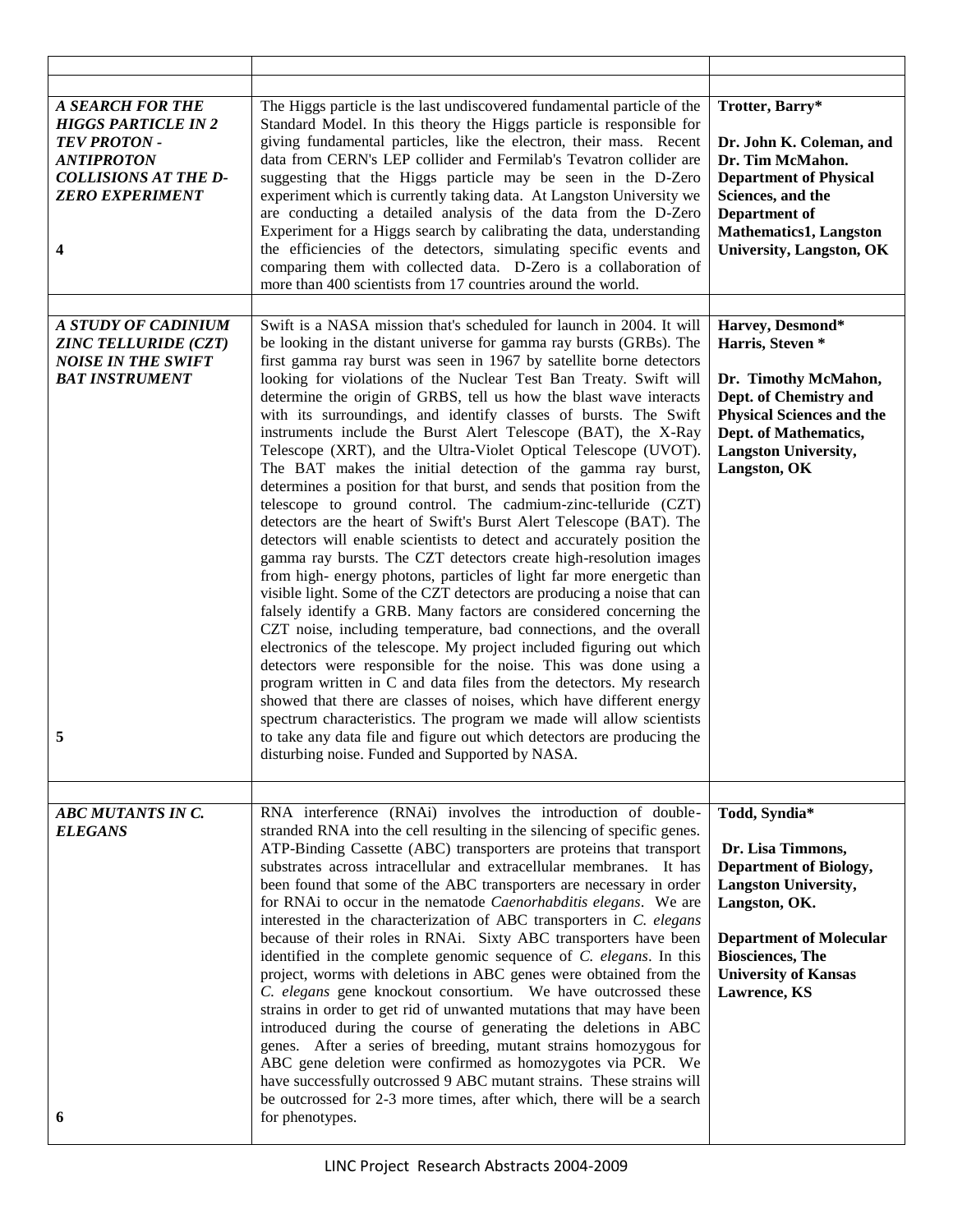| <b>ALLEOPATHIC EFFECT</b><br>OF MIMOSINE AND<br><b>ALBIZZIIN ON SEED</b><br><b>GERMINATION AND</b><br><b>SEEDLING GROWTH</b><br>7 | Mimosine and albizziin are non-protein amino acids produced by<br>several legume species including Mimosa, or Silk-Tree (Albizzia<br>julibrissin Durazz). Several reports indicate that mimosine has<br>fungicidal and insecticidal properties and may be involved in<br>allelopathy. In preliminary studies both compounds have been shown<br>to inhibit seed germination and seedling growth in sicklepod (Cassia<br>obtusifolia L.) and hemp sesbania [Sesbainia exaltata (Raf.) Rydb. Ex<br>A.W. Hill] at 10-3 M. Further studies with hairy vetch (Vícia villòsa<br>Roth) and butterfly pea (Clitòria mariàna L.) indicate that mimosine<br>at 10-3 M inhibits vetch seed germination, but had little effect on<br>butterfly pea germination. In addition, little effect was noted on<br>radical elongation of either species. This work will be continued and<br>will include radish (Raphanus sativus L.), generally a more sensitive<br>species to growth regulators, in the germination assay. Preliminary<br>studies on the separation of mimosine and albizziin using thin-layer<br>chromatography will be conducted and this technique will be used in<br>examining legume forages for non-protein amino acids in further<br>work.                                                                                                                                                                         | Hutcherson, Tiffany*<br>Dr. John K Coleman,<br>Dr. R. D. Williams;<br><b>Department of Chemistry</b><br>and Research &<br><b>Extension, Langston</b><br><b>University, Langston, OK</b>                                              |
|-----------------------------------------------------------------------------------------------------------------------------------|------------------------------------------------------------------------------------------------------------------------------------------------------------------------------------------------------------------------------------------------------------------------------------------------------------------------------------------------------------------------------------------------------------------------------------------------------------------------------------------------------------------------------------------------------------------------------------------------------------------------------------------------------------------------------------------------------------------------------------------------------------------------------------------------------------------------------------------------------------------------------------------------------------------------------------------------------------------------------------------------------------------------------------------------------------------------------------------------------------------------------------------------------------------------------------------------------------------------------------------------------------------------------------------------------------------------------------------------------------------------------------------------------------------------|--------------------------------------------------------------------------------------------------------------------------------------------------------------------------------------------------------------------------------------|
| <b>AMYGDALOID</b><br><b>MODULATION OF</b><br><b>GASTOINTESTINAL</b><br><b>PERMEABILITY</b><br>8                                   | Previous research has shown that stress can enhance gastrointestinal<br>permeability leading to diarrhea. The amygdala is a key limbic<br>structure involved in autonomic responses to stress and anxiety. The<br>goal of this research is to determine the role the amygdala plays in the<br>regulation of gastrointestinal permeability. Corticosterone is a steroid<br>hormone that upon stereotaxic insertion into the amygdala increases<br>anxiety in rats. Fischer-344 rats $(n=8)$ underwent amygdala implant<br>surgery with either cholesterol (30 $\Box$ g) as a control or corticosterone<br>$(30 \Box g)$ pellets. Following one week of recovery, colonic tissue was<br>removed and mounted in the Ussing Chamber to determine<br>permeability through measurements of potential difference (PD) and<br>short circuit current $(I_{sc})$ via Ohms Law where V (voltage) = I<br>(current) R (resistance). The conductance/permeability (G) can be<br>found as the reciprocal of resistance $(1/R = \text{conductance})$ . Our results<br>have shown that in corticosterone implanted rats $(n=4)$ , permeability<br>was not statistically different from cholesterol implanted rats (n=4).<br>However, we anticipate that in response to water avoidance stress<br>(WAS), a psychological stressor, corticosterone implanted rats will<br>have an enhanced permeability compared to cholesterol controls. | Miller, Nichole*<br>Dr. B. Greenwood-<br>VanMeerveld: Center for<br><b>Neuroscience, University</b><br>of Oklahoma Health<br><b>Sciences Center.</b><br><b>Oklahoma City OK</b><br><b>Langston University,</b><br><b>Langston OK</b> |
| <b>ANALYSIS OF CYC1</b><br><b>PROMOTER IN CANDIDA</b><br><b>ALBICANS</b><br>9                                                     | Background: The yeast species, <i>Candida albicans</i> , is an opportunistic<br>pathogen that can be found in the gastrointestinal and urinal tracts of<br>most humans. When the body undergoes certain changes Candida<br>albicans often shows as the common infections known as: diaper<br>rash, yeast infection, and oral thrush. These trivial infections are<br>easily healed with antifungal treatments. However, in humans whose<br>immune systems have suffered; such as those with HIV,<br>chemotherapy patients, and those undergoing surgery, C. albicans<br>may prove fatal. The current treatments to suppress C. albicans<br>infections cause harm to the already weakened systems of those<br>CYC1, cytochrome c, isoform 1, is an electron carrier in<br>patients.<br>cellular respiration. In oxidative phosphorylation, CYC1 carries<br>electrons from the cytochrome bc1 complex to cytochrome oxidase.<br>Objective: to find the significance of the CYC1 promoter regulatory<br>elements in Candida albicans through deletions of it. Materials and<br>Methods: Each deletion is placed in a plasmid that already contains<br>the Renilla luciferase gene, from Renilla reniformis, the sea pansy.<br>The plasmid is cloned using E. coli. After cloning the plasmids each                                                                                                                        | <b>Blocker, Tomica*</b><br>Dr. David McNabb,<br><b>Department of Molecular</b><br><b>Biology, University of</b><br>Arkansas, Fayetteville AR<br><b>Department of Biology,</b><br><b>Langston University,</b><br><b>Langston OK</b>   |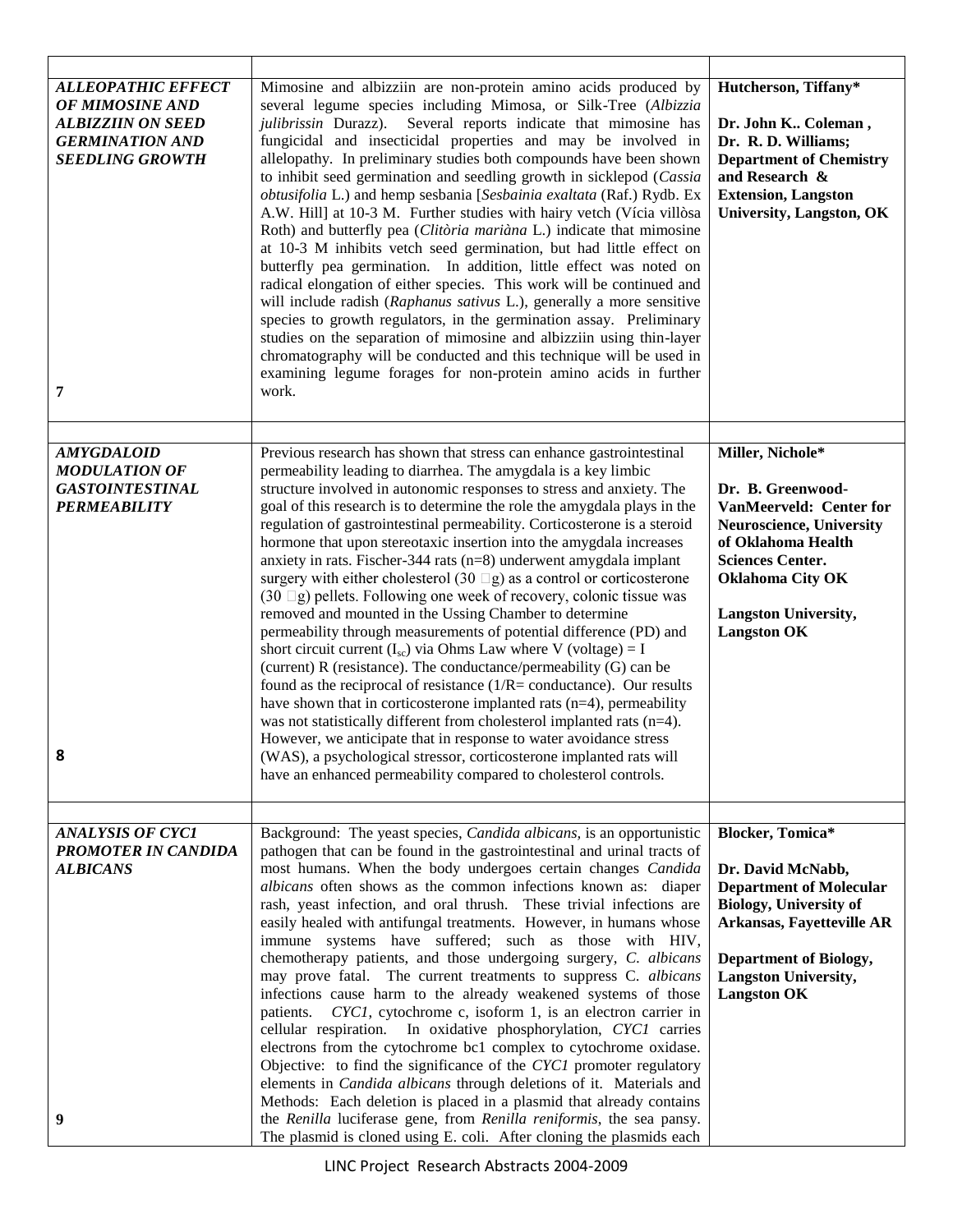|                                                                                                                                                                                                        | is transformed into C. albicans. Using the Renilla luciferase system<br>we are able to detect the expression of the CYC1 promoter. If the<br>desired promoter is present and effective, a bioluminescence is<br>detected.<br>Results:<br>One of the plasmids was successfully<br>transformed. It showed luciferase activity. Conclusions: although<br>the plasmid that transformed was truncated, the CYC1 promoter was<br>still effective. Future goals: to transform the other five plasmids and<br>determine analyze the complete CYC1 promoter                                                                                                                                                                                                                                                                                                                                                                                                                                                                                                                                                                                                                                                                                                                                                                                                                                                                                                                                                                                                                                                                                                       |                                                                                                                                                                                                                           |
|--------------------------------------------------------------------------------------------------------------------------------------------------------------------------------------------------------|----------------------------------------------------------------------------------------------------------------------------------------------------------------------------------------------------------------------------------------------------------------------------------------------------------------------------------------------------------------------------------------------------------------------------------------------------------------------------------------------------------------------------------------------------------------------------------------------------------------------------------------------------------------------------------------------------------------------------------------------------------------------------------------------------------------------------------------------------------------------------------------------------------------------------------------------------------------------------------------------------------------------------------------------------------------------------------------------------------------------------------------------------------------------------------------------------------------------------------------------------------------------------------------------------------------------------------------------------------------------------------------------------------------------------------------------------------------------------------------------------------------------------------------------------------------------------------------------------------------------------------------------------------|---------------------------------------------------------------------------------------------------------------------------------------------------------------------------------------------------------------------------|
| <b>ANALYZING THE</b><br><b>PERFORMANCE OF THE</b><br><b>SWIFT MISSION BURST</b><br><b>ALERT TELESCOPE</b><br><b>IMAGING SOFTWARE</b><br><b>FOR MEASURING GRB</b><br><b>DURATION TIMES</b><br><b>10</b> | The Swift satellite is designed to detect and observe Gamma Ray<br>Bursts (GRBs) and then analyze their spectra and light curves. This<br>satellite consists of three instruments: the Burst Alert Telescope<br>(BAT), Ultra-Violet Optical Telescope (UVOT), and the X-ray<br>Telescope (XRT). For my research, I will be focusing on the<br>performance of the BAT, which is the primary instrument on the Swift<br>satellite for collecting Gamma Ray data. The BAT is unlike previous<br>telescopes in the fact that it has a very large field of view. Swift is<br>unique in its ability to autonomously slew itself quickly upon the<br>detection of a GRB. Therefore it is very effective in observing<br>GRBs. The performance of the BAT will be measured with the<br>comparison to the Compton Gamma Ray Observatory (CGRO). A<br>1000 Burst simulation was conducted on the Swift satellite to cover<br>one year of operation. Light curves from BATSE (Burst and Transient<br>Source Experiment), an instrument on CGRO, were used as input to<br>the simulation, and a corresponding BAT light curve was produced.<br>The light curves produced by the imaging software will be used by<br>Battblocks, software that analyzes images, to create duration time<br>intervals for the GRBs. GRBs create a wide variety of light curves.<br>Many of these light curves have large fluctuations and different<br>intensities within the burst. These fluctuations can cause conflict<br>when trying to establish duration time intervals. The light curves as<br>well as the duration times from both the BATSE and the BAT will be<br>compared. | <b>Blythe, Derek*</b><br><b>Brison, Shanequah *</b><br>Dr. Tim McMahon Code<br><b>661: The Swift Team</b><br><b>Langston University,</b><br>Langston, OK<br><b>NASA Goddard Space</b><br>Flight Center, Greenbelt,<br>MD. |
| <b>ANTIBIOTIC RESISTANT</b><br><b>MICROORGANISMS</b><br><b>ISOLATED FROM A</b><br><b>SEWAGE TREATMENT</b><br><b>WATER SITE</b><br>11                                                                   | Bacteria isolates containing antibiotic resistance to either Penicillin, or<br>Erythromycin, or Streptomycin, were isolated from a sewage<br>treatment water site at Keystone State Park. Bacterial counts were<br>obtained, based on two different general all-purpose media Maconkey<br>agar and Nutrient agar, to the log of 10 colony forming units. Growth<br>patterns were then determined for microbes in preparation<br>identification of the Binomial system of nomenclature classification of<br>selected gram-negative microbes isolated from Maconkey agar.                                                                                                                                                                                                                                                                                                                                                                                                                                                                                                                                                                                                                                                                                                                                                                                                                                                                                                                                                                                                                                                                                  | Smith. D.*<br>Harris, T.*<br>Braggs, S.*<br>Baker, W.*<br><b>Department of Biology,</b><br><b>Langston University,</b><br>Langston, OK                                                                                    |
| <b>APPLICATIONS OF</b><br><b>MODULAR RINGS IN</b><br><b>NUMBER THEORY</b><br>12                                                                                                                        | In the era of technology it is almost impossible to imagine to start any<br>type of computation without using computers or supercomputers.<br>However, there are still problems that computers cannot help without<br>applying some knowledge of advance mathematics. The goal of this<br>display is to show how to apply Abstract Algebra, or more precisely,<br>Modular Ringsin some other disciplines like Number Theory or<br>Cryptology. By applying the natural projection epimorphism p: Z ! Z<br>m from the ring of integers Z to a modular ring Z m and orders of<br>cyclic subgroups of the group of invertibles V m it will be possible to<br>solve some problems similar to the Fermat Theorem and problems<br>related with divisibility of large numbers.                                                                                                                                                                                                                                                                                                                                                                                                                                                                                                                                                                                                                                                                                                                                                                                                                                                                                   | Crane, Domonick*<br>Bucki, Andrew*<br>Department of<br><b>Mathematics</b> , Langston<br><b>University Langston, OK</b>                                                                                                    |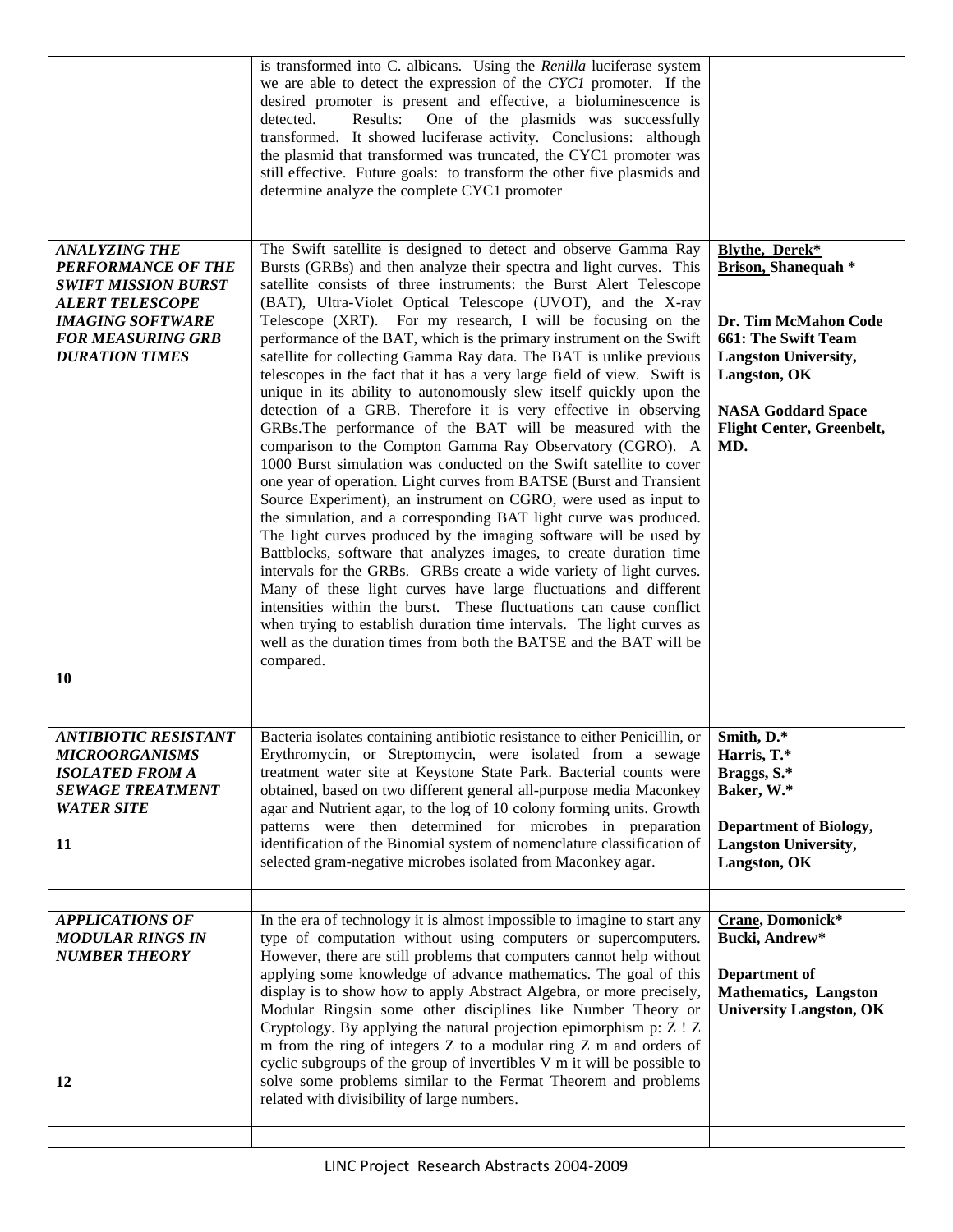| <b>CHANGES IN THE</b><br><b>LEVELS OF ACTIVE</b><br><b>MATRIX</b><br><b>METALLOPROTEINASES-</b><br><i><b>3 AT DENERVATED</b></i><br><b>NEUROMUSCULAR</b><br><b>JUNCTIONS</b> | Agrin is a heparin sulfate proteoglycan that directs the aggregation of<br>Acetylcholine Receptors (AChRs) at the neuromuscular junction.<br>Acetylcholine receptors are stimulated by the release of acetylcholine<br>from the motor neuron. This directly leads to the activation of the<br>muscle cell. Agrin is a component of the extracellular matrix, and<br>agrin is cleaved from the neuromuscular junction by the enzymatic<br>protein Matrix Metalloproteinase-3 (MMP-3). We hypothesize that<br>MMP-3 controls the structure and function of the neuromuscular<br>junction by regulating the amount of agrin present at the<br>neuromuscular junction. When the nerve to a muscle is cut<br>(denervation) there is a complete loss of synaptic activity at the<br>neuromuscular junctions. We wished to determine if this change in<br>synaptic activity altered the expression or activation of MMP-3 at the<br>neuromuscular junction. The right brachial nerve that supplies the<br>frog cutaneous pectoris muscle was surgically removed. Two weeks<br>later both the denervated right cutaneous pectoris muscle and the left<br>innervated control muscle were removed from the frogs. The muscles<br>were further divided into regions that contained the neuromuscular<br>junctions, and regions that contained just muscle. The proteins in the<br>tissues were separated by SDS-Polyacrylamide gel electrophoresis,<br>and then electro-blotted onto a nitrocellulose membrane. The<br>membranes were then probed with antibodies that recognize MMP-3.<br>We found that there was an increase in the amount of inactive MMP3<br>at both the muscle and neuromuscular junctions of denervated frog<br>cutaneous pectoris muscles. These results support the hypothesis that<br>muscle activity can influence the activation of MMP-3 which in turn<br>will remove agrin from synaptic basal lamina. Altering agrin removal<br>may lead to the aggregation or removal of agrin, and thus direct the<br>growth or retraction of the synapse. | Burdex, Ashley*<br>Dr. Mike Werle, Kansas<br><b>University Medical</b><br><b>Center, Kansas City KS</b><br><b>Langston University'</b><br><b>Langston OK</b>                                                                                                                                                 |
|------------------------------------------------------------------------------------------------------------------------------------------------------------------------------|-----------------------------------------------------------------------------------------------------------------------------------------------------------------------------------------------------------------------------------------------------------------------------------------------------------------------------------------------------------------------------------------------------------------------------------------------------------------------------------------------------------------------------------------------------------------------------------------------------------------------------------------------------------------------------------------------------------------------------------------------------------------------------------------------------------------------------------------------------------------------------------------------------------------------------------------------------------------------------------------------------------------------------------------------------------------------------------------------------------------------------------------------------------------------------------------------------------------------------------------------------------------------------------------------------------------------------------------------------------------------------------------------------------------------------------------------------------------------------------------------------------------------------------------------------------------------------------------------------------------------------------------------------------------------------------------------------------------------------------------------------------------------------------------------------------------------------------------------------------------------------------------------------------------------------------------------------------------------------------------------------------------------------------------------------------------|--------------------------------------------------------------------------------------------------------------------------------------------------------------------------------------------------------------------------------------------------------------------------------------------------------------|
| 13                                                                                                                                                                           |                                                                                                                                                                                                                                                                                                                                                                                                                                                                                                                                                                                                                                                                                                                                                                                                                                                                                                                                                                                                                                                                                                                                                                                                                                                                                                                                                                                                                                                                                                                                                                                                                                                                                                                                                                                                                                                                                                                                                                                                                                                                 |                                                                                                                                                                                                                                                                                                              |
| <b>CHARACTERIZATION OF</b><br><b>INTRINSIC CHOROIDAL</b><br><b>NEURONS IN MYOPIC</b><br><b>CHICK WHOLE MOUNTS</b><br>14                                                      | Recent investigations have demonstrated that the choroid plays a vital<br>role in regulation of myopic defocus. The current study suggests that<br>the changes in choroidal permeability, thickness, and blood flow that<br>occur during this ocular compensatory regulative behavior may be<br>stimulated by intrinsic choroidal neurons (ICN). The objective was to<br>determine the presence of ICN within the choroid, and to localize ICN<br>in reference to choroidal blood vessels. Immunohistochemistry<br>involving double labeling with anti-galanin and anti-NOS (nitric oxide<br>synthase) antibodies, followed by secondary antibody labeling with<br>anti-rabbit and anti-mouse IgG conjugated to alexafluor 568 and 488<br>respectively, were used to analyze the presence and localization of<br>ICN in whole mounts of chick choroids of normal 1 and 2 week old<br>chicks. Additionally, NADPH-diaphorase was utilized to identify<br>nitric oxide containing ICN whole mounts which were also treated<br>with anti-smooth muscle actin to localize choroidal blood vessels.<br>Double immunolabeling of choroidal whole mounts revealed the<br>presence of distinct galanin-positive ICN and NOS-positive ICN in<br>the tissues, as well as the co-localization of galanin and NOS in these<br>neurons. Results from NADPH-diaphorase staining, NOS and smooth<br>muscle actin immunolabeling suggest that ICN are not localized in the<br>blood vessels, but instead are located throughout the stroma of the<br>chick choroids. Results of these studies provide the first<br>characterization of ICN in the chick choroid and demonstrate distinct<br>populations of galanin-positive and NOS/NADPH-diaphorase positive<br>neurons throughout the choroidal stroma.                                                                                                                                                                                                                                                                       | Anderson, Richard*<br>Dr. J. Summers-Rada,<br><b>Department of Cell</b><br>Biology;<br>Dr. L. Palmer, Dept. or<br>Urology;<br><b>Oklahoma University</b><br><b>Health Science Center,</b><br><b>Oklahoma City OK</b><br><b>Department of Chemistry,</b><br><b>Langston University,</b><br><b>Langston OK</b> |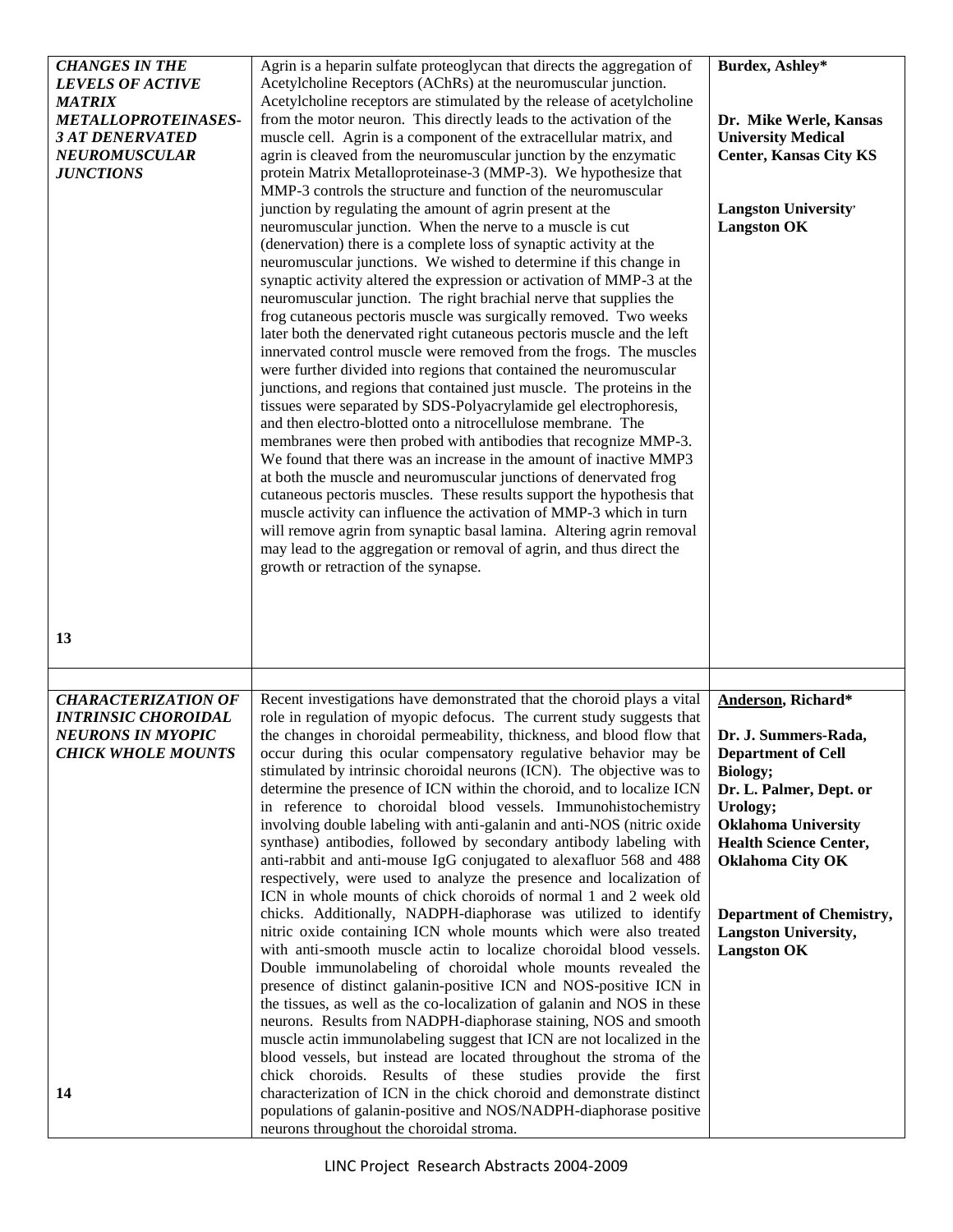| <b>CHARACTERIZATION OF</b><br><b>ORGANIC MOLECULES</b><br><b>IN MOLECULAR</b><br><b>DEVICES</b><br>15                                       | One area of molecular electronics involves using bistable molecules,<br>such as rotaxanes and catenanes as the active components in solid-<br>state devices. These bistable molecules have been used in molecular<br>memory and logic circuits. Such devices are fabricated by<br>transferring a Langmuir-Blodgett molecular monolayer onto a<br>substrate patterned with silicon electrodes, then metallic top electrodes<br>are evaporated onto the molecular layer through a shadow mask.<br>Titanium, because of its high reactivity, is used as the top electrode<br>material. The titanium reacts with the monolayer, creating a<br>protective layer that prevents subsequent metal from penetrating<br>through the monolayer. In order to determine what functional groups<br>the titanium reacts with, monolayer/titanium films were made and<br>studied spectroscopically using a sensitive reflectance/absorption<br>Fourier Transform Infrared (FTIR) spectrometer. Films of eicosanoic<br>acid, dimyristoylphosphatidic acid (DMPA), a [2] catenane, and a [2]<br>rotaxane were measured. In addition, monolayers on a variety of<br>substrates, including silicon dioxide, silicon (111), and platinum, were<br>analyzed. The FTIR data shows that for dense films the titanium<br>reacts with the upper groups and does not destroy the functional part<br>of the molecules. Characterization of these thin films explores the<br>titanium/molecule interface, which will directly affect the electrical<br>properties of the device.                                                                                                                                                                                                                                                                                                 | Harvey, Desmond, D.*<br>Dr. E. DeIonno<br>Dr. J. R. Heath<br><b>California Institute of</b><br><b>Technology, Pasadena CA</b><br><b>Department of Chemistry,</b><br><b>Langston University,</b><br><b>Langston OK</b> |
|---------------------------------------------------------------------------------------------------------------------------------------------|-----------------------------------------------------------------------------------------------------------------------------------------------------------------------------------------------------------------------------------------------------------------------------------------------------------------------------------------------------------------------------------------------------------------------------------------------------------------------------------------------------------------------------------------------------------------------------------------------------------------------------------------------------------------------------------------------------------------------------------------------------------------------------------------------------------------------------------------------------------------------------------------------------------------------------------------------------------------------------------------------------------------------------------------------------------------------------------------------------------------------------------------------------------------------------------------------------------------------------------------------------------------------------------------------------------------------------------------------------------------------------------------------------------------------------------------------------------------------------------------------------------------------------------------------------------------------------------------------------------------------------------------------------------------------------------------------------------------------------------------------------------------------------------------------------------------------------------------------------|-----------------------------------------------------------------------------------------------------------------------------------------------------------------------------------------------------------------------|
|                                                                                                                                             |                                                                                                                                                                                                                                                                                                                                                                                                                                                                                                                                                                                                                                                                                                                                                                                                                                                                                                                                                                                                                                                                                                                                                                                                                                                                                                                                                                                                                                                                                                                                                                                                                                                                                                                                                                                                                                                     |                                                                                                                                                                                                                       |
| <b>CHARACTERIZATION OF</b><br><b>MET-INDUCED CELL</b><br><b>MOTILITY</b><br>16                                                              | The intensifying research of many scientists has driven a vast amount<br>of progress in understanding mechanisms of the MET tyrosine kinase<br>receptor and its role in the spread of cancer (metastasis). The MET<br>receptor is proto-oncogene, which is a normal gene that can become a<br>cancer agent (oncogene) due to mutations or increased expression.<br>The Hepatocyte Growth Factor (HGF) also known as the scatter factor<br>(SF) plays a significant role in the motility interaction with MET<br>receptor. HGF is the activating ligand of the trans-membrane receptor<br>MET. However, the detailed relationship of the HGF/SF and Met is<br>not yet clear. Previous mutagenesis data has indicated that NK1 (the<br>N-terminal and first kringle domains of HGF) is responsible for high<br>affinity binding of HGF to the Met receptor. However, NK1-Met<br>binding affinity is too weak to be therapeutically viable. Defining how<br>wild-type NK1 and high affinity NK1 mutants interact with Met in<br>cell scattering and cell invasion assays can provide insights on<br>approaches to inhibit Met-driven tumor metastasis. The objective of<br>this research project is to develop and troubleshoot biological assays<br>to evaluate Met receptor activation. The cell-based assays were<br>successfully developed, enabling investigation of engineered NK1<br>mutants on Met receptor activation using scatter and invasion assays.<br>We have shown that the high affinity NK1 mutant 20-1 is active in the<br>cell-based biological assays. Previous researchers have identified<br>mutations that transform NK1 from an activating into an inactivating<br>ligand. Collectively, these results support future exploration to more<br>fully characterize its biological effects and its potential as a<br>therapeutic. | Vann, Kendra R.*<br>Dr. Doug Jones,<br>Dr. Jennifer Cochran,<br>Department of<br><b>Bioengineering, Stanford</b><br>University, Stanford, CA<br><b>Langston University,</b><br>Langston, OK                           |
|                                                                                                                                             |                                                                                                                                                                                                                                                                                                                                                                                                                                                                                                                                                                                                                                                                                                                                                                                                                                                                                                                                                                                                                                                                                                                                                                                                                                                                                                                                                                                                                                                                                                                                                                                                                                                                                                                                                                                                                                                     |                                                                                                                                                                                                                       |
| <b>CLONING OF PEST</b><br><b>MOTIF OF P110 SUBUNIT</b><br><b>OF</b><br><b>PHOSPHATIDYLINOSITO</b><br><b>L3-KINASE FROM</b><br><b>RETINA</b> | It has been proposed that polypeptide sequences enriched in proline<br>(P), glutamic acid (E), serine (S), and threonine (T) which are known<br>as "PEST" motifs, serve as putative intramolecular signals for rapid<br>proteolytic degradation by calpains. Calpains are calcium-dependent<br>cysteine proteases that regulate various enzymes, transcription factors<br>and structural proteins through limited proteolysis. Numerous studies<br>have demonstrated a multifunctional role of phosphotidylinositol 3-                                                                                                                                                                                                                                                                                                                                                                                                                                                                                                                                                                                                                                                                                                                                                                                                                                                                                                                                                                                                                                                                                                                                                                                                                                                                                                                              | Wallace, T.*<br>Dr. R. Martin,<br><b>Department of Cell</b><br><b>Biology, University of</b><br><b>Oklahoma Health Sciences</b><br><b>Center Dean McGee Eye</b>                                                       |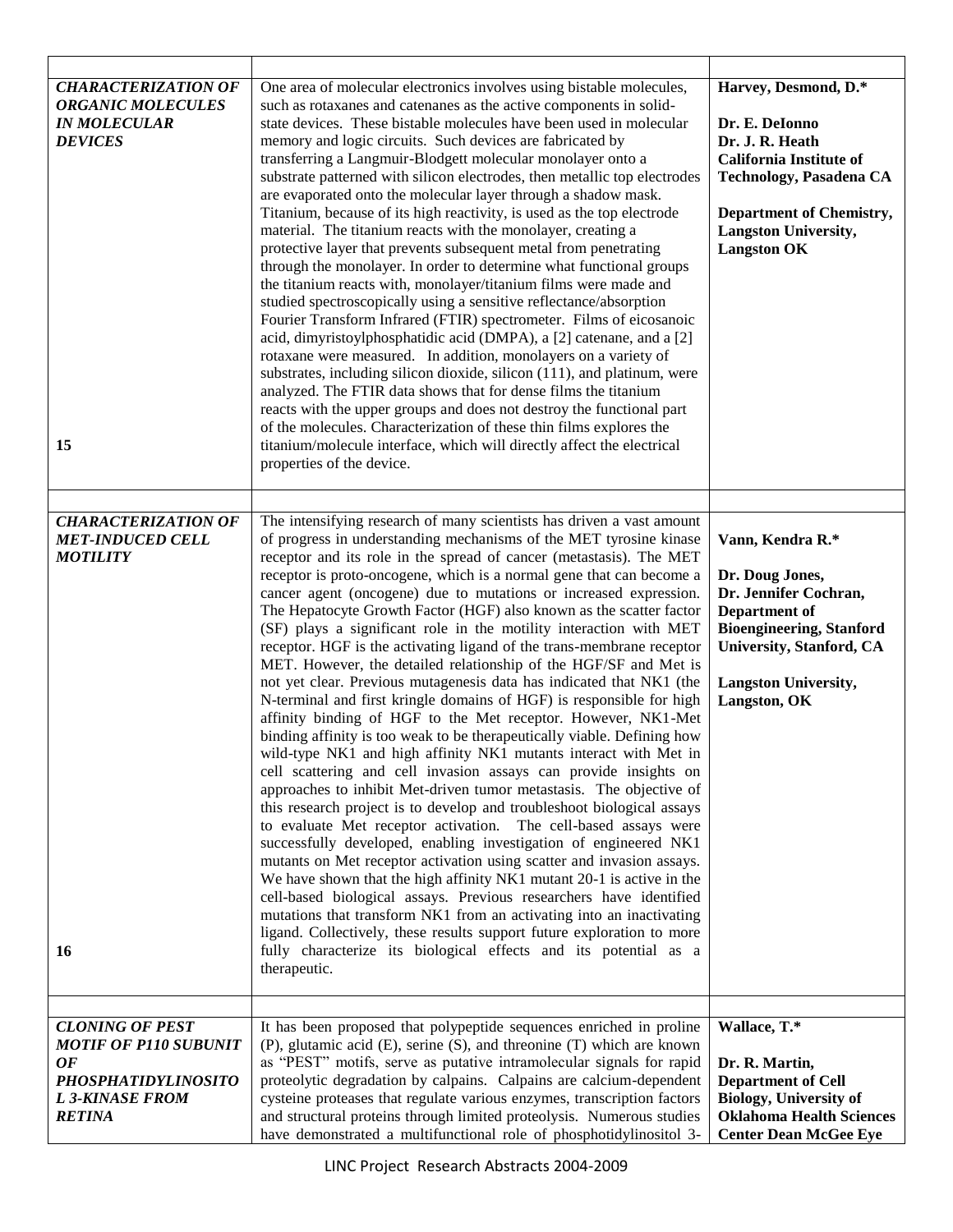|                                                                                                                                                                                                                                     | kinase (PI3K) in intracellular pathways, including promotion of cell<br>growth, regulation of cell differentiation and control of cell<br>metabolism. In retina, PI3K is believed to protect the retina against<br>stress-induced apoptosis. In some neuronal cell types, such as<br>cerebellar granular neurons and PC-12 cells, receptor activation of<br>PI3K has been shown to protect these cells from stress-induced<br>neurodegeneration.                                                                                                                                                                                                                                                                                                                                                                                                                                                                                                                                                                                                                                                                                                                                                                                                                                                                                                                                                                                                                                                                                                                                                                                                                                                                                                                                                                 | Institute, Oklahoma City,<br>OK.<br>Dr. S. Williams,<br><b>Department of Biology,</b><br><b>Langston University,</b><br>Langston, OK                                                                        |
|-------------------------------------------------------------------------------------------------------------------------------------------------------------------------------------------------------------------------------------|------------------------------------------------------------------------------------------------------------------------------------------------------------------------------------------------------------------------------------------------------------------------------------------------------------------------------------------------------------------------------------------------------------------------------------------------------------------------------------------------------------------------------------------------------------------------------------------------------------------------------------------------------------------------------------------------------------------------------------------------------------------------------------------------------------------------------------------------------------------------------------------------------------------------------------------------------------------------------------------------------------------------------------------------------------------------------------------------------------------------------------------------------------------------------------------------------------------------------------------------------------------------------------------------------------------------------------------------------------------------------------------------------------------------------------------------------------------------------------------------------------------------------------------------------------------------------------------------------------------------------------------------------------------------------------------------------------------------------------------------------------------------------------------------------------------|-------------------------------------------------------------------------------------------------------------------------------------------------------------------------------------------------------------|
| <b>COMPARING SELF-</b><br><b>INITIATED MOBILITY IN</b><br><b>INFANTS WITH AND</b><br><b>WITHOUT</b><br>NEUROLOGICAL<br><b>DISABILITY</b><br>17                                                                                      | Infants with neurological disabilities, such as cerebral palsy (CP) and<br>Down syndrome (DS), show severe delays in motor and cognitive<br>development relative to chronological age. Involvement of neural<br>plasticity as a treatment of such neurological disorders is increasingly<br>being seen. Previous studies have found that interventions involving<br>sensory linked motor performance have been critical in facilitating<br>motor improvement. The purpose of this study was to compare self-<br>initiated mobility in children with CP and DS. Three infants, ages 8, 9,<br>and 22 months, with diagnoses of no CP, DS, and CP respectively,<br>participated in the study. The infants were videotaped in 5 minute<br>trials using the Self-Initiated Prone Progression Crawler (SIPPC), a<br>mobility aid that assists in infant crawling. Each recorded trial was<br>coded and scored using the Mobility Scale. Movement and speed data<br>from the trials showed the infants with CP and DS performed with<br>less amplitude and purpose when compared to the typically<br>developing child. Differences were also noted in the child with CP,<br>displaying the lowest scores in coordination and movement.<br>Asymmetry was also noted in the initiation movements of the children<br>with CP and DS. However, overall test scores improved over time,<br>suggesting that the SIPPC is an effective tool, taking advantage of<br>experience-expectant and experience-dependent characteristics of<br>learning and skill acquisition.                                                                                                                                                                                                                                                        | Pollard, Vaniecea*<br>Dr. T. Kolobe,<br><b>Department of</b><br><b>Rehabilitation Sciences,</b><br>University of Oklahoma,<br><b>Oklahoma City OK</b><br><b>Langston University,</b><br>Langston, OK        |
| <b>CONSTRUCTING</b><br><b>THEORETICAL THREE</b><br><b>DIMENSIONAL MODELS</b><br><b>OF</b><br><b>GLYCOSYLTRANSFERAS</b><br><b>ES INVOLVED IN</b><br><b>HEMICELLULOSE</b><br><b>SYNTHESIS USING</b><br><b>HOMOLOGY MODELING</b><br>18 | Plants are an inexpensive source of carbon, and therefore, are an<br>excellent candidate to generate an efficient biofuel. The process of<br>producing biofuel from biomass requires the deconstruction of<br>lignocellulose (cellulose, hemicellulose, and lignin) into fermentable<br>sugars. Unfortunately, hemicellulose binds tightly to cellulose and<br>lignin forming a sturdy connection to the plants walls. Hemicellulose<br>is also composed of high percentages of pentose monosaccharides,<br>which are difficult to ferment. The complications of fermentation<br>caused by hemicellulose are the main focus of this research. This<br>study examines one method of better understanding hemicellulose,<br>which is to create theoretical three dimensional models of the<br>glycosyltransferases responsible for hemicellulose synthesis. The<br>technique of homology modeling is used to construct the theoretical<br>models. The names and amino acid sequences (query sequences) of<br>genes encoding glycosyltransferases involved in hemicellulose<br>synthesis were identified. MODELLER and BLAST programs were<br>used to pinpoint protein sequences (templates) from the Protein Data<br>Bank containing high similarities to the residues in the query<br>sequences. After which, MODELLER was used for sequence<br>alignments with each of the query sequences and templates previously<br>identified. Finally, MODELLER calculated a theoretical model for<br>each sequence alignment. The models chosen received the best<br>MODELLER objective function score. Unfortunately, two of the<br>models contain longed strands of disordered amino acids and will not<br>give any indications to the proteins function in that region, and were<br>therefore omitted from the results. | Blythe, Karole*<br>Dr. Paul Adams <sup>+</sup> Division<br>of Physical Biosciences at<br>the Lawrence Berkeley<br><b>National Laboratory,</b><br>Berkley, CA<br><b>Langston University,</b><br>Langston, OK |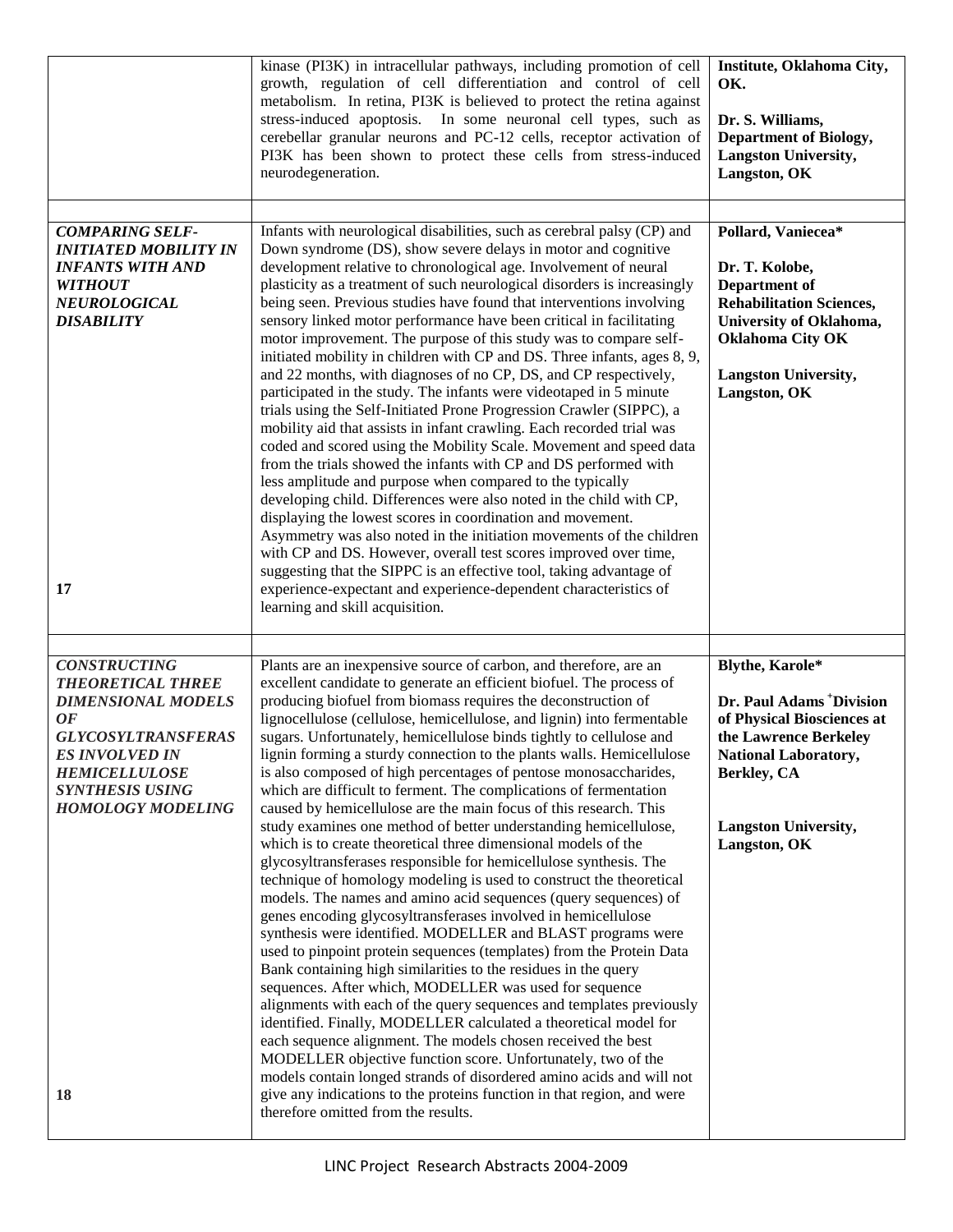| <b>CONVERSION OF</b><br><b>DYNAMIC EXPLORER</b><br>HAPI/LAPI DATA TO<br><b>CDF'S FOR ARCHIVING</b><br>AND FOR EASY DATA<br><b>BROWSING ANALYSIS</b><br>19                                            | The Dynamic Explorer (DE) program consisted of two satellites, the<br>DE-1 and DE-2. They were launched together on Aug 3, 1981 to<br>study the coupling of energy, electric currents, electric fields, and<br>plasmas between the magnetosphere, ionosphere, and the atmosphere.<br>The DE-1 satellite was placed in a highly elliptical orbit having an<br>apogee of 4.65 Earth radii (6378 km per Earth radius) and a perigee<br>altitude of 675 km, whereas DE-2 had a nearly circular orbit with a<br>required perigee to be below 350 km and a apogee above 1000 km.<br>This project focused on refurbishing the data from the High Altitude<br>Plasma Instrument (HAPI) on DE-1 and the Low Altitude Plasma<br>Instrument (LAPI) on DE-2, so that it can be accessed and used by<br>modern data accessing tools. Converting the data to a Common Data<br>Format (CDF) will be helpful in building generic software. This<br>allows scientists to view trends or events in different data sets. The<br>SKTEditor, a CDF tool developed by the Space Physics Data Facility<br>(SPDF), is used to develop the initial empty CDF with metadata. The<br>IDL programming language is used to convert and store the HAPI and<br>LAPI data into CDF's that are accessible to the SPDF data browsing<br>system, CDAWeb. The HAPI and LAPI data is raw data that is very<br>difficult to use and virtually unreadable. Converting the data to a CDF<br>adds to the CDAWeb holdings and increases its accessibility for<br>multi-instrument data analysis. | Brison, Shanequah*<br>Dr. Shing Fung and<br>Robert M. Candey,<br><b>NASA Goddard Space</b><br>Flight Center, Code 612.4-<br><b>Space Physics Data,</b><br>Greenbelt, MD<br><b>Computer Science</b><br>Department,<br><b>Langston University,</b><br>Langston, OK,                                                                                                                                             |
|------------------------------------------------------------------------------------------------------------------------------------------------------------------------------------------------------|--------------------------------------------------------------------------------------------------------------------------------------------------------------------------------------------------------------------------------------------------------------------------------------------------------------------------------------------------------------------------------------------------------------------------------------------------------------------------------------------------------------------------------------------------------------------------------------------------------------------------------------------------------------------------------------------------------------------------------------------------------------------------------------------------------------------------------------------------------------------------------------------------------------------------------------------------------------------------------------------------------------------------------------------------------------------------------------------------------------------------------------------------------------------------------------------------------------------------------------------------------------------------------------------------------------------------------------------------------------------------------------------------------------------------------------------------------------------------------------------------------------------------------------------------------|---------------------------------------------------------------------------------------------------------------------------------------------------------------------------------------------------------------------------------------------------------------------------------------------------------------------------------------------------------------------------------------------------------------|
| <b>CORRELATION OF THE</b><br><b>EUKARYOTIC</b><br><b>INITIATION FACTORS3</b><br>(EIF3) SUBUNITS AND<br><b>HUMAN COLON CANCER</b><br>20                                                               | EIF3 is one of the translation initiation factors and it consists of 13<br>subunits. It has been reported that the expression levels of some eIF3<br>subunits were elevated in cancer compared with normal cells. In this<br>study, we determined the expression level of three eIF3 subunits, p35,<br>p36 and p116, in normal and cancer colon tissues using Western blot.<br>We found that the protein level of p35 and p36 in colon cancer tissues<br>were elevated compared to paired normal tissues. However the<br>expression level of p116 remained constant in every sample tested.<br>We also investigated the expression of these three proteins in a model<br>human colon cancer cell line Caco-2 which differentiate into small<br>intestinal-like cells after confluence. Using two common<br>differentiation markers, alkaline phosphatase and sucrase, we found<br>that the expression level of p35 and p36 decreased following Caco-2<br>differentiation whereas the expression level of p116 remained<br>unchanged. Taken together, we conclude that the expression of p36<br>and p35, but not p116, of eIF3 correlates with colon carcinogenesis                                                                                                                                                                                                                                                                                                                                                                                     | <b>Brouillette, Merrill*</b><br>Dr. Jing Qi,<br>Dr. Zizheng Dong,<br>Dr. Jian-Ting Zhang;<br>Department of<br>Pharmacology &<br><b>Toxicology, Walther</b><br><b>Oncology Center/Walther</b><br>Cancer Institute, I.U.<br><b>Cancer Center, Indiana</b><br><b>University School of</b><br>Medicine, Indianapolis,<br>Indiana<br>Department of Chemistry,<br><b>Langston University,</b><br><b>Langston OK</b> |
| <b>DECIPHERING</b><br><b>STRUCTURAL FEATURES</b><br><b>IMPORTANT FOR</b><br><b>HETEROAROTINOID</b><br><b>GROWTH INHIBITION</b><br>ACTIVITY IN NORMAL<br><b>AND CANCEROUS</b><br><b>OVARIAN CELLS</b> | <b>Objective:</b> The hypothesis is that specific structural features of the<br>flexible heteroarotinoid (Flex-Het) chemicals are responsible for their<br>differential killing of cancer cells over normal cells. Our objective was<br>to determine which Flex-Het structural features are responsible for the<br>cell killing activities.<br>Methods: Cancer cells and normal cells were plated into 96 well<br>plates. The cultures were incubated with a series of Flex-Hets that<br>differed by single structural alterations over a range of concentrations<br>from 0 to 10 micromolar. After 72 hours treatment, the CellTiter 96<br>Assay was used to measure the number of cells remaining after each<br>treatment. For each compound, the potency was derived as the<br>concentration that induced 50% cell kill, and the efficacy was derived<br>as the maximal percent cell loss observed.<br>Results: Both compounds with and without N heteroatoms exhibited                                                                                                                                                                                                                                                                                                                                                                                                                                                                                                                                                                             | McDaniel, Sheree*<br>Dr. D. Benbrook,<br><b>Department of Obstetrics</b><br>and Gynecology,<br><b>University of Oklahoma</b><br><b>Health Sciences Center;</b><br><b>Oklahoma City OK</b><br><b>Biology Department</b><br><b>Langston University,</b><br>Langston, OK                                                                                                                                         |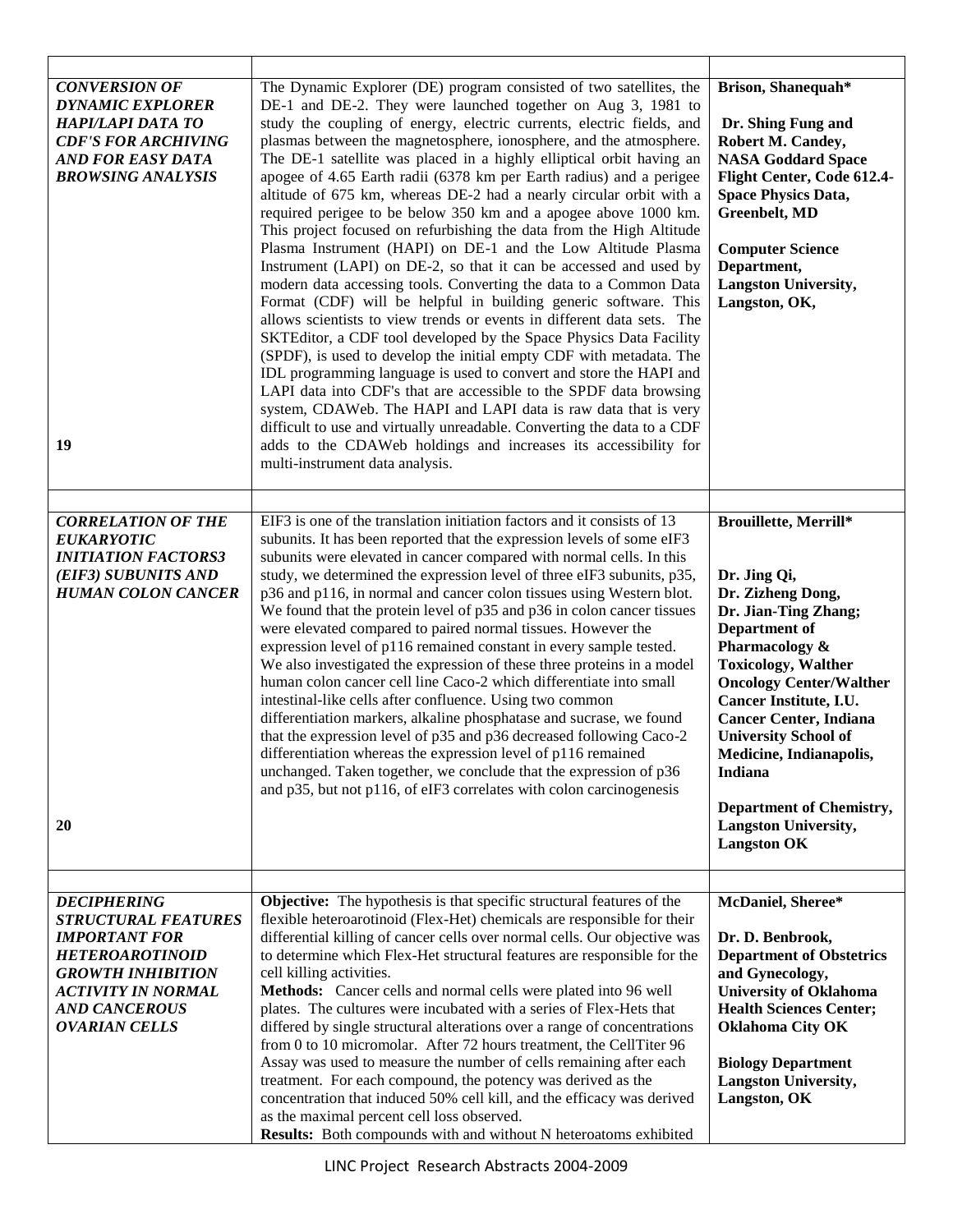| 21                                                                                                                               | differential effects on cancer vs. normal cultures. The potencies and<br>efficacies of compounds with the N heteroatoms were weaker than<br>their counterparts without heteroatoms. Other changes to the drug<br>structure had minor consequences.<br><b>Conclusions:</b> Since the compounds with N heteroatoms were weaker<br>than their counterparts without heteroatoms, we propose that the N<br>heteroatom decreases the cytotoxicity in general and that other<br>structural features are important for the differential cytotoxity on<br>cancer over normal cells.                                                                                                                                                                                                                                                                                                                                                                                                                                                                                                                                                                                                                                                                                                                                                                                                                                                                                                                                                                                                                                                                                                                                                                                                                                                                                                                                                                                          |                                                                                                                                                                                                                                                                                 |
|----------------------------------------------------------------------------------------------------------------------------------|---------------------------------------------------------------------------------------------------------------------------------------------------------------------------------------------------------------------------------------------------------------------------------------------------------------------------------------------------------------------------------------------------------------------------------------------------------------------------------------------------------------------------------------------------------------------------------------------------------------------------------------------------------------------------------------------------------------------------------------------------------------------------------------------------------------------------------------------------------------------------------------------------------------------------------------------------------------------------------------------------------------------------------------------------------------------------------------------------------------------------------------------------------------------------------------------------------------------------------------------------------------------------------------------------------------------------------------------------------------------------------------------------------------------------------------------------------------------------------------------------------------------------------------------------------------------------------------------------------------------------------------------------------------------------------------------------------------------------------------------------------------------------------------------------------------------------------------------------------------------------------------------------------------------------------------------------------------------|---------------------------------------------------------------------------------------------------------------------------------------------------------------------------------------------------------------------------------------------------------------------------------|
| <b>DISTRIBUTION OF</b><br><b>INTRINSIC CHOROIDAL</b><br><b>NEURONS IN CHICK</b><br><b>WHOLE MOUNT</b>                            | <b>Objective:</b> Recent investigations have demonstrated that the choroid<br>plays a vital role in regulation of myopic defocus. The current study<br>suggests that the changes in choroidal permeability, thickness, and<br>blood flow that occur during this ocular compensatory regulative<br>behavior may be stimulated by intrinsic choroidal neurons (ICN). The<br>objective was to determine the distribution of ICN in the chick<br>choroid and the possible changes in distribution of the neurons during<br>different stages of myopia.<br>Methods: Eyes were enucleated from untreated, day old chicks as<br>well as chicks undergoing form deprivation for 4 or 7 days to induce<br>myopia. NADPH-diaphorase was utilized to identify nitric oxide<br>containing ICN in choroidal whole mounts and cross sections. The<br>neurons were counted using a dissecting microscope and diaphorase<br>stained whole mounts and cross sections were viewed with light<br>microscopy at magnifications of $40 - 100X$ .<br><b>Results:</b> Quantitation of ICN in choroids of untreated, day old chicks<br>indicated that the neurons were most abundant in the superior and<br>temporal regions of the eye with averages of 45% and 30%<br>respectively, and less abundant in the nasal and inferior regions with<br>averages of 19% and 8% respectively. The number and distribution of<br>ICN was similar in control and myopic eyes. Additionally,<br>examination of whole mounts and cross sections indicated localization<br>of the neurons on the retinal side of the choroid.<br><b>Conclusions:</b> Results of these studies indicate that ICN are most<br>abundant in the superior and temporal regions of the choroid and less<br>abundant in the nasal and inferior regions. The finding that the<br>neurons are located on the retinal surface suggests that ICN may play<br>a role in controlling the blood vessels of the choroidal capillaries. | Anderson, Richard*<br>Dr. L. Shelton,<br>Dr. J. Summers Rada,<br><b>Department of Cell</b><br><b>Biology, University of</b><br><b>Oklahoma Health Sciences</b><br>Center, Oklahoma City<br>OK<br><b>Department of Chemistry</b><br><b>Langston University,</b><br>Langston, OK; |
| 22                                                                                                                               | Although the number of ICN was similar in control vs. myopic eyes,<br>this may indicate less density of the neurons during elevated stages of<br>myopia since the myopic eye is larger.                                                                                                                                                                                                                                                                                                                                                                                                                                                                                                                                                                                                                                                                                                                                                                                                                                                                                                                                                                                                                                                                                                                                                                                                                                                                                                                                                                                                                                                                                                                                                                                                                                                                                                                                                                             |                                                                                                                                                                                                                                                                                 |
|                                                                                                                                  |                                                                                                                                                                                                                                                                                                                                                                                                                                                                                                                                                                                                                                                                                                                                                                                                                                                                                                                                                                                                                                                                                                                                                                                                                                                                                                                                                                                                                                                                                                                                                                                                                                                                                                                                                                                                                                                                                                                                                                     |                                                                                                                                                                                                                                                                                 |
| <b>DEFINING HOW CA<sup>2+</sup></b><br><b>SIGNALLING IS</b><br>PERTURBED IN EARLY-<br><b>ONSET ALZHEIMER'S</b><br><b>DISEASE</b> | Alzheimer's disease (AD) is an incurable, progressive degenerative<br>disease of the brain, which leads to cognitive and behavioral<br>impairment and produces two hallmark abnormalities: Amyloid-<br>$\square$ (A $\square$ ) plaques, and intracellular neurofibrillary tangles. A $\square$ is a<br>fragment of a protein that is snipped from Amyloid Precursor Protein<br>(APP). The relationship between $Ca^{2+}$ signaling and APP mutations<br>that cause early-onset Alzheimer's disease (EOAD) is not yet clear.<br>In a healthy brain, these protein fragments would be broken down and<br>eliminated. In AD, the fragments accumulate to form hard, insoluble<br>plaques. The objective of this research was to gain insight of how<br>EOAD-causing mutations impact $Ca^{2+}$ signals. I investigated the APP<br>mutant T714I and V717L, which are considered to be aggressive<br>EOAD, and used genetically-encoded fluorescent sensors to measure<br>the concentration and localization of cellular $Ca^{2+}$ . The central<br>hypothesis was that the EOAD APP mutants T714I and V717L will<br>cause $Ca^{2+}$ dyshomeostasis. I discovered that the EOAD mutant                                                                                                                                                                                                                                                                                                                                                                                                                                                                                                                                                                                                                                                                                                                                                                                  | Vann, Kendra R.*<br>Dr. Amy Palmer<br><b>Department of Chemistry</b><br>and Biochemistry,<br>University of Colorado,<br><b>Boulder CO</b><br><b>Department of Chemistry</b><br><b>Langston University,</b><br>Langston, OK                                                      |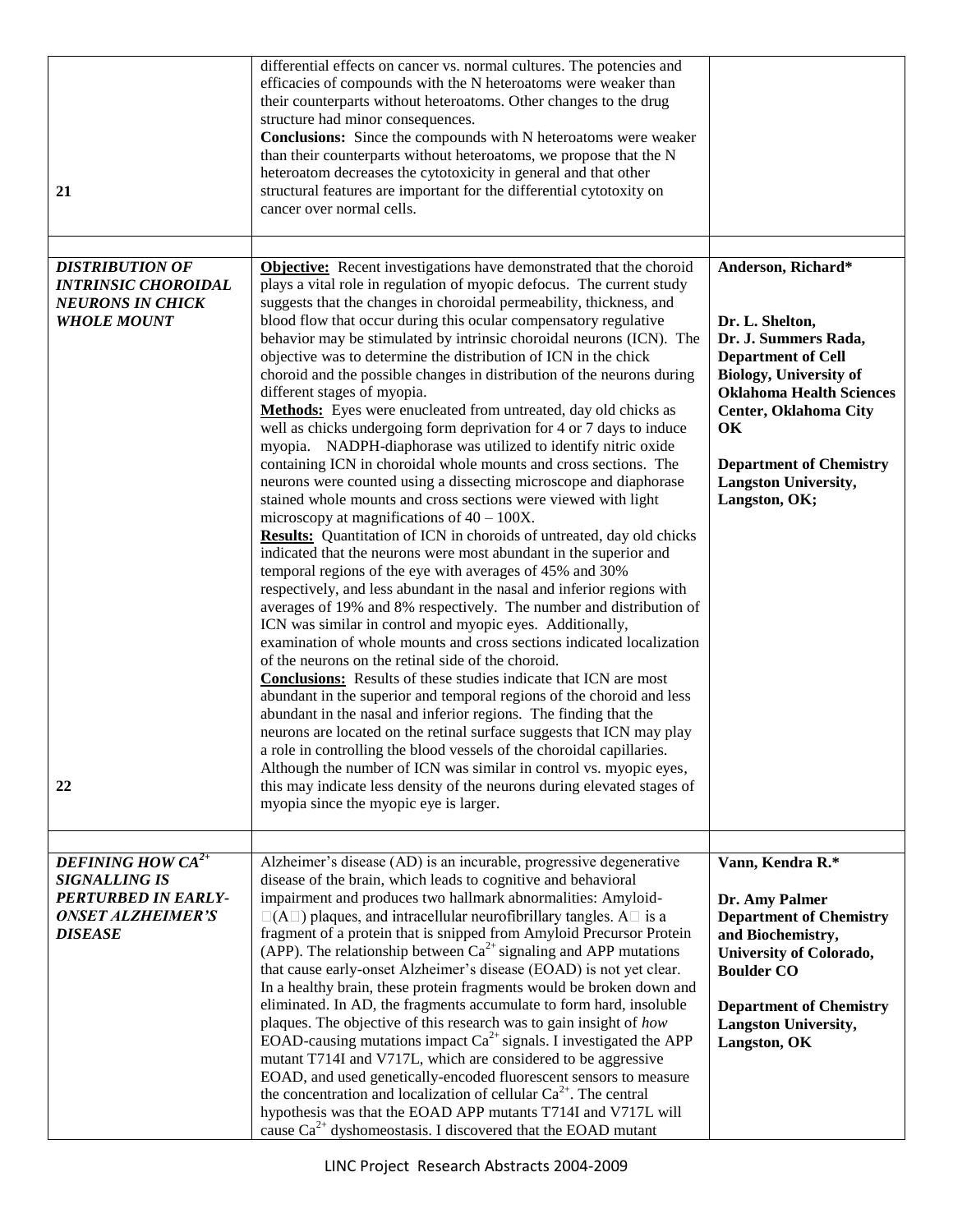| 23                                                                                                                                         | V717L had a significant ( $P < .05$ ) effect on the resting $Ca^{2+}$ levels in<br>the ER compared to the APP wild-type, where the mutant caused a<br>decrease in resting $Ca^{2+}$ levels, while the APP mutant T714I did not.<br>When y-secretase was inhibited V717L showed a significant increase<br>(P > .005) occurred in the Ca <sup>2+</sup> ratio. The $\gamma$ -secretase inhibition data<br>also reveals a significant decrease $(P > .005)$ in T714I. These results<br>support experimental use of APP mutants as a useful tool for<br>understanding the mechanisms of $Ca2+$ dysregulation in Alzheimer's<br>disease.                                                                                                                                                                                                                                                                                                                                                                                                                                                                                                                                                                                                                                                                                                                                                                                                      |                                                                                                                                                                                 |
|--------------------------------------------------------------------------------------------------------------------------------------------|-----------------------------------------------------------------------------------------------------------------------------------------------------------------------------------------------------------------------------------------------------------------------------------------------------------------------------------------------------------------------------------------------------------------------------------------------------------------------------------------------------------------------------------------------------------------------------------------------------------------------------------------------------------------------------------------------------------------------------------------------------------------------------------------------------------------------------------------------------------------------------------------------------------------------------------------------------------------------------------------------------------------------------------------------------------------------------------------------------------------------------------------------------------------------------------------------------------------------------------------------------------------------------------------------------------------------------------------------------------------------------------------------------------------------------------------|---------------------------------------------------------------------------------------------------------------------------------------------------------------------------------|
|                                                                                                                                            |                                                                                                                                                                                                                                                                                                                                                                                                                                                                                                                                                                                                                                                                                                                                                                                                                                                                                                                                                                                                                                                                                                                                                                                                                                                                                                                                                                                                                                         |                                                                                                                                                                                 |
| <b>EFFECTIVENESS OF</b><br><b>BENOMYL TO INHIBIT</b><br><b>MYCELIAL GROWTH OF</b><br><b>COLLETOTRICHUM</b><br><b>GLOEOSPORIOIDES</b><br>24 | The objective of my experiment is to determine if benomyl (Benlate<br>50 wp) inhibits the growth of Colletotrichum gloeosporioides which<br>causes anthracnose disease on plants. For instance, one nursery in<br>eastern Oklahoma estimates a loss between \$200,000 to \$500,000<br>each year from disease. Anthracnose symptoms include leaf spots and<br>stem lesion that increase in size over time. Furthermore, benomyl was<br>added to potato dextrose agar (PDA) after autoclaving to determine<br>the effective concentration to obtatin 50% inhibition of mycelial<br>growth. Agar was inoculated by centrally placing a 0.7 cm diameter<br>plug, upside down on each plate. Each concentraction had five<br>replications and the experiment was conducted 3 times. Radial<br>growth of 2 strains of C. gloeosporioides was measured daily for five<br>days by measuring colony diameter twice perpendicularly. Percent<br>inhibition was calculated using the following equation: % inhibition=<br>[(mean nonamended PDA- mean fungicide amended PDA)/ mean<br>nonamended PDA] * 100. This will help to determine whether the<br>fungicide is effective in controlling mycelial growth of C.<br>gloeosporioides. In conclusion, benomyl has been shown to<br>consistently inhibit growth in each experiment. This research<br>identifies fungicides and the amounts that may reduce damage caused<br>by C. gloeosporioides. | Sherman, Adrian T.*<br>Dr. K. E. Conway, Dept.<br><b>Plant Pathology,</b><br><b>Oklahoma State</b><br>University, Stillwater, OK<br><b>Langston University,</b><br>Langston, OK |
|                                                                                                                                            |                                                                                                                                                                                                                                                                                                                                                                                                                                                                                                                                                                                                                                                                                                                                                                                                                                                                                                                                                                                                                                                                                                                                                                                                                                                                                                                                                                                                                                         |                                                                                                                                                                                 |
| <b>EFFECT OF ISOMETRIC</b><br><b>HANDGRIP AND COLD</b><br><b>PRESSOR STIMULUS ON</b><br><b>MEAN ARTERIAL</b><br><b>PRESSURE IN HUMANS</b>  | The body responds to stressors like exercise and pain by modulating<br>various components of the cardiovascular system. For example,<br>elevation of muscle temperature has been shown to increase mean<br>arterial pressure (MAP) during isometric exercise in humans.<br>Isometric handgrip and cold pressor test (CPT) have been previously<br>used to evoke muscle afferents and pain sensory responses,<br>respectively. Both are used to examine a variety of cardiovascular<br>responses in humans. This study investigates the MAP response to<br>CPT and isometric handgrip combined.                                                                                                                                                                                                                                                                                                                                                                                                                                                                                                                                                                                                                                                                                                                                                                                                                                          | Walker A,<br>Pacchia N,<br>Cain S,<br>Raven J,<br><b>Smith M</b>                                                                                                                |
|                                                                                                                                            | <b>Hypothesis:</b> We hypothesize that there will be a significant<br>difference in MAP response during combined cold pressor and<br>handgrip, compared to handgrip and cold pressor alone.                                                                                                                                                                                                                                                                                                                                                                                                                                                                                                                                                                                                                                                                                                                                                                                                                                                                                                                                                                                                                                                                                                                                                                                                                                             |                                                                                                                                                                                 |
|                                                                                                                                            | Methods: A total of 12 healthy volunteers were recruited for the<br>study. Subjects were studied and instrumented to record MAP during<br>every procedure. Subjects squeezed a handgrip at 30% MVC while a<br>gel pack with temperatures of 2 C was wrapped around their forearm.<br>The three treatment conditions were 1) cold pressor, 2) handgrip, 3)<br>both cold pressor and handgrip. Data were collected before and during<br>each treatment condition.                                                                                                                                                                                                                                                                                                                                                                                                                                                                                                                                                                                                                                                                                                                                                                                                                                                                                                                                                                         |                                                                                                                                                                                 |
|                                                                                                                                            | <b>Results:</b> Cold pressor stimuli did significantly alter mean arterial<br>pressure in 10 out of 12 subjects. Change in mean arterial pressure<br>during cold pressor was significantly different than change in MAP<br>during handgrip and both treatments combined. There was no                                                                                                                                                                                                                                                                                                                                                                                                                                                                                                                                                                                                                                                                                                                                                                                                                                                                                                                                                                                                                                                                                                                                                   |                                                                                                                                                                                 |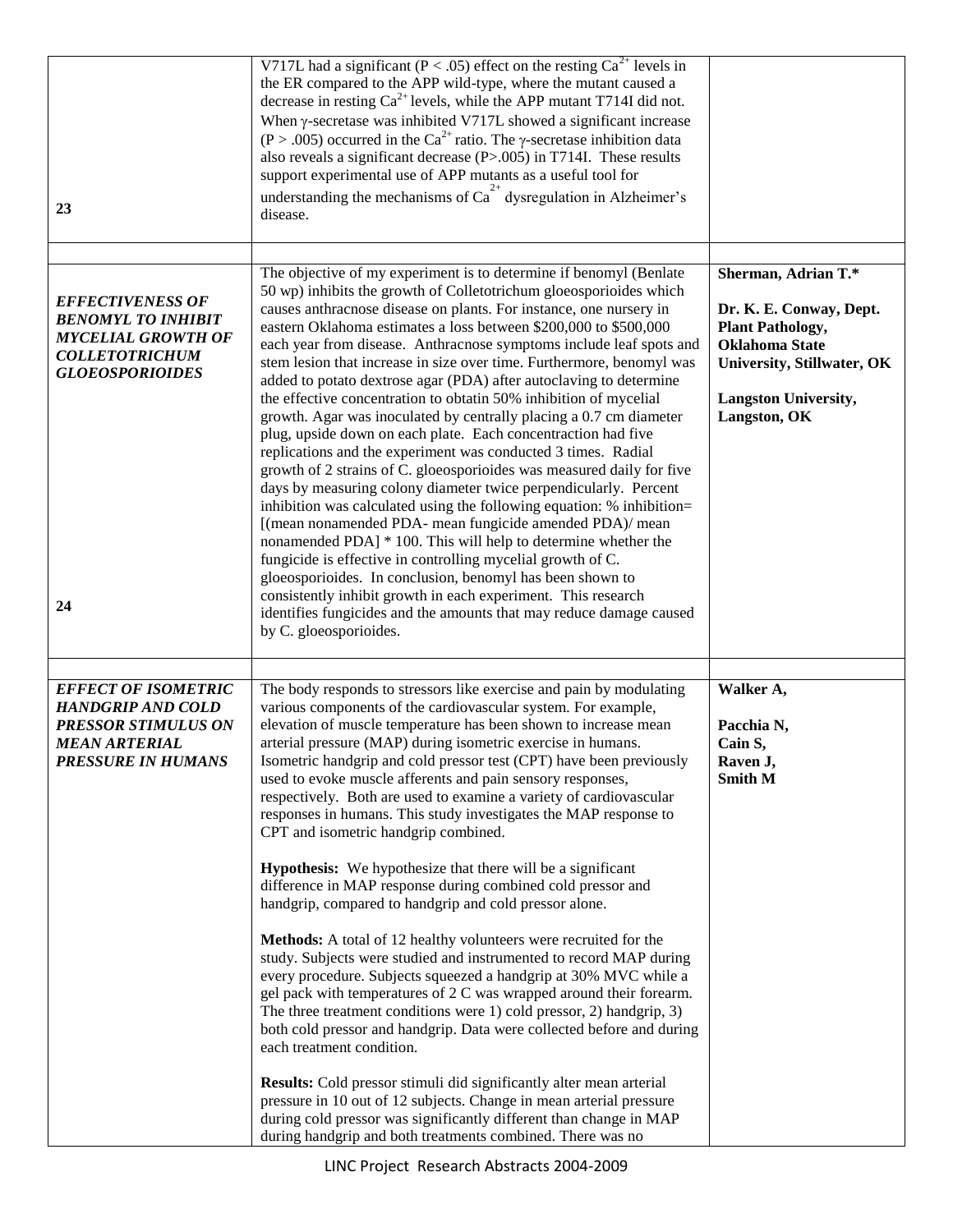| 25                                                                                                                                                                  | significant difference in MAP between the three treatment conditions.<br><b>Conclusion:</b> Applying gel pack to the forearm is an effective method<br>to elicit a MAP response in normal resting humans. Pain stimulus<br>created a greater MAP response when compared to the metaboreflex<br>and both combined.                                                                                                                                                                                                                                                                                                                                                                                                                                                                                                                                                                                                                                                                                                                                                                                                                                                                                                                                                                                                                                                                                                                                                                                           |                                                                                                                                                                                                                                                                          |
|---------------------------------------------------------------------------------------------------------------------------------------------------------------------|-------------------------------------------------------------------------------------------------------------------------------------------------------------------------------------------------------------------------------------------------------------------------------------------------------------------------------------------------------------------------------------------------------------------------------------------------------------------------------------------------------------------------------------------------------------------------------------------------------------------------------------------------------------------------------------------------------------------------------------------------------------------------------------------------------------------------------------------------------------------------------------------------------------------------------------------------------------------------------------------------------------------------------------------------------------------------------------------------------------------------------------------------------------------------------------------------------------------------------------------------------------------------------------------------------------------------------------------------------------------------------------------------------------------------------------------------------------------------------------------------------------|--------------------------------------------------------------------------------------------------------------------------------------------------------------------------------------------------------------------------------------------------------------------------|
| <b>EFFECT OF SMU 1281</b><br><b>GENE MUTATION ON</b><br><b>MUTACIN PRODUCTION</b><br><b>BY STREPTOCOCCUS</b><br><b>MUTANS BACTERIA</b><br>26                        | Streptococcus mutans is a Gram-positive anaerobic bacteria residing<br>in biofilm of the oral cavity which has the potential to lead to tooth<br>decay or cavities. Mutacin I is a peptide antibiotic produced by S.<br>mutans that is known to be lethal to most other gram-positive bacteria<br>in the mouth. Mutacin I production is stringently regulated by many<br>genetic factors, one of which is a gene called smu1281. Smu1281<br>encodes a protein with unknown function. Our objective was to<br>knock-out smu1281 and other surrounding genes to determine their<br>effect on mutacin I production as well as on other cellular functions of<br>S. mutans. Partial and complete deletion of 1281 gene from gene<br>sequence was performed via single-crossover and double-crossover<br>insertional mutagenesis, respectively. Furthermore, SMu 1278 through<br>SMu 1281 were deleted to determine whether this region is involved<br>in mutacin I production. Based upon previous studies and<br>experiments, SMu 1278-1281 do contribute to the ability of S. mutans<br>bacteria to produce mutacin. Therefore, we expect that the removal of<br>these genes will in fact reduce mutacin production levels of this<br>bacterium. Since the production of mutacin provides S. mutans with<br>competitive advantage over other Gram-positive bacteria in the oral<br>cavity, we expect that reducing the production levels of mutacin will<br>render S. mutans less competitive in the biofilm. | Braggs, Kirk*<br>Dr. Z. Zhang,<br>Dr. I. Huang,<br>Dr. F. Qi;<br><b>Department of Oral</b><br><b>Biology, University of</b><br><b>Oklahoma Health Sciences</b><br><b>Center; Oklahoma City</b><br>OK<br><b>Department of Chemistry,</b><br><b>Langston University</b>    |
| <b>EFFECTS OF</b><br><b>TREATMENT WITH</b><br><b>VITAMINS C AND E ON</b><br><b>HEPATIC AND RENAL</b><br><b>BIOTRANSFORMATION</b><br><b>IN DIABETIC RATS</b><br>27   | Diabetes is a disease that is characterized by the body's inability to<br>produce sufficient insulin to maintain normal glucose levels in the<br>blood. Diabetes has many known effects such as nephropathy,<br>retinopathy, neuropathy, and cardiovascular complications, many of<br>which stem from oxidative stress. Oxidative stress has been proven<br>to result from many factors such as free radicals, whose disruption of<br>metabolic activities causes a disturbance of normal cellular activity.<br>This study sought to show the effects of the antioxidant vitamins C<br>and E on hepatic and renal detoxification in normal and diabetic rats.<br>We hypothesized that the treatment of rats with vitamins C and E<br>would reverse some of the complications associated with diabetes.<br>The results of this study suggest that treatment with vitamins C and E<br>is beneficial in the normalization of cytochrome P450 enzymes in the<br>liver, though there seem to be no effects in kidney.                                                                                                                                                                                                                                                                                                                                                                                                                                                                                            | Nichols, Shabree*<br>Dr. Ruth Sanders,<br>Dr. John B. Watkins III,<br><b>School of Medicine,</b><br>Indiana University,<br><b>Bloomington</b> , IN<br><b>Langston University,</b><br>Langston, OK                                                                        |
| <b>EFFECTS OF UPPER</b><br><b>CERVICAL SPINAL</b><br><b>STIMULATION ON</b><br><b>CARDIOVASCULAR</b><br><b>RESPONSE TO</b><br><b>ESPOHAGEAL</b><br><b>DISTENSION</b> | The cardiovascular system is regulated by specific nuclei in the brain<br>stem. These nuclei control sympathetic efferent outflow to the heart<br>and blood vessels. Previous work has also shown that C1-C2 spinal<br>segments may modulate the sympathetic nervous system. This study<br>was designed to determine if stimulation of C1-C2 with glutamate can<br>stabilize the cardiovascular responses to noxious stimulation of the<br>esophagus. Rats were anesthetized with sodium pentobarbital<br>60mg/kg). The C1-C2 dorsal segments were exposed and the dura<br>mater and arachnoid membrane were removed. Thoracic noxious<br>esophageal distension (ED, 0.4ml, 20s) was applied before, during,<br>and after the C1 and C2 spinal neurons were chemically stimulated<br>with a glutamate pledget (1.0M, 1min). Blood pressure and heart rate<br>were recorded and analyzed. Our initial experiments suggest that the<br>cardiovascular response to esophageal distension was suppressed                                                                                                                                                                                                                                                                                                                                                                                                                                                                                                        | Doss, Argenia*<br>A. Barker, $(?)$<br>Dr. J. Farber,<br>Dr. C. Qin,<br>Dr. R. Foreman:<br><b>Department of Physiology,</b><br><b>University of Oklahoma</b><br><b>Health Sciences Center,</b><br><b>Oklahoma City, OK</b><br><b>Langston University,</b><br>Langston, OK |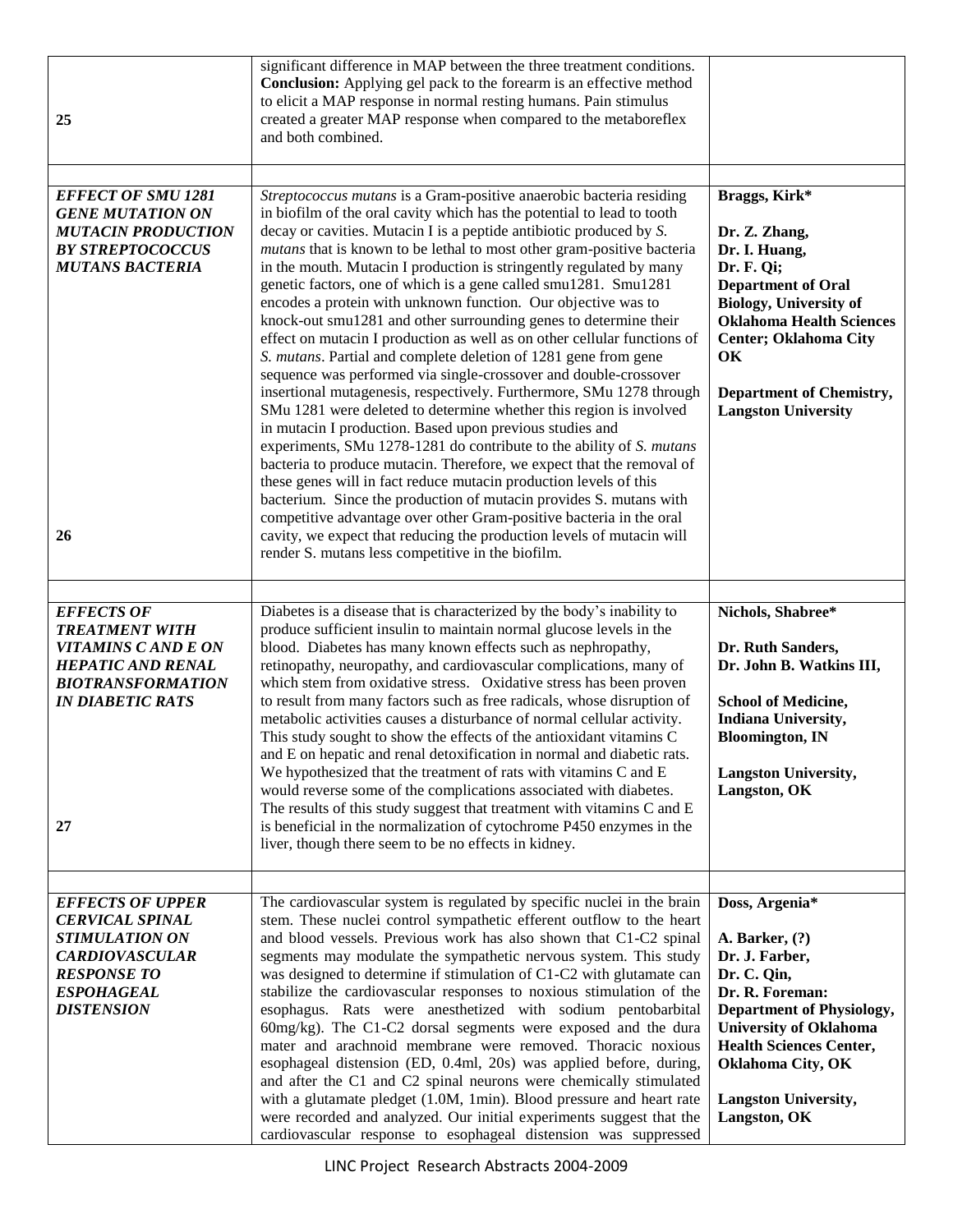| 28                                                                                                                                | when glutamate was applied to C1-C2. This led to the conclusion that<br>C1-C2 played a role in the modulation of the cardiovascular response<br>to esophageal distension. Thus, C1-C2 may be a future area of study<br>to understand the impaired regulation of the cardiovascular system in<br>patients with spinal cord injury.                                                                                                                                                                                                                                                                                                                                                                                                                                                                                                                                                                                                                                                                                                                                                                                                                                                                                                                                                                                                                                                                                                                                                                                                                                                                                 |                                                                                                                                                                                                               |
|-----------------------------------------------------------------------------------------------------------------------------------|-------------------------------------------------------------------------------------------------------------------------------------------------------------------------------------------------------------------------------------------------------------------------------------------------------------------------------------------------------------------------------------------------------------------------------------------------------------------------------------------------------------------------------------------------------------------------------------------------------------------------------------------------------------------------------------------------------------------------------------------------------------------------------------------------------------------------------------------------------------------------------------------------------------------------------------------------------------------------------------------------------------------------------------------------------------------------------------------------------------------------------------------------------------------------------------------------------------------------------------------------------------------------------------------------------------------------------------------------------------------------------------------------------------------------------------------------------------------------------------------------------------------------------------------------------------------------------------------------------------------|---------------------------------------------------------------------------------------------------------------------------------------------------------------------------------------------------------------|
| <b>ELECTRO-OPTICAL</b><br><b>PROPERTIES OF</b><br><b>FRACTIONATED</b><br><b>SEMICONDUCTOR ZINC</b><br><b>OXIDE NANORODS</b><br>29 | One-dimensional zinc oxide nanorods absorb UV light, are<br>photoluminescent and are potentially important in a number of<br>electro-optical applications. The objective of the research was to<br>determine if the electro-optical properties of zinc oxide nanorods are a<br>function of length. In order to proceed, the nanorods are separated<br>into narrow length distributions using rate zonal centrifugation to<br>fractionate the nanorods.<br>After the fractionated nanorods were<br>harvested, the photoluminescence of the fractionated samples were<br>studied. It was concluded that the electro-optical properties were not<br>a function of size in the length range that was fractionated.                                                                                                                                                                                                                                                                                                                                                                                                                                                                                                                                                                                                                                                                                                                                                                                                                                                                                                    | Harvey, Desmond*<br>Dr. E. Samulski,<br><b>University of North</b><br>Carolina at Chapel Hill,<br><b>Chapel Hill NC</b><br><b>Department of Chemistry</b><br><b>Langston University</b><br><b>Langston OK</b> |
| <b>ENCODING AND</b><br><b>DECODING MODULAR</b><br><b>CODES</b><br>30                                                              | In computers, encoding is the process of putting a sequence of<br>characters (letters, numbers, punctuation, and certain symbols) into a<br>specialized format for efficient transmission or storage. Decoding is<br>the opposite process -- the conversion of an encoded format back into<br>the original sequence of characters. Encoding and decoding are used<br>in data communications, networking, and storage. The code used by<br>most computers for text files is known as ASCII (American Standard<br>Code for Information Interchange, pronounced ASK-ee). ASCII can<br>depict uppercase and lowercase alphabetic characters, numerals,<br>punctuation marks, and common symbols. Other commonly-used<br>codes include Unicode, BinHex, Uuencode, and MIME. In data<br>communications, Manchester encoding is a special form of encoding<br>in which the binary digits (bits) represent the transitions between high<br>and low logic states. The terms encoding and decoding are often used<br>in reference to the processes of analog-to-digital conversion and<br>digital-to-analog conversion. In this sense, these terms can apply to<br>any form of data, including text, images, audio, video, multimedia,<br>computer programs, or signals in sensors, telemetry, and control<br>systems. Encoding should not be confused with encryption, a process<br>in which data is deliberately altered so as to conceal its content.<br>Encryption can be done without changing the particular code that the<br>content is in, and encoding can be done without deliberately<br>concealing the content. | Osei, Richard*<br>Dr. Andrew Bucki;<br>Department of<br><b>Mathematics, Langston</b><br><b>University Langston, OK</b>                                                                                        |
| <b>EXPLORING THE</b>                                                                                                              | First we will explore the traveling salesman problem in general, then                                                                                                                                                                                                                                                                                                                                                                                                                                                                                                                                                                                                                                                                                                                                                                                                                                                                                                                                                                                                                                                                                                                                                                                                                                                                                                                                                                                                                                                                                                                                             | Jungermann, Angie*                                                                                                                                                                                            |
| <b>TRAVELING SALESMAN</b><br><b>PROBLEM AND</b><br><b>INVESTIGATING</b><br><b>NEURAL NETWORKS.</b>                                | we will examine the exhaustive search method in detail. Our next<br>objective is to explain the nearest neighbor approach to solving the<br>traveling salesman problem. We created a computer program using<br>this method to solve the traveling salesman problem. To begin with,<br>we will explain the pseudocode which is the first step in creating the<br>program. Next we will insert a hardcopy of the program written in the<br>Maple computer language with an explanation of how the program<br>works including in it. The methods mentioned above have been used<br>to approach the traveling salesman problem. Secondly, we will give a<br>general overview of neural networks clarifying two of the four types.<br>The adaline neural network will be the first technique investigated<br>with explanations of the weight matrices and the delta rule. A                                                                                                                                                                                                                                                                                                                                                                                                                                                                                                                                                                                                                                                                                                                                            | Dr. Reza Pourdavood.<br>Haja Radder, (?)<br>Department of<br><b>Mathematics, Langston</b><br><b>University, Langston, OK</b>                                                                                  |
| 31                                                                                                                                | hardcopy of the adaline numbers programs again using Maple will be<br>inserted into the report. An explanation of the program will be<br>included. Finally, we will investigate the back propagation neural<br>network technique.                                                                                                                                                                                                                                                                                                                                                                                                                                                                                                                                                                                                                                                                                                                                                                                                                                                                                                                                                                                                                                                                                                                                                                                                                                                                                                                                                                                 |                                                                                                                                                                                                               |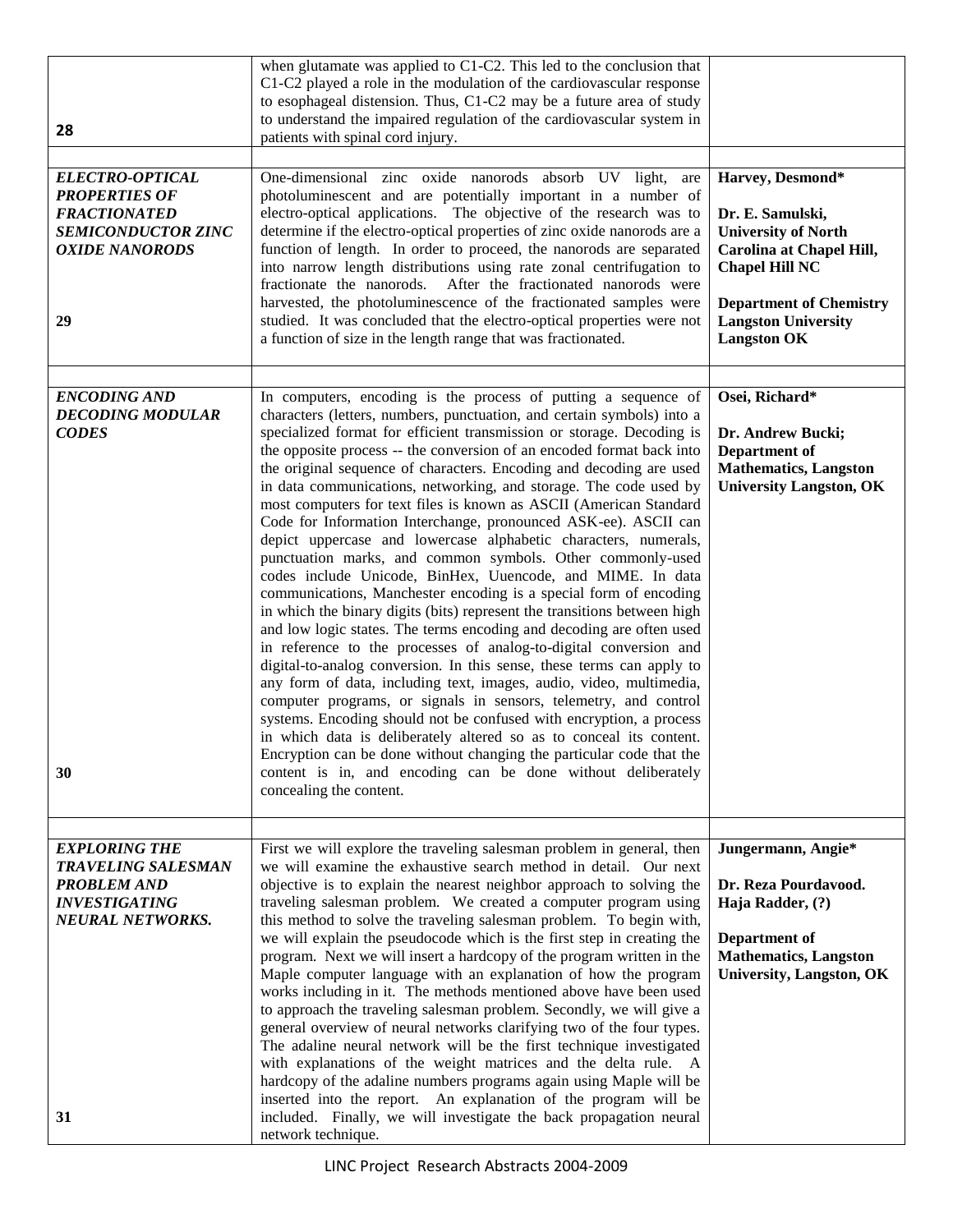| <b>EXPRESSION ANALYSIS</b><br><b>OF STRESS RESPONSIVE</b><br><b>GENES OF ARABIDOPSIS</b><br><b>THALIANA</b><br>32                                                                                                                                                                                             | Mutator (MutT) domain containing<br>Arabidopsis<br>The<br>gene<br>(At4g12720) and a gene encoding a RNA binding protein<br>(At1g11650) were previously identified by microarrays to be<br>significantly up regulated in response to environmental stresses. We<br>confirmed induction of these two genes by northern blots containing<br>RNA from ozone-treated plants and plants infected with Pseudomonas<br>syringae, a bacterial pathogen. The MutT domain containing proteins<br>are involved in scavenging oxidized nucleotides from the nucleotide<br>pool and thus are important for preventing mutations in DNA that can<br>be lethal. RNA binding proteins are important cellular regulatory<br>proteins also reported to be involved in oxidative stress. These two<br>genes belong to a multi-gene family in Arabidopsis. We designed<br>gene-specific primers and amplified five gene family members of the<br>MuT gene (At2g04430, At2g04450, At4g25434, At5g47240 and<br>At5g47650) and RNA binding protein (At1g47500, At1g49600,<br>At3g19130, At4g27000 and At5g19350) using reverse transcription<br>PCR (RT-PCR). The RT-PCR products were cloned into pGEM-T<br>easy vector. The clones containing the right-sized inserts were<br>amplified by PCR using gene-specific primers to generate probe DNA<br>for northern hybridizations. Blots containing RNA from plants<br>subjected to ozone treatment and/or avirulent bacterial infections were<br>prepared. Northern analysis of members of the two gene families<br>indicates differential expression in response to biotic and abiotic<br>stress. | Buford, Joe Day-Von*<br>Dr. S. K. Gunjan,<br>Dr. N. Jambunathan,<br>Dr. R. Mahalingam:<br>Department of<br><b>Biochemistry</b> and<br><b>Molecular Biology,</b><br><b>Oklahoma State</b><br><b>University, Stillwater, OK</b><br><b>Langston University,</b><br>Langston, OK |
|---------------------------------------------------------------------------------------------------------------------------------------------------------------------------------------------------------------------------------------------------------------------------------------------------------------|-----------------------------------------------------------------------------------------------------------------------------------------------------------------------------------------------------------------------------------------------------------------------------------------------------------------------------------------------------------------------------------------------------------------------------------------------------------------------------------------------------------------------------------------------------------------------------------------------------------------------------------------------------------------------------------------------------------------------------------------------------------------------------------------------------------------------------------------------------------------------------------------------------------------------------------------------------------------------------------------------------------------------------------------------------------------------------------------------------------------------------------------------------------------------------------------------------------------------------------------------------------------------------------------------------------------------------------------------------------------------------------------------------------------------------------------------------------------------------------------------------------------------------------------------------------------------------------------------------------------------------|------------------------------------------------------------------------------------------------------------------------------------------------------------------------------------------------------------------------------------------------------------------------------|
| <b>EXPRESSION OF AND</b><br><b>MEASUREMENT OF THE</b><br><b>BINDING AFFINITY OF</b><br><b>ISOTOPICALLY-</b><br><b>LABELED CDC42 WILD</b><br>TYPE AND CDC42(F28L)<br><b>WITH A MINIMAL</b><br><b>BINDING DOMAIN</b><br>PEPTIDE OF A P21-<br><i>ACTIVATED</i><br><b>SERINE/THREONINE</b><br><b>KINASE</b><br>33 | Cdc42 (cell division cycle 42) belongs to the Rho subfamily of the<br>Ras superfamily of G proteins (guanine nucleotide binding proteins).<br>The ultimate goal of this research is to study the solution structure of<br>an oncogenic mutant of Cdc42, Cdc42(F28L), bound to an important<br>effector peptide that regulates Cdc42-induced cell signaling activity<br>using NMR Spectrometry. Both wild type and mutant Cdc42 were<br>expressed using an Escherichia coli expression system, and purified<br>using immobilized metal affinity chromatograph (IMAC). The<br>binding affinity of wild type and mutant was tested by performing a<br>protein pull down assay with PBD46, a minimal binding domain<br>peptide of 46 amino acids of PAK (p21- activated serine/threonine<br>kinases). The results showed that both the Cdc42 and Cdc42(F28L)<br>were both successfully expressed in the minimal media containing the<br>isotopic label, <sup>15</sup> N-Nitrogen, which is necessary for NMR studies. Pull<br>down assays were performed to determine whether the presence of the<br><sup>15</sup> N-isotopic label affected binding of the PBD46 peptide.                                                                                                                                                                                                                                                                                                                                                                                                                                                      | Blythe, Karole*<br>Dr. Paul Adams,<br>Department of<br><b>Biochemistry/Chemistry</b><br>at the University of<br>Arkansas. Fayetteville,<br><b>AR</b><br><b>Langston University,</b><br>Langston, OK                                                                          |
| <b>EXPRESSION OF</b><br><b>MICROTUBULE-</b><br><b>ASSOCIATED PROTEIN,</b><br>TAU, IN PC12 CELLS                                                                                                                                                                                                               | Alzheimer's Disease is a neurodegenerative disease which causes<br>massive cell death (apoptosis) to the frontal region of the brain. The<br>cell deaths are caused by tau proteins detaching from microtubules<br>and binding to other tau molecules. To imitate the effected frontal<br>nerve cell, PC12 cells are used. In this experiment, the exogenous<br>expression of the microtubule-associated protein, tau, will be<br>investigated by using a Tet-off system, along with cell viability. By<br>using PC12 cells in a Tet-off cell line, we can demonstrate how much<br>tau protein is expressed in an actual frontal neuronal cell, and how a<br>Tet-off cell line can express the amounts of tau produced in the<br>presence and absence of Tetracycline. The reason for using the Tet-off<br>cell line is to see how well it works for tau expression by introducing<br>a foreign linearized plasimid (Tre-tight tau Midi) in which our gene of<br>interest (tau) was incorporated. This is done by growing and treating                                                                                                                                                                                                                                                                                                                                                                                                                                                                                                                                                                                      | Washington, Aaron S.*<br>Dr. Chris T. Gamblin,<br>Dr. Jay Starky,<br><b>Department of Molecular</b><br><b>Bioscience Kansas</b><br><b>University, Kansas City</b><br><b>KS</b><br><b>Langston University,</b><br>Langston, OK                                                |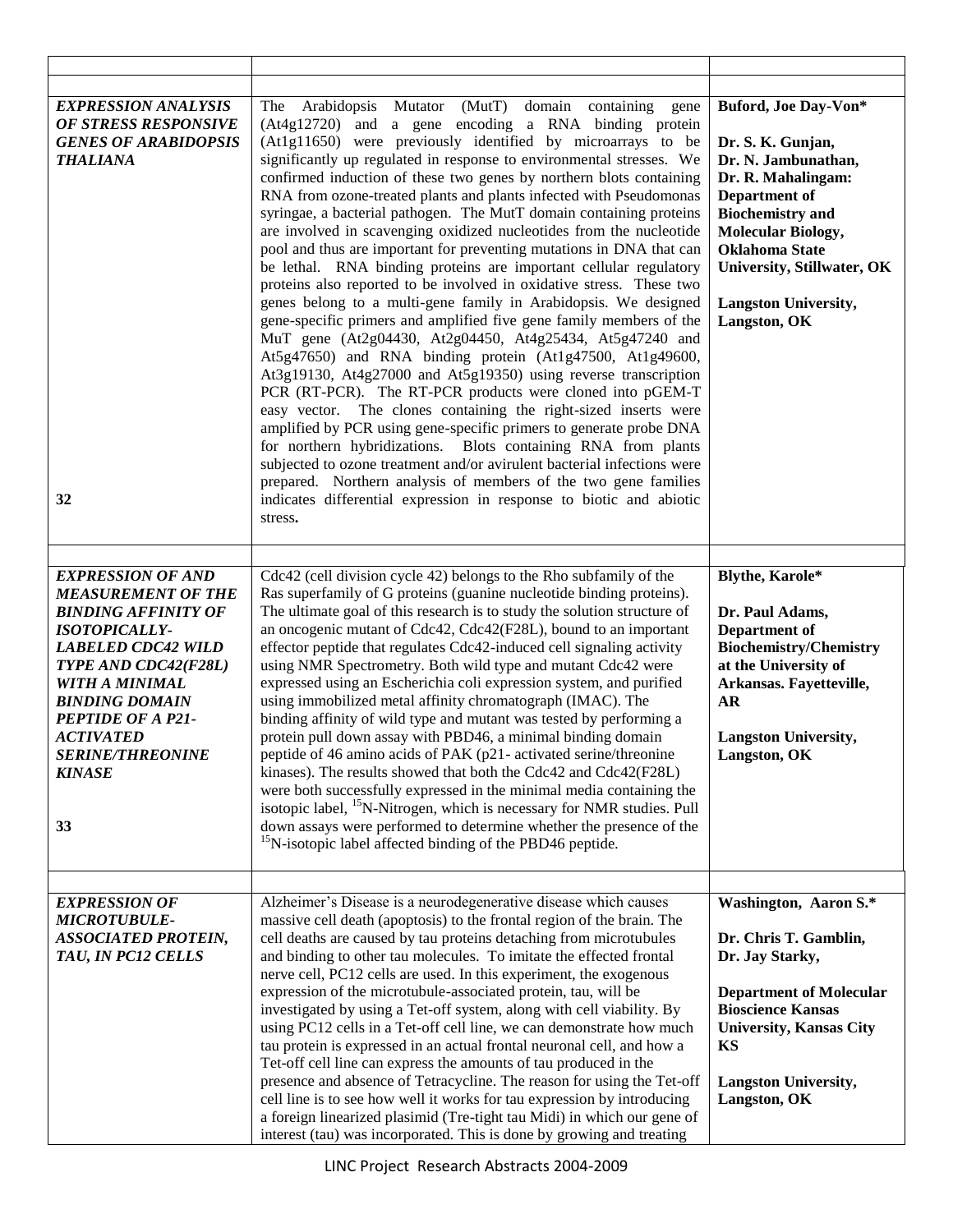| 34                                                                                                                                                                                      | the cells, then transfecting the linearized plasmid into the PC12 cells.<br>Tetracycline is added to one well of each set of wells, and their tau<br>proteins are harvested to be used in a western blot to verify the<br>different amounts of tau produced by the cells in each well. Because<br>the amounts of tau produced varied (on the western blot), the Tet-off<br>cell line may accurately be used to show the expression of<br>microtubule-associated protein (tau) in PC12 cells with minimal cell<br>death (apoptosis).                                                                                                                                                                                                                                                                                                                                                                                                                                                                                                                                                                                                                                                                                                                                                                                                                                                                                                                                                                                                                                                                                                                                                                                                                                                                                                                                                                                                                                                                                                                                                                                                                  |                                                                                                                                                                                                                                                                |
|-----------------------------------------------------------------------------------------------------------------------------------------------------------------------------------------|------------------------------------------------------------------------------------------------------------------------------------------------------------------------------------------------------------------------------------------------------------------------------------------------------------------------------------------------------------------------------------------------------------------------------------------------------------------------------------------------------------------------------------------------------------------------------------------------------------------------------------------------------------------------------------------------------------------------------------------------------------------------------------------------------------------------------------------------------------------------------------------------------------------------------------------------------------------------------------------------------------------------------------------------------------------------------------------------------------------------------------------------------------------------------------------------------------------------------------------------------------------------------------------------------------------------------------------------------------------------------------------------------------------------------------------------------------------------------------------------------------------------------------------------------------------------------------------------------------------------------------------------------------------------------------------------------------------------------------------------------------------------------------------------------------------------------------------------------------------------------------------------------------------------------------------------------------------------------------------------------------------------------------------------------------------------------------------------------------------------------------------------------|----------------------------------------------------------------------------------------------------------------------------------------------------------------------------------------------------------------------------------------------------------------|
| <b>FIRST PRINCIPLES</b><br><b>CALCULATIONS OF DNA</b><br><b>DISPERSAL OF CARBON</b><br><b>NANOTUBES</b><br>35                                                                           | <b>Purpose:</b> The purpose of my research is to predict the best sequence<br>single DNA strands to recognize and wrap around the most<br>of<br>common carbon nanotube (the $10,10$ ), to form a unique structure and<br>to use these results to develop rules that can allow one to estimate the<br>best sequences for other sizes of nanotubes. Analysis: PolyA, PolyC,<br>PolyT, PolyG, and PolyGT DNA single strands were used to examine<br>their interaction with the carbon nanotube. Namot2, in conjunction<br>with xleap, was used to create a 10 base long sequence of the various<br>versions (straight, wrapped, and mixed) of each DNA single strand;<br>VMD was used to align each of them to the nanotube. The created<br>systems were then annealed in a vacuum and, the best structure for<br>each annealing process was isolated for full molecular dynamics.<br>Conclusion: In the remaining weeks, I hope to stem at the<br>fundamental nature of the interaction between the nanotube and each<br>DNA single strand. This summer's activities have provided an<br>essential foundation upon which future simulation will be based.                                                                                                                                                                                                                                                                                                                                                                                                                                                                                                                                                                                                                                                                                                                                                                                                                                                                                                                                                                                              | Hawkins, Calvin*<br>Dr. William A. Goddard<br>Ш,<br>Tod A. Pascal,<br><b>Materials and Process</b><br><b>Simulation Center,</b><br><b>Chemistry and Chemical</b><br><b>Engineering Division,</b><br><b>California Institute of</b><br>Technology, Pasadena, CA |
|                                                                                                                                                                                         |                                                                                                                                                                                                                                                                                                                                                                                                                                                                                                                                                                                                                                                                                                                                                                                                                                                                                                                                                                                                                                                                                                                                                                                                                                                                                                                                                                                                                                                                                                                                                                                                                                                                                                                                                                                                                                                                                                                                                                                                                                                                                                                                                      |                                                                                                                                                                                                                                                                |
| <b>FLUORESCENT IMAGING</b><br><b>IN TRABECULAR</b><br><b>MESHWORK CELLS: A</b><br><b>MODEL SYSTEM TO</b><br><b>EVALUATE</b><br>GLUCOCORTICOID-<br><b>INDUCED</b><br><b>PHAGOCYTOSIS</b> | To date millions of people worldwide have been diagnosed with<br>glaucoma, the most common type being open-angle. Open-angle<br>glaucoma occurs when the outflow pathway, which enables the<br>aqueous humor to drain properly, is severely limited. The build up of<br>pressure due to the lack of drainage causes the normal intraocular<br>pressure to be elevated leading to damage of the optic nerve head and<br>thus eventually leads to total vision loss. Glucocorticoids can<br>exacerbate the effects of open-angle glaucoma by increasing the<br>intraocular pressure. Glucocorticoids alter the ability of trabecular<br>meshwork (TM) cells to phagocytose extracellular material and thus<br>can increase the resistance to aqueous humor outflow. Glucocorticoids<br>change the expression of a number of genes in TM cells and alter their<br>performance. Dexamethasone (DEX) is a type of glucocorticoid that<br>has been shown to inhibit the ability of trabecular meshwork cells to<br>phagocytose. Thus, our hypothesis is that cultured cells from<br>glaucoma patients and from patients without glaucoma treated with<br>DEX would ingest less beads then untreated cells. Four assays were<br>conducted on two lines of cells tTM3 and tTM5. The two cell lines<br>were derived from a patient with glaucoma and without glaucoma<br>respectively. Florescent green beads were used to track the abilities of<br>the cells to phagocytose. Cells were treated for twenty-four hours in<br>the presence of DEX (100nM) then incubated with beads for one hour.<br>After cells were incubated with beads they would be fixed and<br>incubated with goat anti-rabbit IgG 633 (red) dye to differentiate<br>intracellular from extracellular beads. DAPI (6'4-Diamidino-<br>2Phenylindole) was used to calculate how many beads per one<br>hundred cells were phagocytosed. A confocal microscope was used to<br>show the different colors of the dyes and photographic images were<br>used for documentation and review. The data collected showed that<br>when tTM3 and tTM5 cells were treated with DEX they both ingested | Ognibene, Cherie M. *<br>Dr. Thomas Yorio,<br>Dr. Xinu Zhang.<br><b>University of North Texas</b><br><b>Health Science Center,</b><br>Fort Worth, TX<br><b>Langston University,</b><br>Langston, OK                                                            |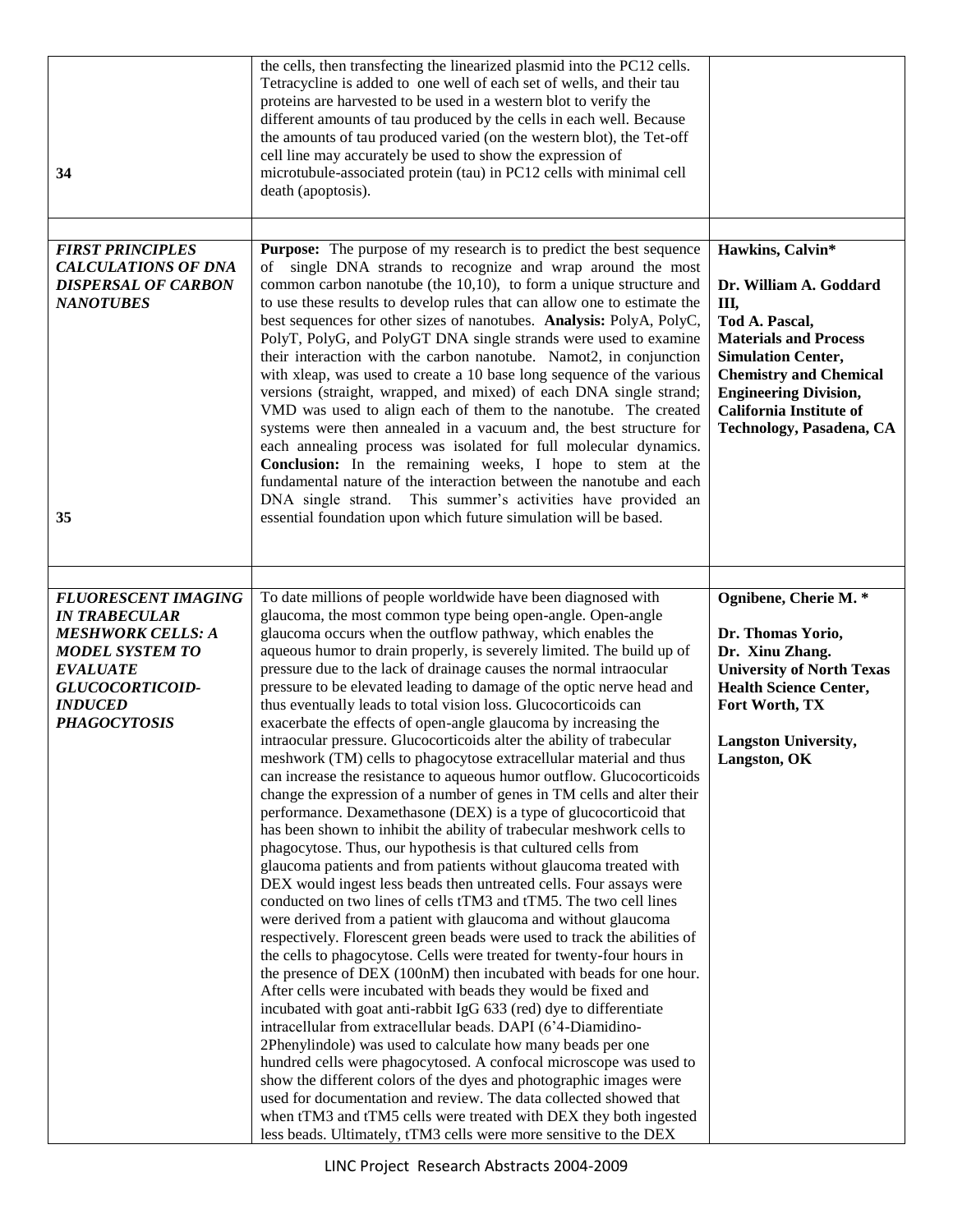| 36                                                                                                                                                                                                                                                                 | treatment then tTM5 cells. The NIH grant number 2T35HL007786-13<br>supported this abstract.                                                                                                                                                                                                                                                                                                                                                                                                                                                                                                                                                                                                                                                                                                                                                                                                                                                                                                                                                                                                                                                                                                                                                                                                                                                                                                                                                                                                                                                                                                                                                                                      |                                                                                                                                                                                                                                                                                                                |
|--------------------------------------------------------------------------------------------------------------------------------------------------------------------------------------------------------------------------------------------------------------------|----------------------------------------------------------------------------------------------------------------------------------------------------------------------------------------------------------------------------------------------------------------------------------------------------------------------------------------------------------------------------------------------------------------------------------------------------------------------------------------------------------------------------------------------------------------------------------------------------------------------------------------------------------------------------------------------------------------------------------------------------------------------------------------------------------------------------------------------------------------------------------------------------------------------------------------------------------------------------------------------------------------------------------------------------------------------------------------------------------------------------------------------------------------------------------------------------------------------------------------------------------------------------------------------------------------------------------------------------------------------------------------------------------------------------------------------------------------------------------------------------------------------------------------------------------------------------------------------------------------------------------------------------------------------------------|----------------------------------------------------------------------------------------------------------------------------------------------------------------------------------------------------------------------------------------------------------------------------------------------------------------|
| <b>GENOTYPE AND</b><br><b>GROWTH REGULATOR</b><br><b>DEPENDENCY IN</b><br><b>PEANUT EMERGENCE</b><br><b>SHOOT</b><br><b>DETERMINATION</b><br>37                                                                                                                    | Cell shoot-determination is a primary step in the shoot regeneration<br>process. It generally involves early gene activation without<br>conspicuous morphological changes. Related gene activation is<br>generally induced by growth regulators included into the culture<br>medium. The main goal of this study was to assess the incubation<br>period required for exposing peanut naturally on peanut plantlets.<br>Partial results show that cell shoot-determination in peanut is both<br>genotype and growth regulator dependent. Of the growth regulators<br>used (2, 4-D, kinetin, and thiadiazuron), thidiazuron induced more<br>shoots than any other growth regulators.                                                                                                                                                                                                                                                                                                                                                                                                                                                                                                                                                                                                                                                                                                                                                                                                                                                                                                                                                                                               | Ross, Kariel*<br>Dr. Kanyand Matand<br>Dr. Ning Wu,<br>Department of Biology,<br><b>School of Arts and</b><br>Sciences;<br><b>Center for Biotechnology</b><br>research and Education,<br><b>School of Agriculture and</b><br><b>Applied Science, Langston</b><br><b>University; Langston, OK</b>               |
| <b>GLOBAL ANALYSIS OF</b><br><b>MUON DECAY</b><br><b>MEASUREMENTS DOI:</b><br>10.1103/PHYSREVD.72,073<br>002 CONVERSION OF<br><b>DYNAMIC EXPLORER</b><br>HAPI/LAPI DATA TO<br><b>CDF'S FOR ARCHIVING</b><br><b>AND EASY DATA</b><br><b>BROWSING ANALYSIS</b><br>38 | The Dynamic Explorer (DE) program consisted of two satellites, the<br>DE-1 and DE-2. They were launched together on Aug 3, 1981 to<br>study the coupling of energy, electric currents, electric fields, and<br>plasmas between the magnetosphere, ionosphere, and the atmosphere.<br>The DE-1 satellite was placed in a highly elliptical orbit having an<br>apogee of 4.65 Earth radii (6378 km per Earth radius) and a perigee<br>altitude of 675 km, whereas DE-2 had a nearly circular orbit with a<br>required perigee to be below 350 km and a apogee above 1000 km.<br>For my project I will be focusing on refurbishing the data from the<br>High Altitude Plasma Instrument (HAPI) on DE-1 and the Low<br>Altitude Plasma Instrument (LAPI) on DE-2, so that they can be<br>accessed and used by modern data accessing tools. Converting the<br>data to a Common Data Format (CDF) will be helpful in building<br>generic software on that data. This allows scientists to view trends or<br>events in different data sets. The SKTEditor, a CDF tool developed by<br>the Space Physics Data Facility (SPDF), is used to develop the initial<br>empty CDF with metadata. The programming language, IDL, is used<br>to convert the HAPI and LAPI data and store into CDF's that will be<br>used by the SPDF data browsing system, CDAWeb. In conclusion the<br>HAPI and LAPI data was raw data that was very hard to use due to the<br>fact that it was not readable, but by converting the data to a CDF will<br>enable scientists to have a much wider usage. The conversion will also<br>be easy for multi-instrument data analysis by adding to CDAWeb's<br>holding. | Brison, Shanequah*<br>Dr. Shing Fung and<br>Robert M. Candey,<br><b>NASA Goddard Space</b><br>Flight Center, Code 612.4-<br><b>Space Physics Data,</b><br><b>Greenbelt</b> , MD<br><b>Computer Science</b><br>Department,<br><b>Langston University,</b><br>Langston, OK,                                      |
| <b>GLUCOSE</b><br><b>MEASUREMENT BASED</b><br>ON FÖSTER RESONANCE<br><b>ENERGY TRANSFER</b><br><b>BETWEEN</b><br>CONCANAVALIN A-<br><b>FLUORESCEIN</b><br><b>ISOTHIOCYANATE AND</b><br><i><b>DEXTRAN/GOLD</b></i><br><b>NANOPARTICLES</b>                          | Diabetes affects approximately16 million people in the United States<br>and over 100 million people worldwide. Numerous diabetics prefer a<br>painless method to measure their blood glucose levels in order to<br>manage the fluctuation of their levels more effectively. The goal of<br>the experiment is to develop a new glucose sensor that will act<br>effectively with the fluorescent light in order to be sensed through the<br>tissue after excitation from an internal or external source by the Föster<br>resonance energy transfer (FRET). If the goal is accomplished there<br>will be a great possibility to develop biocompatible materials for assay<br>encapsulation. If results are sufficient, the ideas of implantable<br>glucose-sensitive microspheres will be more feasible. During<br>experimentation, the concentrations of the dextran, gold nanoparticles,<br>and ConcanavalinA-Fluorescein Isothiocyanate (Con A-FITC)<br>solutions were established and several tests were run to ensure<br>accurate results. The results proved that the .6 $\mu$ M of ConA-FITC at<br>the fluorescence intensity at 520 nm would be most effective when<br>testing because the concentration is neither too high nor low and                                                                                                                                                                                                                                                                                                                                                                                                                                    | Ekpo, Felicia*<br>Dr. Jared Garret,<br>Dr. Kaiming Ye<br><b>Department of Biology,</b><br><b>School of Engineering,</b><br><b>Department of Biomedical</b><br><b>Engineering, University of</b><br>Arkansas, 700 Research<br>Center Blvd., Fayetteville,<br>AR<br><b>Langston University,</b><br>Langston, OK, |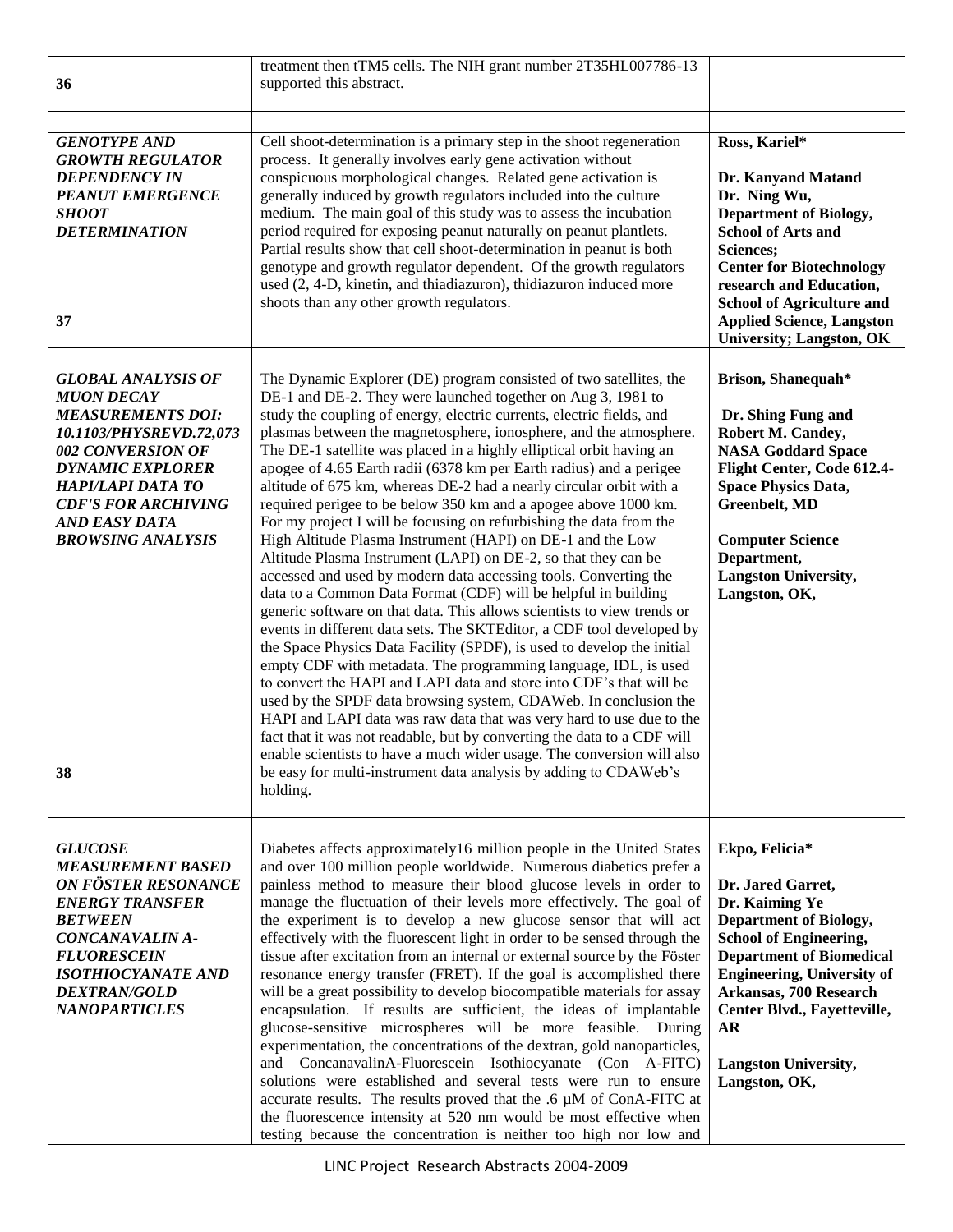| 39                                                                                                                                                                                                                        | demonstrated that the effects were consistent with the Föster<br>Resonance Energy Transfer.                                                                                                                                                                                                                                                                                                                                                                                                                                                                                                                                                                                                                                                                                                                                                                                                                                                                                                                                                                                                                                                                                                                                                                                                                                                                                                                                                                                                                                                                                                                                                                                                                                                                                                                         |                                                                                                                                                                                                                                                                        |
|---------------------------------------------------------------------------------------------------------------------------------------------------------------------------------------------------------------------------|---------------------------------------------------------------------------------------------------------------------------------------------------------------------------------------------------------------------------------------------------------------------------------------------------------------------------------------------------------------------------------------------------------------------------------------------------------------------------------------------------------------------------------------------------------------------------------------------------------------------------------------------------------------------------------------------------------------------------------------------------------------------------------------------------------------------------------------------------------------------------------------------------------------------------------------------------------------------------------------------------------------------------------------------------------------------------------------------------------------------------------------------------------------------------------------------------------------------------------------------------------------------------------------------------------------------------------------------------------------------------------------------------------------------------------------------------------------------------------------------------------------------------------------------------------------------------------------------------------------------------------------------------------------------------------------------------------------------------------------------------------------------------------------------------------------------|------------------------------------------------------------------------------------------------------------------------------------------------------------------------------------------------------------------------------------------------------------------------|
| <b>HEART RATE</b><br><b>VARIABILITY IN INSULIN</b><br><b>RESISTANCE DOG</b><br><b>MODEL; EARLY</b><br><b>INDICATOR OF</b><br><b>AUTONOMIC</b><br><b>DYSFUNCTION OF</b><br><b>CARDIO METABOLIC</b><br><b>SYNDROM</b><br>40 | <b>Introduction:</b> Physiologically the cardiometabolic syndrome<br>provokes a decrease in the autonomic nervous system control of<br>respiratory sinus arrhythmia in insulin resistant dogs. The sympathetic<br>nerves increase heart rate, whereas the parasympathetic (vagus) nerves<br>slow heart rate. The influence of parasympathetic innervations can be<br>evaluated by analyzing the heart rate variability through the use of<br>power spectral analysis (PSA). When vagal influences are strong, the<br>high frequency power increases. Hypothesis: We hypothesize that<br>the high frequency power of fat-fed, insulin resistant dogs will be<br>significantly lower compared to the baseline time measurements and<br>to lean controls. Methods: The dogs in this study were fed a high fat<br>hyper caloric diet for 6 weeks, and changes in the body mass, blood<br>glucose and insulin sensitivity were monitored. The high fat diet was<br>reported to produce a diet-induced insulin resistance and<br>hyperinsulemia. Results: The heart rate increased from week 0 to<br>week 6 in 4 of 6 of the fat-fed, insulin resistant dogs and was largely<br>unchanged in the control dogs. Likewise, the average high frequency<br>power in the insulin resistant dogs decreased significantly in 4 of 6<br>animals and was unchanged in controls. Conclusion: We conclude<br>that the changes in heart rate consequent to fat feeding are the result of<br>changes in parasympathetic influence as evident from parallel changes<br>in the high frequency power in the insulin resistant dogs. The dog<br>model will thus be helped for the study of early diet-induced<br>alterations in parasympathetic activity and cardiometabolic function<br>prior to the development of obesity and diabetes. | Watson, Detrick R.*<br>Dr. Matthew A. Barlow,<br>Dr. James L. Caffery,<br>Dept. Of Integrative<br>Physiology, University of<br><b>North Texas Health</b><br><b>Science Center at Fort</b><br>Worth, Fort Worth TX<br><b>Langston University,</b><br>Langston, OK,      |
| <b>INFORMATICS TO</b><br><b>IMPROVE CLINICAL</b><br><b>BRAIN MAGNETIC</b><br><b>RESONANCE</b><br><b>SPECTROSCOPY</b><br>41                                                                                                | <b>Objective:</b> Magnetic Resonance Spectroscopy (MRS) Imaging is a<br>clinical imaging technique that radiologists use to gain information<br>about biological chemicals in the body, in this case the brain. In this<br>particular project, MRS images from brain cancer patients were<br>collected from several research papers for an informatics meta-<br>analysis; furthermore, from these sources, a Meta-analysis will be<br>conducted for brain tumors. The primary goal of this project was to<br>standardize information from different sources and to provide<br>standardized information to differentiate between different glioma<br>grades.<br>Methods: Our lab has developed specialized software to extract<br>metabolite information from several MRS images. We used<br>specialized informatics software designed in the lab to go through all<br>of the relevant articles, which are available in PubMed, to extract<br>metabolite information from several MRS images in goal to create<br>standardized information to many different types of brain tumors.<br><b>Result:</b> Informatics Methodology provides better information for<br>clinicians to evaluate our clinical MRS exams.<br><b>Conclusions:</b> We created Confidence intervals for Brain Glioma<br>MRS Data. This information was useful in improving our clinical<br>services as it was able to provide us with the baseline expectations<br>from the literature which will help us compare our results with these<br>baselines.                                                                                                                                                                                                                                                                                            | Caldwell, Kenta*<br>D. H. Wu, Ph.D.,<br><b>Department of</b><br><b>Radiological Sciences,</b><br><b>University of Oklahoma</b><br><b>Health Sciences Center;</b><br>Oklahoma City, OK<br><b>Department of Chemistry</b><br><b>Langston University,</b><br>Langston, OK |
| <b>INTERMITTENT</b><br><b>HYPOXIA</b><br><b>CONDITIONING</b><br>PROTECTS AGAINST                                                                                                                                          | We hypothesized that intermittent hypoxia conditioning (IHC)<br>protects against toxic effects of ethanol withdrawal (EW) on brain<br>mitochondria. This hypothesis is based on previous findings that IHC<br>protects against the cardiovascular disorder and EW perturbs                                                                                                                                                                                                                                                                                                                                                                                                                                                                                                                                                                                                                                                                                                                                                                                                                                                                                                                                                                                                                                                                                                                                                                                                                                                                                                                                                                                                                                                                                                                                          | Atkinson, Brittanie*<br>Dr. JW Simpkins,<br>Fr. R. Mallet,                                                                                                                                                                                                             |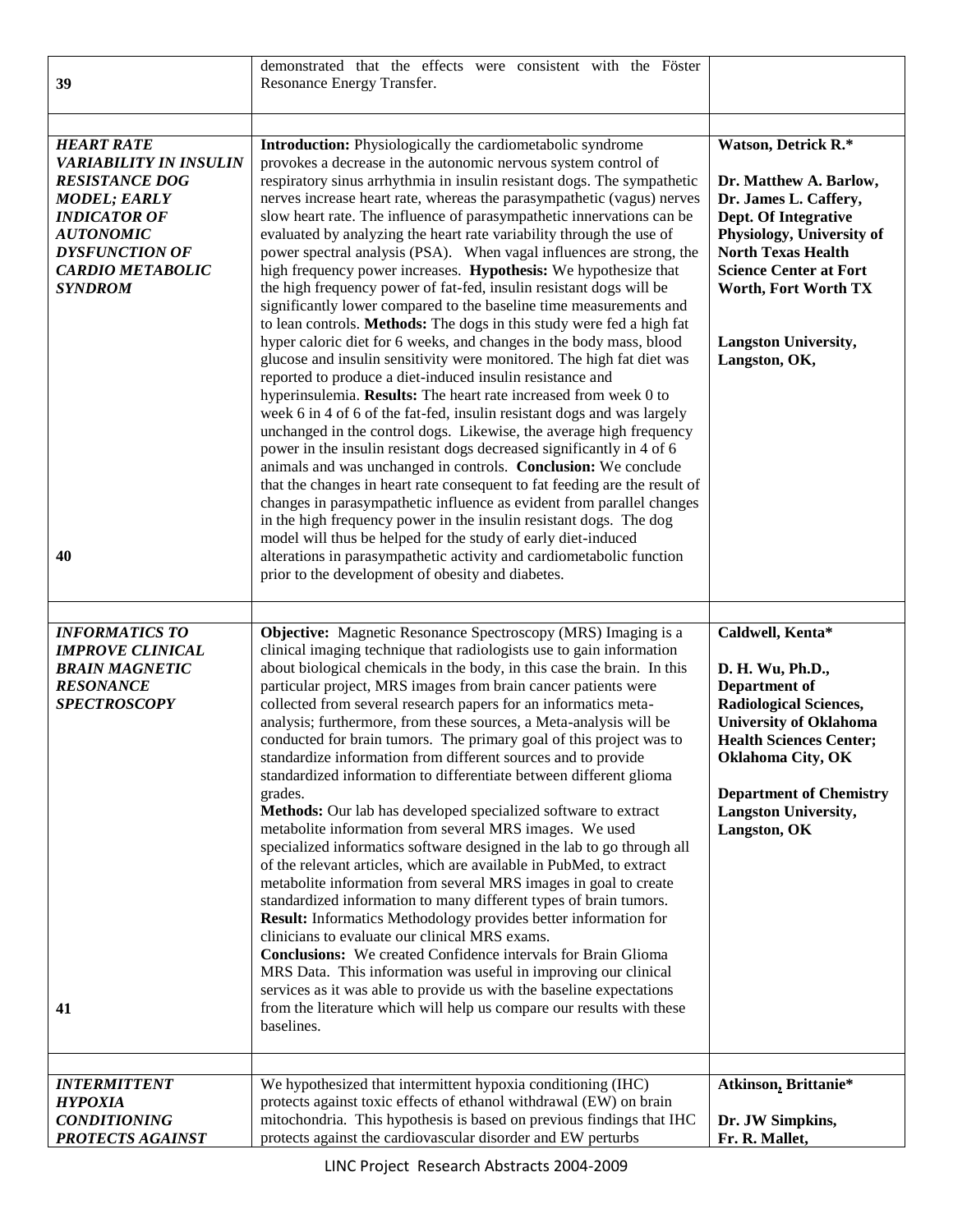| <b>OXIDATIVE DAMAGE TO</b><br><b>BRAIN MITOCHONDRIA</b><br><b>IN ETHANOL</b><br><b>WITHDRAWN RATS</b><br>42                                                                       | mitochondria integrity. Young adult ovariectomized rats with or<br>without 17β-estradiol replacement received a 5 week-control dextrin<br>or ethanol diet (6.5%). Twenty days prior to the end of the diet, rats<br>received IHC such as a 10 minute-hypoxia (9 -10% of O <sub>2</sub> ) followed<br>by a 4 minute-normaxia, repeating 5 or 7 times a day until they were<br>sacrificed. Twenty-four hours after termination of the ethanol diet,<br>rats were tested for physical signs of EW and immediately sacrificed.<br>Mitochondria from the cerebella were processed to assess the levels of<br>carbonyls and malondialdehyde as indicators of protein oxidation and<br>lipid peroxidation, respectively. Functional damage to mitochondria<br>was assessed by measuring the activity of an essential mitochondrial<br>enzyme cytochrome C oxidase and mitochondrial permeability<br>transition pore of which excess pore opening dysregulates the passage<br>of specific molecules across the mitochondrial membrane. While EW<br>rats without IHC showed severe EW signs, rats with IHC showed no<br>EW signs. Compared to EW rats without IHC, EW rats with IHC<br>showed significantly lower levels of protein carbonyls, lower levels of<br>malondialdehyde, a higher activity of cytochrome C oxidase, and less<br>mitochondrial permeability transition pore opening. $17\beta$ -estradiol<br>replacement increased the effects of IHC on these parameters. These<br>results suggest that IHC counteracts against EW-induced oxidative<br>and functional damage to brain mitochondria of female rats in a<br>manner that is more effective in the presence of estrogen. | Dr. F. Downey<br>Dr. A. Wilson<br>Dr. ME Jung<br><b>University of North Texas</b><br><b>Health Science Center at</b><br><b>Fort Worth; Fort Worth</b><br>TX<br><b>Langston University,</b><br>Langston, OK                                                                             |
|-----------------------------------------------------------------------------------------------------------------------------------------------------------------------------------|----------------------------------------------------------------------------------------------------------------------------------------------------------------------------------------------------------------------------------------------------------------------------------------------------------------------------------------------------------------------------------------------------------------------------------------------------------------------------------------------------------------------------------------------------------------------------------------------------------------------------------------------------------------------------------------------------------------------------------------------------------------------------------------------------------------------------------------------------------------------------------------------------------------------------------------------------------------------------------------------------------------------------------------------------------------------------------------------------------------------------------------------------------------------------------------------------------------------------------------------------------------------------------------------------------------------------------------------------------------------------------------------------------------------------------------------------------------------------------------------------------------------------------------------------------------------------------------------------------------------------------------------------------------------------------------|----------------------------------------------------------------------------------------------------------------------------------------------------------------------------------------------------------------------------------------------------------------------------------------|
| <b>ISOLATION AND</b><br><b>PARTIAL</b><br><b>IDENTIFICATION OF</b><br><b>STREPTOMYCIN</b><br><b>RESISTANT GRAM</b><br><b>POSITIVE BACTERIA</b><br><b>OBTAINED FROM SOIL</b><br>43 | Gram-positive microorganisms were isolated from soil by serial<br>dilution at $37^{\circ}$ C. After several passages of growth at $37^{\circ}$ C 15<br>organisms demonstrated the continued capability to grow in the<br>presence of streptomycin. Identification of the organisms ensued<br>based on the gram reaction and their ability to grow and ferment<br>glucose. Organisms were placed into one of two groups, those that<br>fermented glucose and those that failed to ferment glucose. These<br>microbes underwent further identification based on information<br>obtained from standard data. Biochemical experiments used to<br>finalize the organism's binomial system of nomenclature were:<br>reduction of phenylalanine, hydrolysis of casein growth in anaerobic<br>agar, and growth in Sabouraud dextrose.                                                                                                                                                                                                                                                                                                                                                                                                                                                                                                                                                                                                                                                                                                                                                                                                                                                          | Hughes, C.*<br>C. Quick,<br>A. Sanders,<br>W. Baker, Jr.,<br><b>Department of Biology,</b><br><b>Langston University,</b><br>Langston, OK                                                                                                                                              |
| <b>LARGE-SCALE</b><br><b>EXPRESSION AND</b><br><b>PURIFICATION OF GST-</b><br><b>CAVEOLIN FUSION</b><br><b>PROTEINS</b><br>44                                                     | Caveolin- I is the major protein component of specialized lipid rafts<br>called caveolae. Caveolin-I has been previously shown to associate<br>with the photoreceptor G-protein alpha subunit, transducin alpha $(T\alpha)$ .<br>A goal of this study is to understand how this interaction influences<br>Ta function. To do this, we expressed and purified full-length<br>Caveolin-1 (GST-CAV-FL, amino acid residues 1-178) and Caveolin-<br>1 deletion mutants (residues 1-140, 1-81, 61-101, 102-134, and 135-<br>178) fused to Glutathione-S- Transferase (GST) for use in functional<br>assays of Τα. The DNA encoding each protein was inserted into an<br>Isopropyl-p-D-Thiogalactoside (IPTG)- inducible vector for<br>expression in E.Coli. The expressed fusion proteins were purified on<br>glutathione-sepharose beads and eluted with IOMM glutathione<br>elution buffer. Expression and purification was assessed by SDS-<br>PAGE and immunoblot analysis. All fusion proteins were successfully<br>expressed and purified. However, the ability to elute the proteins from<br>the glutathione-sepharose beads varied for each protein. No detectable<br>GST-CAV-FL could be eluted. These results indicate that Caveolin-I<br>fusion proteins can be expressed and purified in large quantities but<br>recovery by glutathione elution may depend on the structure of<br>Caveolin-1. This work was supported by grants from the National<br>Institutes of Health.                                                                                                                                                                                                     | Carroll, DL*<br>Dr. M. H. Elliot,<br>Dr. R. E. Anderson,<br>Dean McGee Eye<br><b>Institute, University of</b><br><b>Oklahoma Health Sciences</b><br>Center, Oklahoma City,<br>OK<br>Dept. of Chemistry and<br><b>Physical Sciences,</b><br><b>Langston University,</b><br>Langston, OK |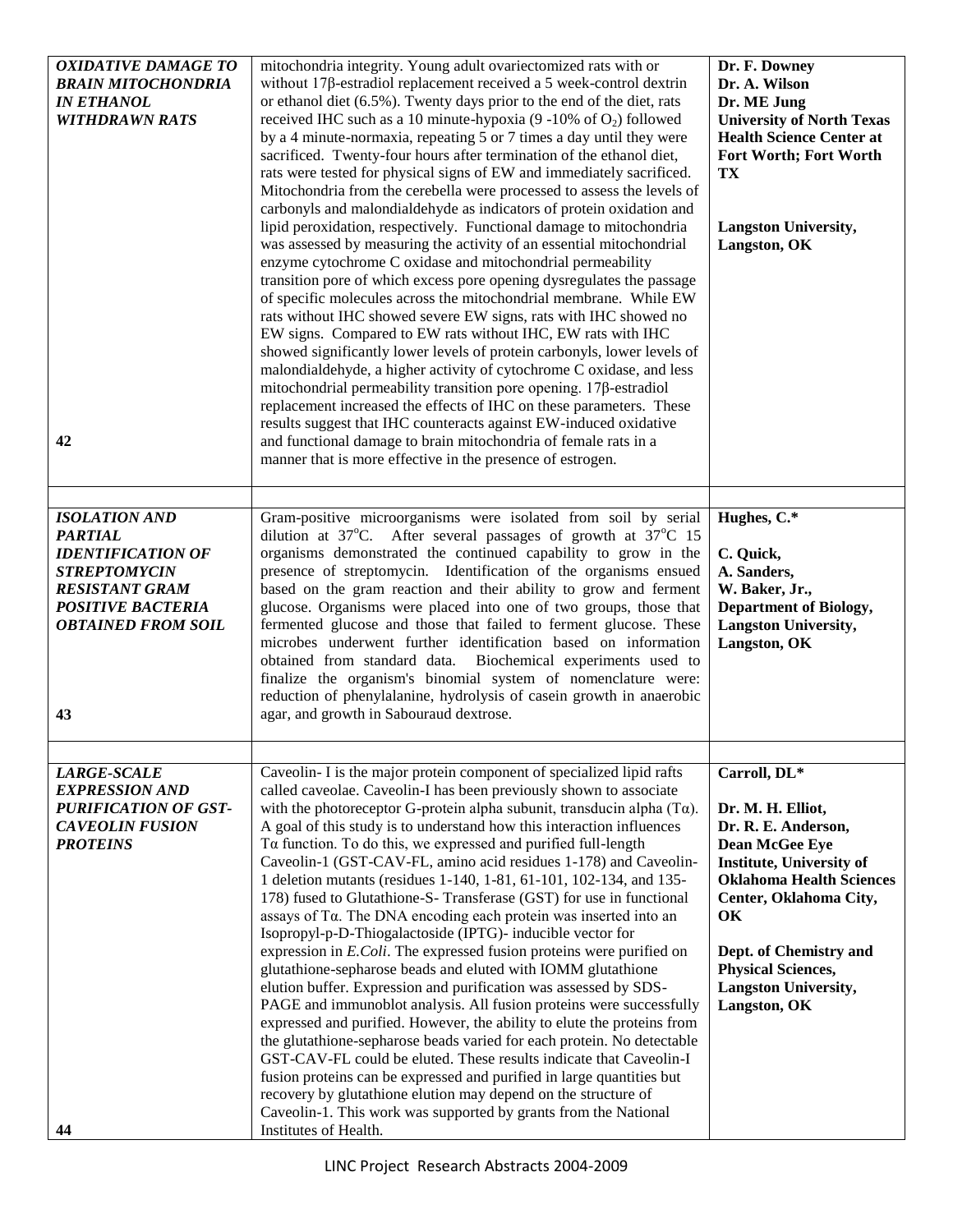| LAYER-SPECIFIC<br><b>GLYCOSAMINOGLYCAN</b><br><b>CONTENT AND</b><br><b>MECHANOBIOLOGY OF</b><br><b>THE AORTIC VALVE</b><br>45 | The aortic valve is paramount to the ability of the heart to pump blood<br>to the rest of the body. During ventricular systole, pressure rises in<br>the left ventricle. Once the pressure in left ventricle has risen above<br>the pressure in the aorta the aortic valve opens allowing blood to exit<br>the left ventricle and flow into the aorta. This process also closes the<br>aortic valve. The aortic valve exists as a tricuspid valve meaning<br>there are three valves, the right, left, and non-coronary valves. Each of<br>these valves can be split up into three layers, fibrosa, spongiosa, and<br>ventricularis. Until recently, it was widely believed that tissue<br>engineering a heart valve could be done by examining the leaflets as a<br>whole. This research intends to investigate the valve leaflets by their<br>three layers. Particularly close attention will be paid to the fibrosa and<br>ventricularis layers because the spongiosa layer is difficult to extract.<br>The ventricularis layer is known for its elasticity while fibrosa is<br>known for its strength. Glycosaminoglycans (GAGs) can be<br>covalently linked to a protein to form proteoglycans (PGs). Using this<br>knowledge an inference can be made as to which PGs comprise each<br>valve layer. Once a quantitative analysis of the GAGs and subsequent<br>PGs in each layer is complete inferences about the mechanobiology of<br>the proteoglycans in each layer can be made. To do this a technique<br>known as Fluorophore Assisted Carbohydrate Electrophoresis (FACE)<br>will be implemented. | Henderson, Alex*<br><b>Hubert Tseng,</b><br>Dr. K Jane Grande-Allen<br><b>Rice University,</b><br>Department of<br>Bioengineering, Houston,<br>TX<br><b>Department of Chemistry,</b><br><b>Langston University,</b><br>Langston, OK                                 |
|-------------------------------------------------------------------------------------------------------------------------------|--------------------------------------------------------------------------------------------------------------------------------------------------------------------------------------------------------------------------------------------------------------------------------------------------------------------------------------------------------------------------------------------------------------------------------------------------------------------------------------------------------------------------------------------------------------------------------------------------------------------------------------------------------------------------------------------------------------------------------------------------------------------------------------------------------------------------------------------------------------------------------------------------------------------------------------------------------------------------------------------------------------------------------------------------------------------------------------------------------------------------------------------------------------------------------------------------------------------------------------------------------------------------------------------------------------------------------------------------------------------------------------------------------------------------------------------------------------------------------------------------------------------------------------------------------------------------------------------------------------|---------------------------------------------------------------------------------------------------------------------------------------------------------------------------------------------------------------------------------------------------------------------|
| <b>LIGAND INVESTIGATION</b><br>46                                                                                             | There have been many studies of ligands, small molecules that bind to<br>protein molecules. Although the identification of ligand structures<br>has been performed for many years and over 8,800 structures have<br>been deposited in databases, there are ligands that are variants of the<br>same structures. The goal of this research is to create a list of the top<br>200 most commonly used ligands. This list can benefit<br>crystallographers who study protein crystals and may have a ligand in<br>their protein. Knowing that a specific ligand is contained in the x-ray<br>diffraction data will be significant to the crystallographer's<br>research. This new list will cover over sixty percent of ligand entries<br>and will increase the probability of finding ligands.                                                                                                                                                                                                                                                                                                                                                                                                                                                                                                                                                                                                                                                                                                                                                                                                                  | Wright, Jamie*<br>Dr. Nigel Moriarty,<br>Dr. Paul Adams,<br><b>Physical Biosciences</b><br><b>Division, Lawrence</b><br><b>Berkeley National</b><br>Laboratory, Berkeley CA<br><b>Department of Chemistry,</b><br><b>Langston University,</b><br><b>Langston OK</b> |
| <b>LIMITS ON MUON DECAY</b><br><b>FROM RECENT</b><br><b>MEASUREMENTS</b><br>47                                                | All measurements of muon decay are successfully described by the<br>"V-A interaction". Each measurement is a parameter with its own<br>experimental value. There are nine parameters, which are: $\rho$ , $\delta$ , $\xi \delta / \rho$ ,<br>ξ', ξ'', α/A, β/A, α'/A, β'/A. These parameters describe the<br>momentum spectrum, asymmetry, and the longitudinal/transverse<br>polarization of electrons emitted in muon decay. The muon decay<br>interaction may be written as a local, derivative - free, lepton -<br>number - conserving, four fermion interaction. My project consists of<br>writing a computer program, based on the language of $C_{++}$ , to<br>calculate new limits on this general interaction based on the new<br>measurements that have been performed at PSI and TRIUMF, and<br>added in the last half year. This program will incorporate the nine<br>muon decay parameters, the new re-measured values for some of the<br>parameters, the new correlation of the parameters and the original<br>constraints which the measurements must follow.                                                                                                                                                                                                                                                                                                                                                                                                                                                                                                                                | Williams, Nathan J.*<br>Dr. Carl Gagliardi<br>$(TAMU$ Cyclotron Inst.) <sup>1</sup><br><b>Texas A&amp;M University</b><br><b>Cyclotron Institute,</b><br><b>College Station TX</b><br><b>Langston University</b><br><b>Langston Oklahoma</b>                        |
| <b>LINEAR</b><br><b>TRANSFORMATION ON</b><br><b>HILBERT SPACE</b>                                                             | The mathematical concept of a Hilbert space, named after the German<br>mathematician David Hilbert, generalizes the notion of Euclidean<br>space in a way that extends methods of vector algebra from the two-<br>dimensional plane and three-dimensional space to infinite-                                                                                                                                                                                                                                                                                                                                                                                                                                                                                                                                                                                                                                                                                                                                                                                                                                                                                                                                                                                                                                                                                                                                                                                                                                                                                                                                 | Martin, David*<br>Dr. Justin Peters,<br>Department of                                                                                                                                                                                                               |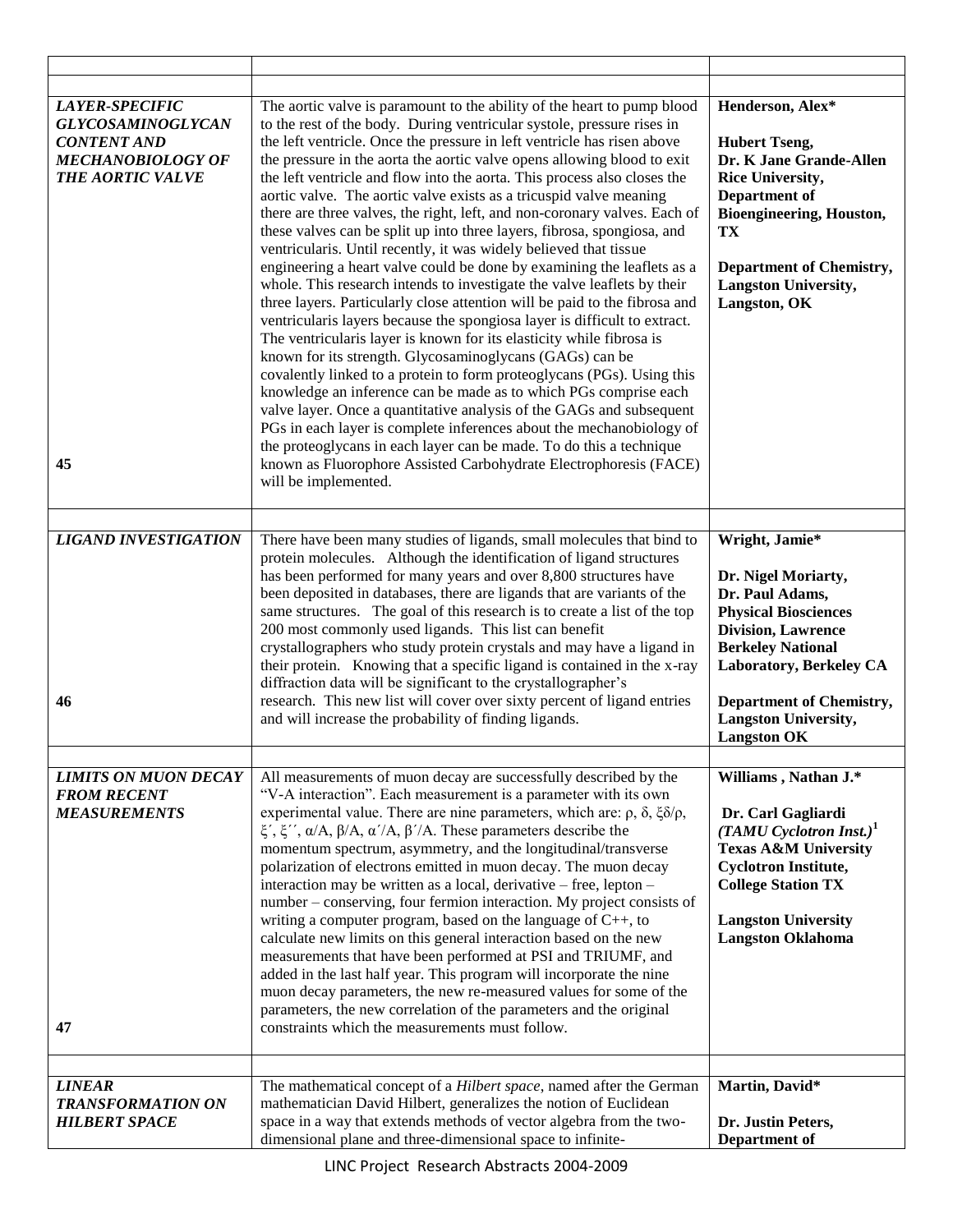| 48                                                                                                                                         | dimensional spaces. Hilbert spaces arise naturally and frequently in<br>mathematics, physics, and engineering typically as infinite-<br>dimensional function spaces. Geometric intuition plays an important<br>role in many aspects of Hilbert space theory. This project examined<br>the geometrical structure of linear systems in finite dimensional<br>spaces. In particular metric spaces, balls of metrics, norms, balls of<br>norms, and the construction of norms in $\mathbb{R}^2$ were examined.                                                                                                                                                                                                                                                                                                                                                                                                                                                                                                                                                                                                                                                                                                                                                                                                                                                                                                                                                                                                                                                                                                                                                                                                                                                                                                                                                                                                                                                                                     | <b>Mathematics</b> , University<br>of Iowa, Iowa City, IA<br>Department of<br><b>Mathematics Langston</b><br><b>University, Langston OK</b>                                                              |
|--------------------------------------------------------------------------------------------------------------------------------------------|------------------------------------------------------------------------------------------------------------------------------------------------------------------------------------------------------------------------------------------------------------------------------------------------------------------------------------------------------------------------------------------------------------------------------------------------------------------------------------------------------------------------------------------------------------------------------------------------------------------------------------------------------------------------------------------------------------------------------------------------------------------------------------------------------------------------------------------------------------------------------------------------------------------------------------------------------------------------------------------------------------------------------------------------------------------------------------------------------------------------------------------------------------------------------------------------------------------------------------------------------------------------------------------------------------------------------------------------------------------------------------------------------------------------------------------------------------------------------------------------------------------------------------------------------------------------------------------------------------------------------------------------------------------------------------------------------------------------------------------------------------------------------------------------------------------------------------------------------------------------------------------------------------------------------------------------------------------------------------------------|----------------------------------------------------------------------------------------------------------------------------------------------------------------------------------------------------------|
| <b>MASTITIS: A</b><br><b>CONDITION THAT</b><br><b>AFFECTS THE SENSORY</b><br><b>NERVOUS SYSTEM</b><br>49                                   | Mastitis is caused by the penetration of the mammary gland by<br>pathogenic bacteria through the teat duct. This results in the teat and<br>udder becoming hot, inflamed, swollen, or hard. The severity can<br>range from a notably sick goat to a mild form with only slightly<br>abnormal milk. This infection also attacks the sensory nervous<br>The intercostal nerves provide the innervation to the<br>system.<br>mammary gland. The intercostal nerves give off lateral and anterior<br>cutaneous branches and muscular branches. The purpose of this study<br>is to analyze the sensory innervation to the mammary gland and to<br>investigate projections from the hypothalamus. Female Alpine goats<br>were used for this study. Prior to the initiation of the study, goats were<br>tested for the detection of mastitis. A bacterial challenge model was<br>employed to ensure control over the intramammary infection and<br>extend a greater ability to follow the course of the infection.<br>Mammary gland tissue was dissected away from the pectoral region.<br>Hypothalamo-neurohypophyseal pathways were reviewed.<br>The<br>paraventricular nucleus containing oxytocinergic neurons secreting<br>oxytocin directly to the neurohypophysis via the neurohypophyseal<br>tract. The suckling response causes the release of oxytocin, oxytocin<br>acts on muscle to contract and milk is released, but during mastitis the<br>infection prohibits milk letdown and affects sensory nerve<br>innervation. Mastitis has been a longtime opponent of the dairy<br>industry. It has cost the industry millions of dollars in terms of drugs,<br>veterinary cost, and lost milk production. It has been known to infect a<br>large number of mammals including rats, mice, humans, and the<br>subject of our study, goats. Overall, this condition can result in<br>discomfort such as pain, redness, and inflammation of the infected<br>area and the sensory nervous system. | Rider, Teremun*<br>Dr. Sonya J. Williams,<br>Dept. of Biology and<br>Physical Therapy,<br><b>Langston University,</b><br>Langston, OK                                                                    |
| <b>MEASUREMENTS OF</b><br><b>THE RATE CONSTANT</b><br><b>FOR THE REACTION OF</b><br><b>OH RADICALS WITH</b><br><b>HYDROXYACETONE</b><br>50 | In order to understand the formation of photochemical smog in the<br>atmosphere, rate constants for several reactions with hydroxyl radicals<br>and various volatile organic compounds are measured. Ozone is a key<br>component of Photochemical Smog and is considered to be a pollutant<br>when found in the troposphere which is the lowest layer of the<br>atmosphere; in fact, high levels of ozone in the troposphere can result<br>in health complications. In this particular experiment the rate constant<br>for the $OH + Hyd$ roxyacetone reaction was measured. By using flow<br>tube techniques with resonance fluorescence detection, measurements<br>of the rate constant for the OH + Hydroxyacetone reaction agreed well<br>with results from previous studies. The result is an average rate<br>constant of $\bullet$ 1±0.39 $\frac{1}{2}10^{-12}$ cm <sup>3</sup> molecules <sup>-1</sup> s <sup>-1</sup> at a<br>temperature of 318K and pressure of 5torr.                                                                                                                                                                                                                                                                                                                                                                                                                                                                                                                                                                                                                                                                                                                                                                                                                                                                                                                                                                                                               | Caldwell, Kenta*<br>Dr. Philip Stevens,<br><b>Department of Chemistry</b><br><b>University of Indiana-</b><br><b>Bloomington;</b><br><b>Bloomington IN</b><br><b>Langston University</b><br>Langston, OK |
| <b>MITES IN POA</b><br><b>ARACHNIFERA</b>                                                                                                  | Poa arachnifera (bluegrass) is a cool seasonal, perennial grass with a<br>polypoid genome typically consisting of $n=7=56$ to 84 chromosomes.<br>Little is known about the genomic composition or relationship of the<br>Poa genus and few molecular markers have been generated.<br>Recently, researchers with the USDA, Logan, UT examined genome                                                                                                                                                                                                                                                                                                                                                                                                                                                                                                                                                                                                                                                                                                                                                                                                                                                                                                                                                                                                                                                                                                                                                                                                                                                                                                                                                                                                                                                                                                                                                                                                                                            | Harrison, Jamie L.*<br>Dr. Sharon Lewis,<br>Dr. John Coleman<br><b>Department of Chemistry</b><br><b>Langston University</b>                                                                             |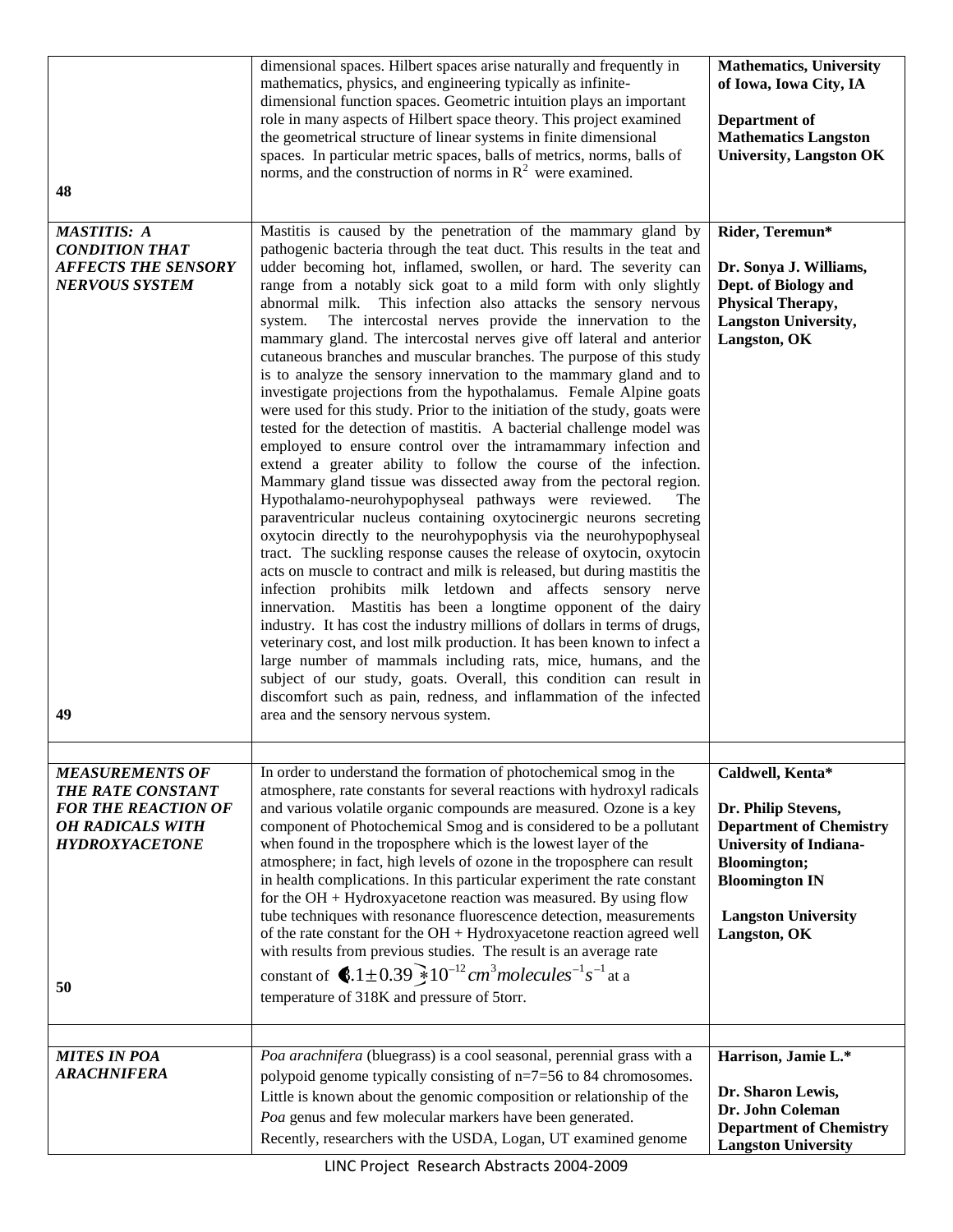|                                                                                                                                                                                   | relationships and history of polyploidy evolution among twenty-two<br>Poa species. The results suggest that the genus consists of<br>overlapping species relationships of which Poa arachnifera fell within<br>four distinct groups of the phylogenetic tree. As a consequence, this<br>species may represent an ancient Poa species and may be an ideal<br>source for the derivation of genomic information and Poa ssp.<br>molecular markers. The purpose of this study was to identify<br>transposable elements in Poa arachnifera contained in 300 nucleotide<br>sequences obtained from USDA.<br>There are over 100,000 MITEs in the rice genome representing some<br>6% of the total genome. Some of the mutations found in certain strains<br>of rice are caused by insertion of MITEs in the gene.<br>The interns in the Chemistry Department at Langston University<br>identified a total of 21 MITEs, including: Castaway, Ditto,<br>Gaijin/Gaigin, ID - 3, adh type G & B, pangrangja, and Tourist - like.<br>In addition, the interns identified 17 molecular markers for Bromus | <b>Langston OK</b>                                                                                                                                                                                                                                                |
|-----------------------------------------------------------------------------------------------------------------------------------------------------------------------------------|----------------------------------------------------------------------------------------------------------------------------------------------------------------------------------------------------------------------------------------------------------------------------------------------------------------------------------------------------------------------------------------------------------------------------------------------------------------------------------------------------------------------------------------------------------------------------------------------------------------------------------------------------------------------------------------------------------------------------------------------------------------------------------------------------------------------------------------------------------------------------------------------------------------------------------------------------------------------------------------------------------------------------------------------------------------------------------------------|-------------------------------------------------------------------------------------------------------------------------------------------------------------------------------------------------------------------------------------------------------------------|
| 51                                                                                                                                                                                | inermus (smooth brome grass). including: Castaway, Ditto,<br>Gaijin/Gaigin, ID – 3, adh type G & B, pangrangja, and Tourist – like.                                                                                                                                                                                                                                                                                                                                                                                                                                                                                                                                                                                                                                                                                                                                                                                                                                                                                                                                                          |                                                                                                                                                                                                                                                                   |
| <b>MONITORING THE</b><br><b>FORMATION OF</b><br><b>INCLUSION BODIES</b><br><b>DURING</b><br><b>OVEREXPRESSION OF</b><br><b>INTERLEUKIN 1A IN</b><br><b>ESCHERICHIA COLI</b><br>52 | This study is aimed at understanding the overexpression of<br>interleukin-1 $\alpha$ (IL-1 $\alpha$ ), a cytokine, in Escherichia coli (E. coli). IL-1<br>$\alpha$ is overexpressed as inclusion bodies in E. coli. Alteration of the<br>conditions of bacterial growth is found to share little effect on the<br>overexpression of IL-1 $\alpha$ . The inclusion bodies of IL-1 $\alpha$ accumulate<br>maximally 9 hours after initiation of bacterial growth. Mass<br>spectroscopy data suggests that formation of inclusion bodies of IL-1 $\alpha$<br>proceeds via coalescence of misfolded monomeric intermediate states.<br>A novel Congo red based staining method has been developed to<br>specifically detect the formation of inclusion bodies in bacterial cells.                                                                                                                                                                                                                                                                                                                 | Loftis, Charles*<br><b>School of Arts and</b><br><b>Sciences, Langston</b><br><b>University, Langston, OK</b>                                                                                                                                                     |
| <b>OPTIMIZATION OF</b><br><b>CRYSTALLOGRAPHIC</b><br><b>HEME RESTRAINTS</b><br>53                                                                                                 | The process of x-ray protein crystallography is one of the widely used<br>techniques used to solve protein structure. When x-rays are projected<br>through a crystallized protein, diffraction patterns are created. The<br>diffraction patterns can be converted into a 3-D model. In solving<br>proteins the protein structure is positioned in electron density using<br>complex algorithms. In some protein structures different components<br>become distorted when placed inside electron density. Specifically, in<br>hemoproteins there is puckering in the heme structure. This study<br>looks at optimizing the geometry of hemes to fit accurately inside the<br>electron density. To this end, a set of restraints has been constructed<br>to optimize the geometry and chemical restraints of the heme<br>structure. Tests performed on the heme structure have shown that the<br>new restraints have decreased the difference maps sigma values,<br>proving that the structure has a better fit inside the density.                                                            | Kelly, Kamille*<br>Dr. Nigel Moriarty,<br>Dr. Paul Adams.<br><b>Physical Biosciences</b><br><b>Division, Lawrence</b><br><b>Berkeley National</b><br>Laboratory, Berkeley CA<br><b>Department of Biology,</b><br><b>Langston University,</b><br>Langston OK 73050 |
| <b>OPTIMIZING THE</b><br><b>MECHANICAL</b><br><b>PROPERTIES OF</b><br><b>LAPONITE GEL</b>                                                                                         | The study of Laponite clay and its properties is the focus of this<br>presentation. Laponite is used in many products such as emulsions,<br>make-up, nail varnishes, shampoos, toothpastes, and other household<br>products (1). The reason we are testing this gel is to see how it<br>compares to water in baby teethers. We wanted to test and see if<br>replacing water with this Laponite gel would work better. We need to<br>test various parameters of this gel such as, if it would stay cold longer<br>than water. We also needed to test how long it took for the clay to<br>become a gel from the time it is mixed with water to the time it is                                                                                                                                                                                                                                                                                                                                                                                                                                  | Terry, Danny*<br>Dr. Victor Breedveld,<br><b>Department of Chemical</b><br>and Biomedical<br><b>Engineering, Georgia</b><br><b>Institute of Technology,</b><br>Atlanta, GA                                                                                        |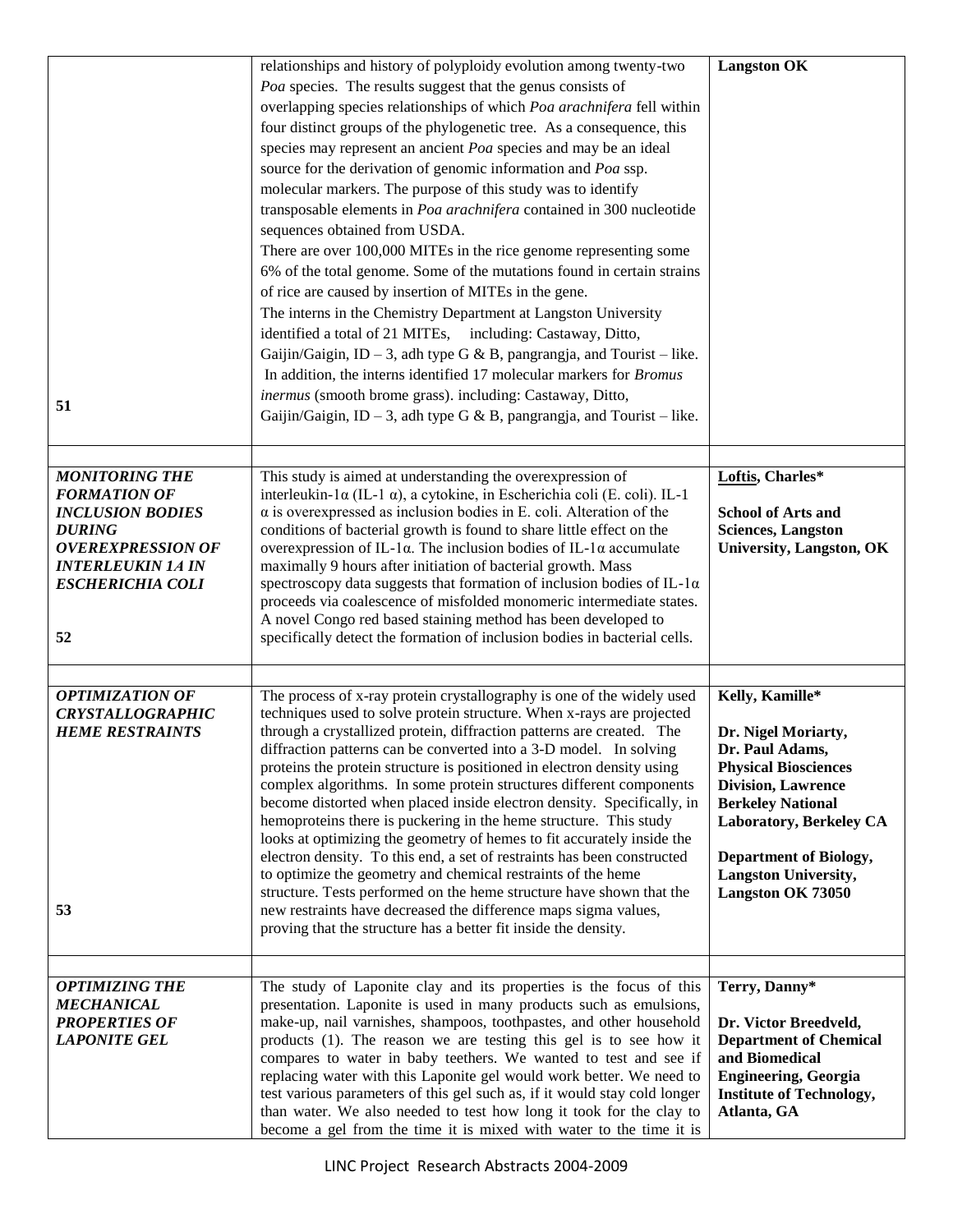| 54                                                                                                                                                  | fully gelled, for production purposes. Also, we needed to test the<br>properties of the actual gel i.e. at what concentrations is the gel strong<br>enough for production and the amount of time for the gel to recover<br>after it has been destroyed or had outside stress applied to it. Most of<br>these were tested in the rehometer.                                                                                                                                                                                                                                                                                                                                                                                                                                                                                                                                                                                                                                                                                                                                                                                                                                                                                                                                                                                                                                                                                                                                                                                                                                                                                                                                                  | <b>Department of Chemistry,</b><br><b>Langston University,</b><br>Langston, OK                                                                                                                                                                               |
|-----------------------------------------------------------------------------------------------------------------------------------------------------|---------------------------------------------------------------------------------------------------------------------------------------------------------------------------------------------------------------------------------------------------------------------------------------------------------------------------------------------------------------------------------------------------------------------------------------------------------------------------------------------------------------------------------------------------------------------------------------------------------------------------------------------------------------------------------------------------------------------------------------------------------------------------------------------------------------------------------------------------------------------------------------------------------------------------------------------------------------------------------------------------------------------------------------------------------------------------------------------------------------------------------------------------------------------------------------------------------------------------------------------------------------------------------------------------------------------------------------------------------------------------------------------------------------------------------------------------------------------------------------------------------------------------------------------------------------------------------------------------------------------------------------------------------------------------------------------|--------------------------------------------------------------------------------------------------------------------------------------------------------------------------------------------------------------------------------------------------------------|
| PERIPHERIN/RDS AND<br><b>ROM-1 EXPRESSION</b><br><b>AND INTERACTION IN</b><br><b>CONE-DOMINANT</b><br><b>RETINAS OF NRL-/-</b><br><b>MICE</b><br>55 | Many inherited retinal degenerations are characterized by an initial<br>period of rapid rod photoreceptor death followed up with cone<br>dystrophy. Peripherin/rds (P/rds) and rom-1 are photoreceptor-specific<br>proteins that are located in the rim region of the outer segment disc<br>membranes of rods and cones. Mutations in this gene have been<br>identified in varieties of human retinal diseases including autosomal<br>dominant retinitis pigmentosa (rod defect) and macular dystrophy<br>(cone defect). An interaction of P/rds and rom-1 and the hetero- and<br>homo-complex formation is critical for the protein function and<br>integrity of photoreceptors. The transcription factor neural leucine<br>zipper (Nrl) is essential for rod differentiation and plays a critical role<br>in regulating gene expression. This study was designed to determine<br>the expression of P/rds and rom-1 in cone-dominant retinas and to<br>examine the interaction of P/rds with rom-1 and the complex<br>formation in cones. The cone function of Nrl-/- mice, as manifested in<br>light-adapted ERG, was significantly enhanced compared to wild<br>type. Through western blot analysis, P/rds and rom-1 were present in<br>Nrl-/- mice in reducing and non-reducing SDS-PAGE, suggest the<br>presence of disulfide-linked dimers of P/rds and rom-1 cones.<br>Immunoprecipitation showed the interaction between P/rds and rom-1<br>in the retinas of Nrl-/- mice. Further research should be done to<br>determine the properties of P/rds and rom-1 complex formation in<br>cone-dominant retinas and to explore the mechanism of mutations that<br>induce cone dystrophy. | Booker, Sheree*<br>Dr. X. Ding,<br>J. Skaggs,<br>Dr. M. Naash:<br><b>Department of Cell</b><br><b>Biology, University of</b><br><b>Oklahoma Health Sciences</b><br>Center <sup>2</sup> , Oklahoma City,<br>OK<br><b>Langston University,</b><br>Langston, OK |
| <b>PROCESSING THE</b><br><b>LUMBO-SACRAL SPINAL</b><br><b>CORD OF THE RAT: A</b><br><b>HISTOTECHNOLOGICAL</b><br><b>APPROACH</b><br>56              | The rat spinal cord begins as an extension of the medulla at the base<br>of the brain, and it extends posterior toward the coccyx. Previous<br>studies have reviewed and examined the spinal cord in detail, in<br>particular, the large motor neurons located in the ventral horn. For<br>these reasons, we wanted to investigate the size of neurons in the<br>lumbosacral spinal cord and correlate size to known functions. There<br>were several techniques involved in examining the rat spinal cord.<br>These techniques include removing the spinal cord by laminectomy<br>and then sectioning it with the use of various histological instruments<br>such as microtome, cryostat, and Vibratome. In these studies, the<br>Vibratome was the basic histological instrument used. Use of the<br>Vibratome is beneficial to the process because the sections do not<br>need to be frozen in order to make slides of a quality to be used in<br>data research. The rat spinal cords were removed by laminectomy, and<br>placed into a 0.1M PBS solution. The following day, the lumbar<br>segment was blocked and the pia mater removed. After the pia mater<br>was removed, the spinal cord was sectioned at 40um thickness,<br>mounted onto subbed glass slides, and then cresyl stained. Laminae<br>VII-IX were analyzed. Representative sections contained motor<br>neurons in a range of sizes (1 $\mu$ m -7 $\mu$ m). Studies reveal neurons in<br>these laminae contain intermediate sized motor neurons involved in<br>motor pathways and other clusters of somatic motor neurons, which<br>innervate muscles performing simple voluntary movements.                           | Harris, Victor*<br>Dr. Sonya J. Williams,<br>Dept. of Biology and<br>Physical Therapy,<br>Langston University,<br>Langston, OK                                                                                                                               |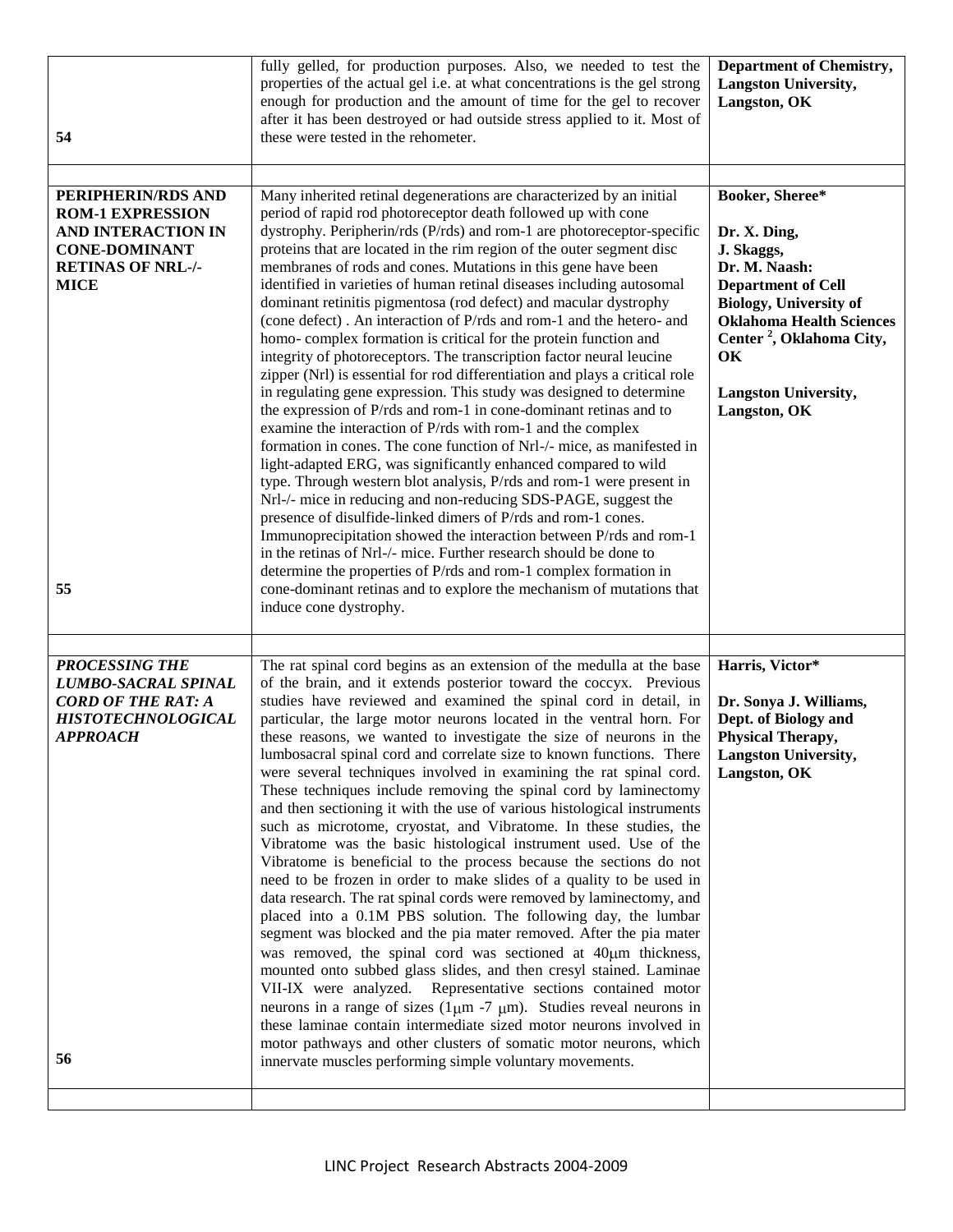| <b>PRODUCTION OF</b>                   | Mouse-Mammary Tumor Virus (MMTV) is a retro-virus that causes             | Hughes, Curtrina*               |
|----------------------------------------|---------------------------------------------------------------------------|---------------------------------|
| <b>RECOMBINANT MMTV</b>                | tumors to form in mice. There are three Open Reading Frames (ORF)         |                                 |
| <b>CAPSID</b>                          | in MMTV; they are gag, pol, and env. Each of these genes plays a          | Dr. Jan Snasel                  |
|                                        | role in the assembly of MMTV particle. Gag codes for major                | The University of               |
|                                        | structural proteins such as matrix (MA), capsid (CA), and                 | <b>Oklahoma Health and</b>      |
|                                        | nucleocapsid (NC). MA forms the envelope and the CA is                    | <b>Sciences Center, (OUHSC)</b> |
|                                        | responsible for the formation of core. The purpose of the research        | <b>Oklahoma City OK</b>         |
|                                        | was to make polyclonal antibodies against the CA-protein. A series of     |                                 |
|                                        | experiments were performed to isolate and purify the protein, which       | Dr. Ales Zabransky,             |
|                                        | contained both Biotin-tag and His-tag at the C-terminus (respectively).   | Dr. Mike Sakalian               |
|                                        | (Biotin-tag is used for binding of the protein to streptavidin agarose,   | Dept. of                        |
|                                        | and His-tag facilitates the purification of protein by Ni-NTA affinity    | Microbiology/Immunology         |
|                                        | chromatography). The protein was purified under denaturing                | The University of               |
|                                        | conditions (8 M Urea) as well as native conditions. Native conditions     | <b>Oklahoma Health and</b>      |
|                                        | yielded purer protein. The protein was approximately 35%                  | <b>Sciences Center (OUHSC)</b>  |
|                                        | biotinylated according to the pilot experiments with streptavidin         | <b>Oklahoma City OK</b>         |
|                                        | agarose. The total amount of purified obtained under native               |                                 |
|                                        | conditions was approximately 25 mg from two liters of medium. The         | <b>Langston University,</b>     |
|                                        | protein was then bound to streptavidin agarose in large scale for the     | Langston, OK                    |
|                                        | final experiment. Six milligrams of CA protein bound to streptavidin      |                                 |
|                                        | agarose sent be sent to Lampire Laboratories for immunization of          |                                 |
| 57                                     | rabbits.                                                                  |                                 |
|                                        |                                                                           |                                 |
|                                        |                                                                           |                                 |
| <b>PURIFICATION OF BCL-2</b>           | The gene Bcl-2 was first discovered at the site of a translocation        | McFalls, A.*                    |
| <b>EXPRESSEN IN</b>                    | between chromosomes 14 and 18 in a human follicular lymphoma.             |                                 |
| <b>ESCERICHIA COLI.</b>                | Over expression of Bcl-2 specifically prevents cells from initiating      | Dr. D. Chan,                    |
|                                        | programmed cell death in response to a number of stimuli.<br>The          | Dr. R. Harkins,                 |
|                                        | expression system with an inducible promoter for controlling              | <b>Langston University</b>      |
|                                        | expression of the protein is used to prevent cell death toxicity of the   | <b>Langston OK</b>              |
|                                        | recombinant protein. Expression of the recombinant protein is rapidly     |                                 |
|                                        | induced by the addition of isopropyl-B-D-thiogalactoside (IPTG),          | J. L. Lin $(?)$                 |
|                                        | which binds to the repressor protein and inactivates it. Bcl-2 protein    | Z. Zhang, (?)                   |
|                                        | contains a stretch of hydrophobic residue near the carboxyl terminus      | <b>Department of Chemistry</b>  |
|                                        | that anchors it in intracellular membranes. These membrane locations      | Department of                   |
|                                        | have prompted speculations that Bcl-2 protein may be involved in          | Biochemistry & Biology,         |
|                                        | some aspect of transport across membranes. Visible protein was            | and Molecular Biology,          |
|                                        | purified using the mini and large-scale preparations. Therefore, it was   | <b>University of Oklahoma</b>   |
| 58                                     | concluded that Bcl-2DTM can form a channel across membranes and           | <b>Health Sciences Center,</b>  |
|                                        | that it transports a significant amount of protein across these channels. | Oklahoma City, OK.              |
|                                        |                                                                           |                                 |
|                                        |                                                                           |                                 |
| <b>RADIOLABELING</b>                   | Objective: Liposomes are a lipid-based drug delivery system and are       | Braggs, Kirk*                   |
| <b>LIPOSOMES WITH <sup>99M</sup>TC</b> | used as a vehicle for a few clinically used anticancer and antifungal     |                                 |
|                                        | drugs. Knowing the distribution of liposomes after administration may     | Dr. V. Awasthi,                 |
|                                        | be of interest to determine whether the drug has reached its intended     | Department of                   |
|                                        | destination in the body. Labeling liposomes with a gamma ray              | <b>Pharmaceutical Sciences,</b> |
|                                        | emitting radionuclide, coupled with non-invasive imaging can be           | <b>University of Oklahoma</b>   |
|                                        | particularly useful. Our objective was to prepare liposomes capable of    | <b>College of Pharmacy,</b>     |
|                                        | being labeled with technetium-99m (Tc-99m).                               | <b>University of Oklahoma</b>   |
|                                        | Methods: Our first goal was to synthesize a lipid that can chelate Tc-    | <b>Health Sciences Center,</b>  |
|                                        | 99m while structurally inside the lipid bilayer of liposomes. To this     | Oklahoma City OK <sup>1</sup>   |
|                                        | effect we synthesized, Distearoylphosphatadylethanolamine                 |                                 |
|                                        | conjugated to 6-hydrazinonicotininate (DSPE- HYNIC). The                  | <b>Department of Chemistry,</b> |
|                                        | compound was monitored by TLC. Next, we prepared liposome with            | <b>Langston University,</b>     |
|                                        | distearoylphosphatidylcholine, DSPE-HYNIC, and cholesterol                | Langston, OK                    |
|                                        | (1:0.07:1, molar ratio). The liposomes were allowed to react with Tc-     |                                 |
|                                        | 99m as the pertechnetate, in the presence of stannous chloride            |                                 |
|                                        | reductant and tricine as a co-ligand. Labeling efficiency was             |                                 |
|                                        | monitored by gel exclusion chromatography with PD-10 column.              |                                 |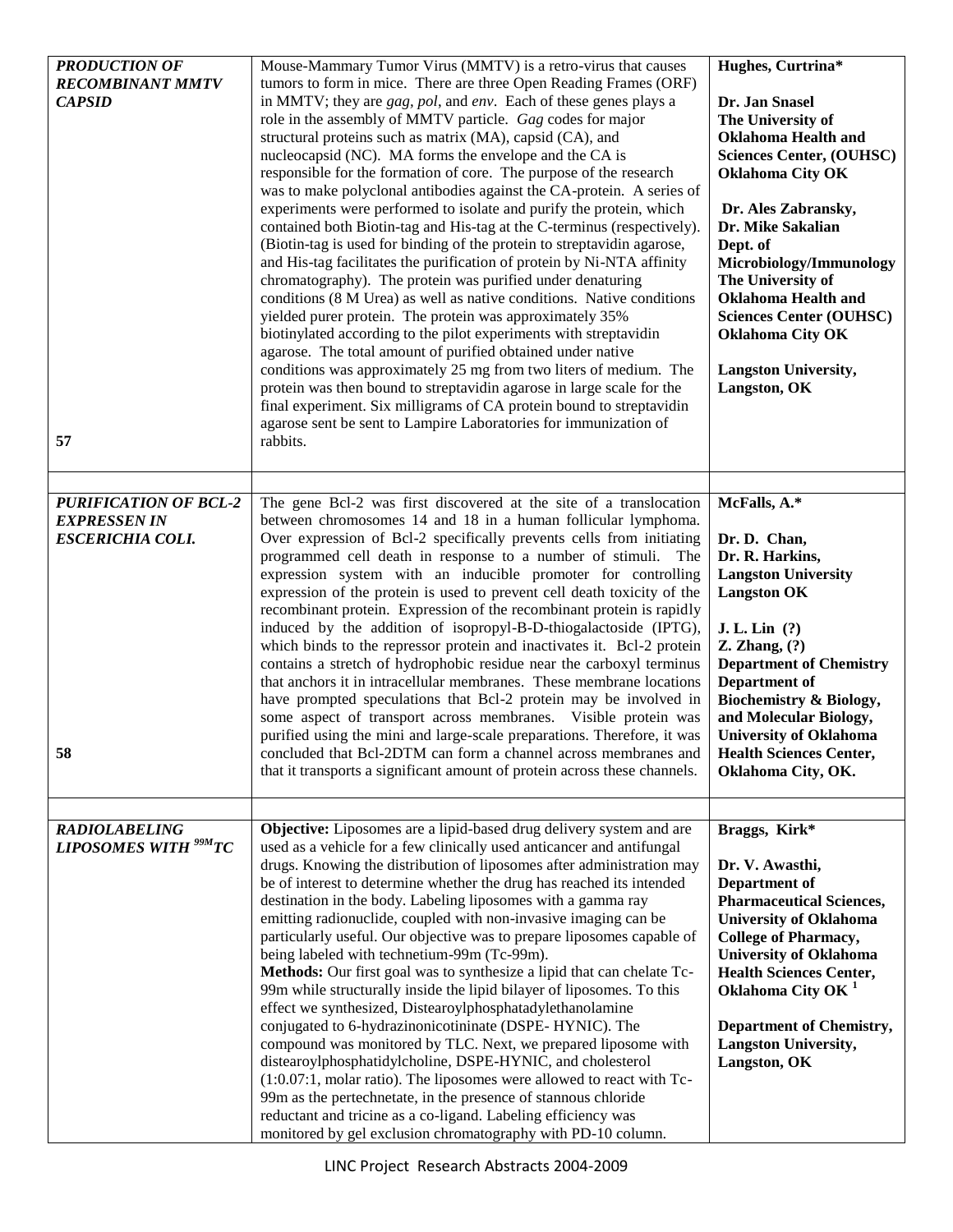| <b>REGULATING CB2</b><br><b>CANNABINOID</b><br><b>RECEPTOR</b><br><b>PHOSPHORYLATION</b>                                                                                                       | Many effects of cannabis and the endogenous cannabinoids are<br>mediated by G protein-coupled receptors (GPCRs), CB <sub>1</sub> and CB <sub>2</sub> .<br>GPCR signaling is often regulated by phosphorylation of the receptor.<br>We hypothesized a single amino acid replacement of serine at position<br>352 in the human $CB_2$ (hCB <sub>2</sub> ) receptor by alanine will prevent hCB2<br>receptor phosphorylation and internalization and prevent recruitment<br>of the G protein receptor kinases (GRKs) 2 and 3. This hypothesis is                                                                                                                                                                                                                                                                                                                                                                                                                                                                                                                                                                                                                                                                                                                                                                                                                                                                                                                                                                                                                                                                                                                                                                                                                                                                                                                                                                                                                                                                                                                                                                                                                                                                                                                                                                                                                                                                                                                                                                                                                                                                                                                                                                                | Atkinson, Brittanie®<br>Dr. B. Atwood,<br>Dr. K. Mackie,<br><b>Department of</b><br><b>Psychological &amp; Brain</b><br><b>Sciences and the Gill</b> |
|------------------------------------------------------------------------------------------------------------------------------------------------------------------------------------------------|------------------------------------------------------------------------------------------------------------------------------------------------------------------------------------------------------------------------------------------------------------------------------------------------------------------------------------------------------------------------------------------------------------------------------------------------------------------------------------------------------------------------------------------------------------------------------------------------------------------------------------------------------------------------------------------------------------------------------------------------------------------------------------------------------------------------------------------------------------------------------------------------------------------------------------------------------------------------------------------------------------------------------------------------------------------------------------------------------------------------------------------------------------------------------------------------------------------------------------------------------------------------------------------------------------------------------------------------------------------------------------------------------------------------------------------------------------------------------------------------------------------------------------------------------------------------------------------------------------------------------------------------------------------------------------------------------------------------------------------------------------------------------------------------------------------------------------------------------------------------------------------------------------------------------------------------------------------------------------------------------------------------------------------------------------------------------------------------------------------------------------------------------------------------------------------------------------------------------------------------------------------------------------------------------------------------------------------------------------------------------------------------------------------------------------------------------------------------------------------------------------------------------------------------------------------------------------------------------------------------------------------------------------------------------------------------------------------------------|------------------------------------------------------------------------------------------------------------------------------------------------------|
| 59<br><b>RECOMBINANT OPIUM</b><br><b>POPPY SALUTARIDINE</b><br><b>SYNTHASE AND</b><br><b>SALUTARIDINOL</b><br><b>ACETYLTRANSFERASE</b><br><b>EXPRESSION IN PICHIA</b><br><b>PASTORIS</b><br>60 | the use of this technique to follow in vivo distribution of labeled<br>liposomes with gamma camera imaging.<br>The morphine biosynthesis pathway has been under investigation<br>for many years. Morphine is a commonly used analgesic drug<br>that acts directly on the central nervous system. Salutaridine<br>synthase and salutaridinol acetyltransferase are vital enzymes in<br>the biosynthesis of morphine in opium poppy. Salutaridine<br>synthase is an enzyme that is responsible for production of<br>salutaridine, an alkaloid that is involved in the biosynthesis of<br>morphine. Salutaridinol acetyltransferase is an enzyme<br>responsible for the conversion of salutaridinol to salutaridinol-7-<br>0-acetate, also in the biosynthetic pathway of morphine. In the<br>present study we used Pichia pastoris as an expression system to<br>determine if propagation of these specific genes could occur and<br>functional proteins could be obtained from the cloned genes. With<br>each enzyme, polymerase chain reactions were used to amplify<br>specific DNA in our vector, pA0815. By performing phenol<br>chloroform isoamyl alcohol extractions (P:C:I), ethanol<br>precipitations, and gel extractions we were able to perform<br>restriction digest with EcoRI on each PCR product and the vector.<br>P:C:I and ethanol precipitation were then performed again before<br>conducting Calf Intestinal Alkaline Phosphatase (C:I:A:P). A gel<br>extraction was performed to remove all proteins from the gene<br>insert, whereas P:C:I and ethanol precipitation were done on the<br>vector. DNA ligation was then performed in preparation for<br>transformation into $E.$ coli. With our gene inside of pA0815, we<br>transformed salutaridinol acetyltransferase and salutaridine<br>synthase into E. coli and grew the bacteria on plates made up of<br>LB with ampicillin. Only the ampicilin resistant colonies would<br>grow, thereby increasing our chances of finding the clone. Colony<br>PCR was then performed on several colonies to confirm that the<br>gene and vector were present. Mini-preps were done on those<br>colonies of salutaridinol acetyltransferase that showed positive<br>results. They were then prepared for DNA sequencing.<br>Sequencing of the salutaridinol acetyltransferase showed that the<br>gene and the vector were present and the gene had been placed in<br>the right direction inside of the vector. Salutaridine synthase had<br>a lower transformation efficiency and colony PCR confirmed that<br>one colony carried the gene and the vector. Transformation into<br>Pichia pastoris with subsequent assay tests will be done in the<br>future. | Smith, Erica*<br>Dr. Toni Kutchan,<br><b>Donald Danforth Plant</b><br><b>Science Center;</b><br>Langston University,<br>Langston, OK                 |
|                                                                                                                                                                                                | Results: We could successfully synthesize the chelating lipid DSPEC-<br>Hynic in high yields, 36%. The labeling efficiency of liposomes<br>containing this lipid ranged from 10-35%. After PD-10 column<br>purification the labeled product yielded >95% radioactivity associated<br>with the liposomes.<br>Conclusion: Liposomes can be successfully labeled with Tc-99m.<br>More work needs to be performed for optimal conditions of labeling<br>in order to obtain higher labeling efficiency. Future work will entail                                                                                                                                                                                                                                                                                                                                                                                                                                                                                                                                                                                                                                                                                                                                                                                                                                                                                                                                                                                                                                                                                                                                                                                                                                                                                                                                                                                                                                                                                                                                                                                                                                                                                                                                                                                                                                                                                                                                                                                                                                                                                                                                                                                                   |                                                                                                                                                      |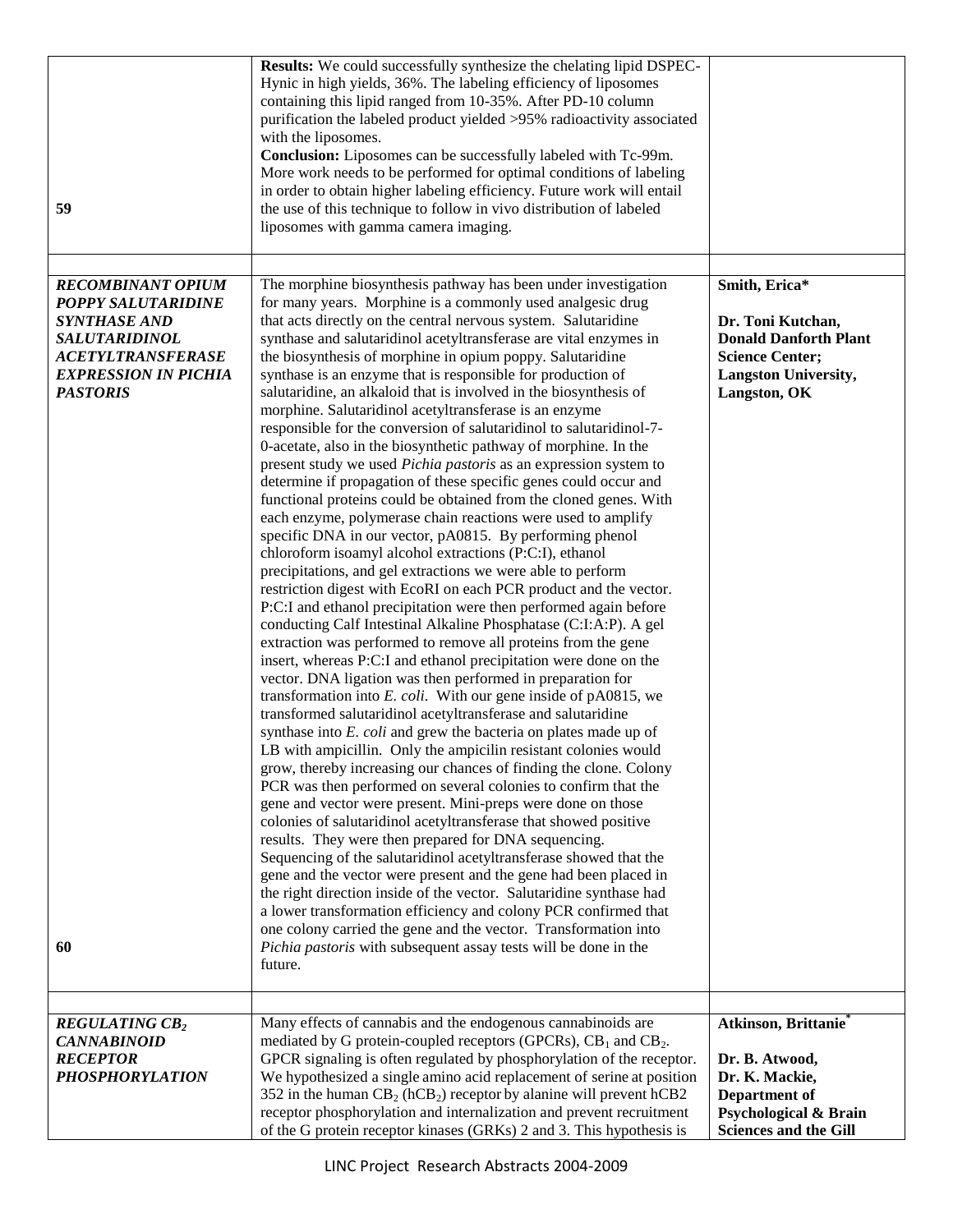| 61                                                                                                                                        | based on previous findings that $hCB_2$ is phosphorylated at Ser352<br>following $hCB_2$ activation and phosphorylation leads to the<br>internalization of other GPCRs. A PCR-based mutagenesis approach<br>was used. Briefly, sense and antisense primers were used to amplify<br>and mutate the portion of hCB2 containing Ser <sup>352</sup> . Reaction mixtures<br>were analyzed for the presence of the desired amplicon by<br>electrophoresis in 0.8% low melt agarose stained with ethidium<br>bromide. The product was extracted using a QIAquick Gel Extraction<br>Kit. The amplicon was restriction digested with Bcl 1 and Bgl 2 and<br>then ligated into a vector (pHhCB2-pcDNA3) containing $hCB2$ that<br>had been cut with Bgl 2. Competent bacterial cells were transformed<br>with the ligation mix.<br>DNA was obtained from the transformed bacterial colonies and proper<br>incorporation of the mutation was assessed by DNA sequencing. The<br>role of Ser352 phosphorylation will be assessed by transfecting<br>HEK293 cells with the mutated CB2 receptors and GFP-GRK3 or<br>GFP-GRK2. Both $hCB_2$ internalization and recruitment of the GFP-<br>labeled GRK's will be measured and compared to control HEK293<br>cells transfected with wild type hCB2 and GFP-GRK3/GRK2. Other<br>research has shown that GRK3, rather than GRK2 plays a more<br>significant role in GPCR internalization. Thus, I purpose that if there<br>is a distinct difference between the wild type $hCB2$ and the mutated<br>$hCB2$ the difference will be seen with GRK3. Preliminary issues in<br>mutating hCB <sub>2</sub> included difficulties with cutting the insert before<br>ligation. Gel electrophoresis analysis showed unexpected cuts in the<br>amplicon. This was due to an overlooked BamH I site in-between the<br>desired site that could produce more than 5 different unwanted<br>products. This issue was solved when we replaced BamH with Bcl I. | <b>Center for Biomolecular</b><br>Science,<br><b>Indiana University at</b><br><b>Bloomington</b><br><b>Bloomington, IN</b><br><b>Langston University</b><br>Langston, OK                                                                  |
|-------------------------------------------------------------------------------------------------------------------------------------------|-------------------------------------------------------------------------------------------------------------------------------------------------------------------------------------------------------------------------------------------------------------------------------------------------------------------------------------------------------------------------------------------------------------------------------------------------------------------------------------------------------------------------------------------------------------------------------------------------------------------------------------------------------------------------------------------------------------------------------------------------------------------------------------------------------------------------------------------------------------------------------------------------------------------------------------------------------------------------------------------------------------------------------------------------------------------------------------------------------------------------------------------------------------------------------------------------------------------------------------------------------------------------------------------------------------------------------------------------------------------------------------------------------------------------------------------------------------------------------------------------------------------------------------------------------------------------------------------------------------------------------------------------------------------------------------------------------------------------------------------------------------------------------------------------------------------------------------------------------------------------------------------------------------------------------------------------------------------------------|-------------------------------------------------------------------------------------------------------------------------------------------------------------------------------------------------------------------------------------------|
| <b>RESPONSE OF C.</b><br><b>ELEGANS AND KONZA</b><br><b>SOIL NEEMATODES TO</b><br><b>DIFFERENT BACTERIAL</b><br><b>ENVIRONMENTS</b><br>62 | Most productivity that takes place in grasslands ecosystems is located<br>belowground. These belowground communities are very important to<br>their ecosystem and can also be very informative to what is going on<br>in our environment as a whole. Nematodes are the most abundant<br>invertebrates in the soil. They are very responsive to change in<br>environmental conditions and can be grown in the lab on agar plates,<br>which is very convenient. The objective of my research is to<br>determine the response of C. elegans and Konza nematodes to<br>different bacterial isolates and determine if these isolates are<br>Running a TD50, I found that Pellioditis sp.,<br>pathogenic.<br>Mesorhabditis sp., Osheius sp., and Acrobeloides sp. grows better on<br>E.coli -GFP rather than Pseudomonas sp. I also found that GFP does<br>not affect the bacteria. My results also show that the bacteria do infect<br>the animals. Environmental change affects soil bacteria which affects<br>nematode communities. The results suggest that differential response<br>to bacterial pathogens might drive the observed changes in nematode<br>communities in response to environmental perturbations.                                                                                                                                                                                                                                                                                                                                                                                                                                                                                                                                                                                                                                                                                                                                                             | Okonobo, Ivorie D.*<br>Dr. Joseph D. Coolon,<br>Dr. Micheal A. Herman,<br>Division of Biology,<br><b>Kansas State University,</b><br><b>Manhattan, KS</b><br><b>Department of Biology,</b><br><b>Langston University,</b><br>Langston, OK |
|                                                                                                                                           |                                                                                                                                                                                                                                                                                                                                                                                                                                                                                                                                                                                                                                                                                                                                                                                                                                                                                                                                                                                                                                                                                                                                                                                                                                                                                                                                                                                                                                                                                                                                                                                                                                                                                                                                                                                                                                                                                                                                                                               |                                                                                                                                                                                                                                           |
| <b>RETROTRANSPOSONS</b><br><b>IN POA ARACHNIFERA</b>                                                                                      | The three classes of retrotransposons (mobile genetic elements) are<br>retrotransposons, transposons, and MITEs. Retrotransposons copy<br>themselves to RNA and then, via reverse transcriptase, back to DNA.<br>The two subtypes of retrotransponsons include long terminal repeat<br>(LTR), and non-LTR. The size of LTR range from approximately 100<br>base pair to over 5 kilobase pairs, and are further sub-classified into<br>Ty1-copia and Ty3-gypsy groups based on their degree of sequence<br>similarity and the order of encoded gene products. Ty1-copia and<br>Ty3-gypsy groups of retrotransposons are commonly found in high<br>copy number (up to a few million copies per haploid nucleus) in<br>plants with large genomes. Ty1-copia retrotransposons are abundant                                                                                                                                                                                                                                                                                                                                                                                                                                                                                                                                                                                                                                                                                                                                                                                                                                                                                                                                                                                                                                                                                                                                                                                        | Roseburr, Johnnie*<br>Dr. Sharon Lewis,<br>Dr. John Coleman,<br>Department of<br><b>Chemistry1 Department</b><br>of Chemistry Langston<br><b>University, Langston, OK</b>                                                                 |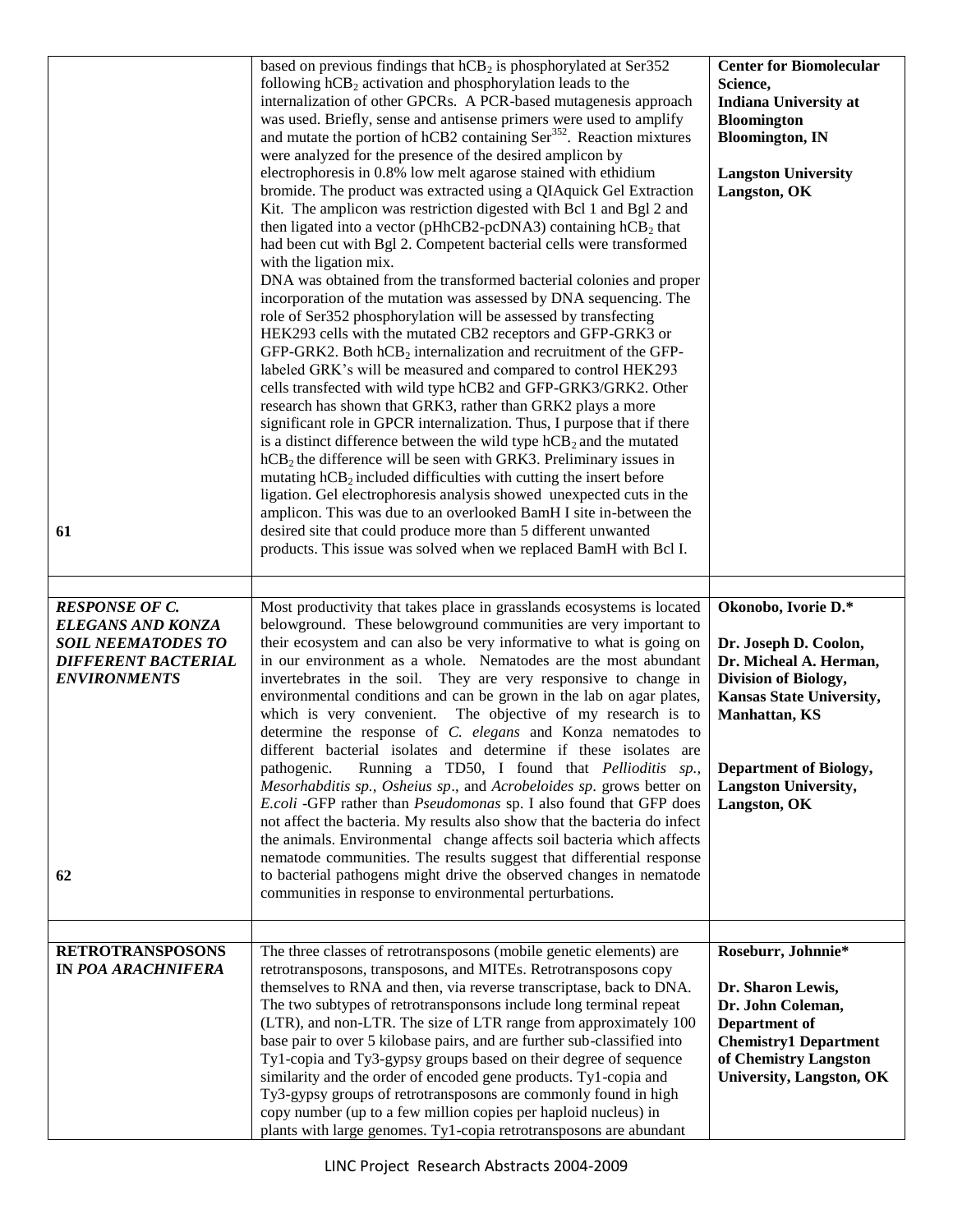| 63                                                                                                            | in species ranging from single-cell algae to bryophytes, gymnosperms,<br>and angiosperms. Ty3-gypsy retrotransposons are also widely<br>distributed, including both gymnosperms and angiosperms.<br>Retrotransposon can induce mutations by inserting near or within<br>genes. Furthermore, retrotransposon induced mutations are relatively<br>stable, because the sequence at the insertion site is retained as they<br>transpose via replication mechanism.<br>The purpose of this research was to identify retrotransponsons in Poa<br>arachnifera contained in 300 nucleotide sequences obtained from the<br>USDA. Poa arachnifera (bluegrass) is a cool seasonal, perennial grass<br>with a polypoid genome typically consisting of $n=7=56$ to 84<br>chromosomes. Little is known about the genomic composition or<br>relationship of the Poa genus and few molecular markers have been<br>generated. The interns in the Chemistry Department at Langston<br>University identified a total of 55 retrotransposon, in Poa arachnifera<br>including: P-SINE r31, copia-type, RIRE5 DNA, RIRE9 DNA, OSR3<br>$-1$ , Ty1 – copia, Ty3 – gypsy, RIRE, RIRE1, and Rrt23- copia – like.                                                                                                                                                                                                                                                            |                                                                                                                                                                                                                                                                               |
|---------------------------------------------------------------------------------------------------------------|---------------------------------------------------------------------------------------------------------------------------------------------------------------------------------------------------------------------------------------------------------------------------------------------------------------------------------------------------------------------------------------------------------------------------------------------------------------------------------------------------------------------------------------------------------------------------------------------------------------------------------------------------------------------------------------------------------------------------------------------------------------------------------------------------------------------------------------------------------------------------------------------------------------------------------------------------------------------------------------------------------------------------------------------------------------------------------------------------------------------------------------------------------------------------------------------------------------------------------------------------------------------------------------------------------------------------------------------------------------------------------------------------------------------------------------------------|-------------------------------------------------------------------------------------------------------------------------------------------------------------------------------------------------------------------------------------------------------------------------------|
|                                                                                                               |                                                                                                                                                                                                                                                                                                                                                                                                                                                                                                                                                                                                                                                                                                                                                                                                                                                                                                                                                                                                                                                                                                                                                                                                                                                                                                                                                                                                                                                   |                                                                                                                                                                                                                                                                               |
| <b>ROLE OF CONTRACTILE</b><br><b>MYOEPITHELIAL CELLS</b><br><b>IN THE SECRETION OF</b><br><b>SALIVA</b><br>64 | Myoepithelial cells are proposed to generate the contractile force<br>responsible for secretion of saliva from salivary glands. Myoepithelial<br>cells can be distinguished from secretory epithelial cells by the<br>expression of the cytoskeletal protein alpha-smooth muscle actin<br>(ASMA). The objectives of this study were to investigate the<br>morphological organization of myoepithelial cells in glandular tissue<br>and whether the expression of ASMA affects the contractile function<br>of myoepithelial cells in salivary glands. Myoepithelial morphological<br>organization in salivary and mammary glands was analyzed in<br>transgenic mice carrying an ASMA promoter-GFP transgene.<br>Myoepithelial cells exhibited extended processes surrounding the<br>basal surface of lobules consistent with a contractile function. To<br>determine the role of ASMA in saliva secretion ASMA null and wild<br>type mice were analyzed. After 18 hours of fasting, mice were<br>injected with an isoproterenol/pilocarpine solution (I.P.) to induce<br>saliva secretion. Saliva secretion was quantified using absorbent wicks<br>over a 15 minute period. Saliva secretion was reduced by 47% in<br>ASMA null compared with wild type mice $(p<0.019)$ . These results<br>support the hypothesis that myoepithelial cells are contractile and that<br>ASMA expression plays an important role in their contractile<br>function. | William, Damon*<br>Dr. C.J. Haaksma,<br>Dr. J. Tomasek,<br><b>Department of Cell</b><br><b>Biology, University of</b><br><b>Oklahoma Health Science</b><br>Center, Oklahoma City,<br>OK<br><b>Department of Biology,</b><br><b>Langston University,</b><br><b>Langston OK</b> |
|                                                                                                               |                                                                                                                                                                                                                                                                                                                                                                                                                                                                                                                                                                                                                                                                                                                                                                                                                                                                                                                                                                                                                                                                                                                                                                                                                                                                                                                                                                                                                                                   |                                                                                                                                                                                                                                                                               |
| <b>SEX CHROMOSOME</b><br><b>ABNORMALITIES IN</b>                                                              | Recent work has shown that men with Klinefelter's syndrome<br>(47,XXY) are 14-fold increased among men with systemic lupus                                                                                                                                                                                                                                                                                                                                                                                                                                                                                                                                                                                                                                                                                                                                                                                                                                                                                                                                                                                                                                                                                                                                                                                                                                                                                                                        | Harding Jr. James W, *                                                                                                                                                                                                                                                        |
| <b>SYSTEMIC LUPUS</b><br><b>ERYTHEMATOSUS</b>                                                                 | erythematosus (Scofield, et al, 2008). This increase predicts a rate of<br>lupus in 47, XXY men that is equivalent to 46, XX women and 10-<br>times greater than in 46,XY men. These observations prompted a<br>comprehensive review of any contradictory data concerning sex in the<br>6433 lupus cases and 5261 controls, mainly in the Lupus Family<br>Registry and Repository. We began by searching the genotyping<br>results for men who had been genotyped as women, which might be<br>explained by mislabeled samples, genotypic 46,XY men living as<br>women (transvestites), or 47, XXY men (Klinefelter's syndrome). We<br>found 11 men who were alleged to have two X chromosomes. We<br>used 6 microsatellites to determine whether any of these men had<br>polymorphic X chromosomes. We will attempt to collect new samples<br>any men who appear to be polymorphic at X. In the meantime, the<br>evaluation of a lupus patient with Turner's syndrome 46,X del Xq,<br>shows evidence for two copies of genes in X, except for Xq, where<br>there is only one copy in this patient. At this point, chromosome                                                                                                                                                                                                                                                                                                                      | <b>Oklahoma Medical</b><br><b>Research Foundation</b><br><b>Langston University,</b><br><b>Langston OK</b>                                                                                                                                                                    |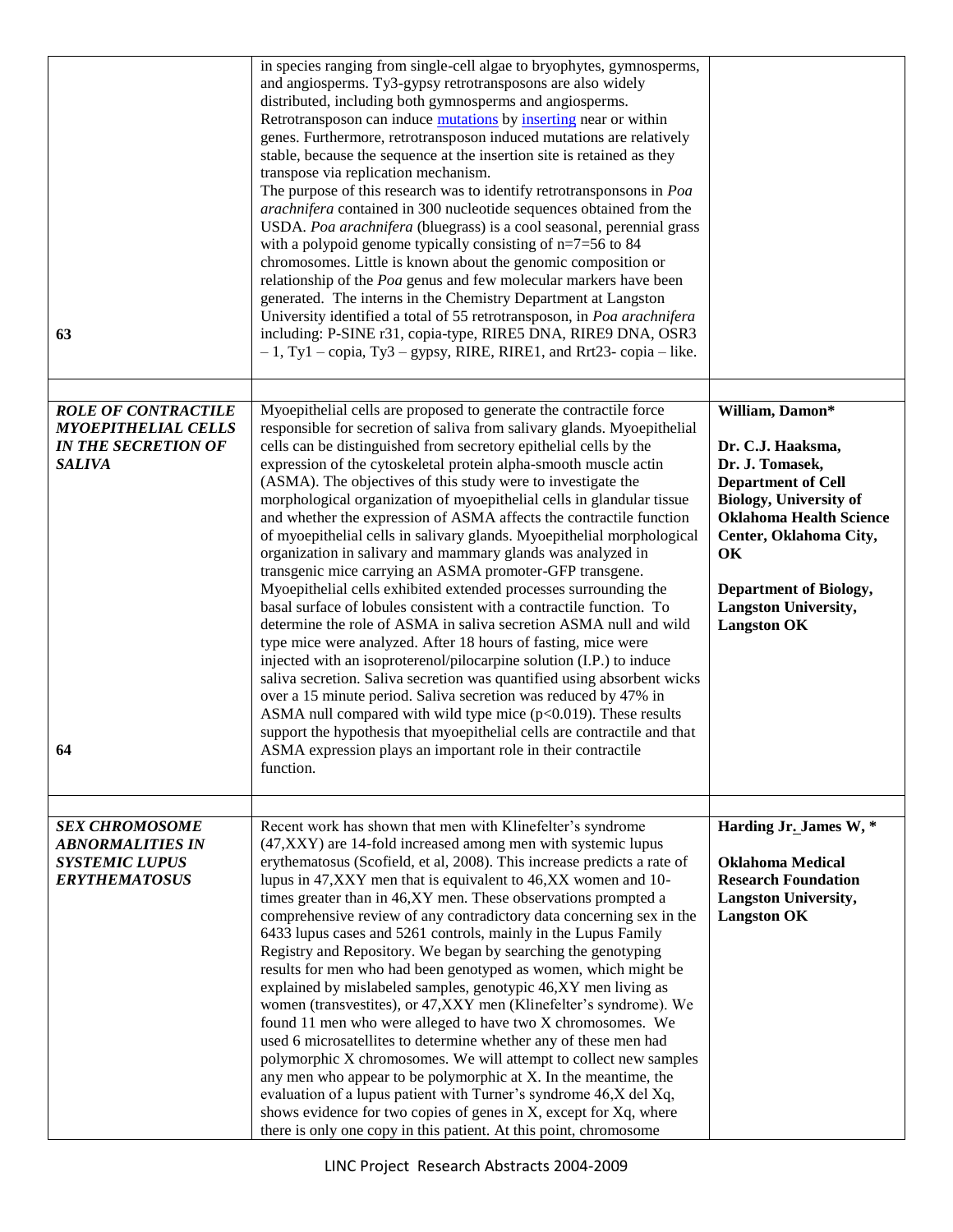| 65                                                                                                                                                                            | analysis now shows evidence for Klinefelter's syndrome (47, XXY) or<br>a mosaic of normal and Klinefelter's syndrome (46,XY/47,XXY) in 7<br>of 238 (2.94%) male lupus patients, continuing to confirm the high<br>level of Klinefelter's among men with lupus. Clearly, sex<br>chromosomes influence the risk of lupus. What makes this happen<br>will be the subject of much future research.                                                                                                                                                                                                                                                                                                                                                                                                                                                                                                                                                                                                                                                                                                                                                                                                                                                                                                                                                                                                                                                                                                                                                                                                                                                                                                                                                                                                                                                                                                                                                                                                                                                                                                                                                                                                                                                                                                                                                                                                                                                                                                          |                                                                                                                                                                                                                                                                 |
|-------------------------------------------------------------------------------------------------------------------------------------------------------------------------------|---------------------------------------------------------------------------------------------------------------------------------------------------------------------------------------------------------------------------------------------------------------------------------------------------------------------------------------------------------------------------------------------------------------------------------------------------------------------------------------------------------------------------------------------------------------------------------------------------------------------------------------------------------------------------------------------------------------------------------------------------------------------------------------------------------------------------------------------------------------------------------------------------------------------------------------------------------------------------------------------------------------------------------------------------------------------------------------------------------------------------------------------------------------------------------------------------------------------------------------------------------------------------------------------------------------------------------------------------------------------------------------------------------------------------------------------------------------------------------------------------------------------------------------------------------------------------------------------------------------------------------------------------------------------------------------------------------------------------------------------------------------------------------------------------------------------------------------------------------------------------------------------------------------------------------------------------------------------------------------------------------------------------------------------------------------------------------------------------------------------------------------------------------------------------------------------------------------------------------------------------------------------------------------------------------------------------------------------------------------------------------------------------------------------------------------------------------------------------------------------------------|-----------------------------------------------------------------------------------------------------------------------------------------------------------------------------------------------------------------------------------------------------------------|
| <b>SIGNAL AMPLIFICATION</b><br><b>BY REDOX CYCLING AT</b><br><b>AN INTEGRATED</b><br><b>MICROELECTRODE</b><br><b>ARRAY IN A</b><br><b>MICROCHANNEL</b><br><b>DEVICE</b><br>66 | Background The interest in the development of automated devices that<br>can perform multiple steps for the analysis of samples using small<br>volumes has generated research involved in developing new ways of<br>incorporating electrochemical detectors with these lab-on-a-chip<br>(LOC) devices. Purpose/Problem A new device that integrates a<br>poly(dimethylsiloxane) (PDMS) microchannel with a microelectrode<br>array for electrochemical detection of a sandwich type immunosorbant<br>assay (ELISA) was fabricated and characterized. The PDMS channel<br>was adhered to a glass slide containing the electrode array and the<br>channel was closed by clamping the PDMS covered glass slide with a<br>piece of plain or gold coated silicon wafer. Materials & Method The<br>electrode array used contained 20 individually addressable electrodes.<br>The working electrodes were 50 mm wide and 500 mm long,<br>separated by 25 mm gaps. Its length was defined by the 500 mm wide<br>and 29 mm deep channel. This device was used to investigate the<br>signal amplification effects of generation/collection (redox cycling)<br>experiments and the advantages of this type of electrochemical<br>detection for use in detecting para-aminophenol ( $PAP_R$ ), the<br>electroactive species generated in the mouse IgG sandwich type<br>ELISA model system. Results Instrumentally-induced (or active)<br>redox cycling resulted in amplification factors as high as 1.65 V for<br>the closed channel, internal 3-electrode setup. The observable<br>detection limit of $PAP_R$ was determined to be 4 mM. Discussion<br>Preliminary results for the detection of $PAP_R$ , generated by incubating<br>para-aminophenylphosphate (PAPP) with the immunoassay, indicated<br>that this device was an effective detector for the mouse IgG model<br>system. Conclusion Future work will involve determining the optimal<br>electrode dimensions, interelectrode spacing, and electrode<br>configuration for achieving the highest signal amplification. Once the<br>device is perfected, it can be used to optimize the mouse IgG model<br>system. Even lower detection limits are expected because smaller<br>interelectrode spacing and smaller electrodes enhance the effects of<br>redox cycling. The mouse IgG model system can later be applied to<br>developing assays for the detection of other biological species of<br>medical interest, such as paralytic shellfish toxins. | Brumfield, III,<br>Leethaniel*<br>Penny Lewis,<br><b>Emily Anderson,</b><br>Dr. Ingrid Fritsch,<br><b>Department of Chemistry</b><br>& Biochemistry,<br><b>University of Arkansas,</b><br>Fayetteville, AR<br><b>Langston University,</b><br><b>Langston OK</b> |
| <b>SKELETAL MUSCLE</b><br><b>PROPERTIES IN</b><br>RELAXING, RIGOR-MG,<br><b>AND CONTRACTING</b><br><b>SOLUTIONS</b>                                                           | Skeletal muscle comprises some 40-50% of the total body mass index<br>in mammals, it and constitutes part of the largest organ system in their<br>bodies. Skeletal muscles vary in size, shape, and arrangement of<br>fibers, which makes their properties quite unique. Each skeletal<br>muscle fiber is a single cylindrical muscle cell. Interestingly, an<br>individual skeletal muscle can be made up of hundreds, or even<br>thousands, of muscle fibers bundled together and wrapped in a<br>connective tissue covering. The basic unit of muscle contraction is the<br>sarcomere, which requires the overlapping of both myosin and actin.<br>When muscles contract, protein filaments slide together, which best                                                                                                                                                                                                                                                                                                                                                                                                                                                                                                                                                                                                                                                                                                                                                                                                                                                                                                                                                                                                                                                                                                                                                                                                                                                                                                                                                                                                                                                                                                                                                                                                                                                                                                                                                                               | Brumfield III, Leethaniel*<br>Dr. Julian Borejdo,<br>Dr. Irina Akopova<br><b>Department of Molecular</b><br>Biology & Immunology,<br><b>University of North Texas</b><br>Health,                                                                                |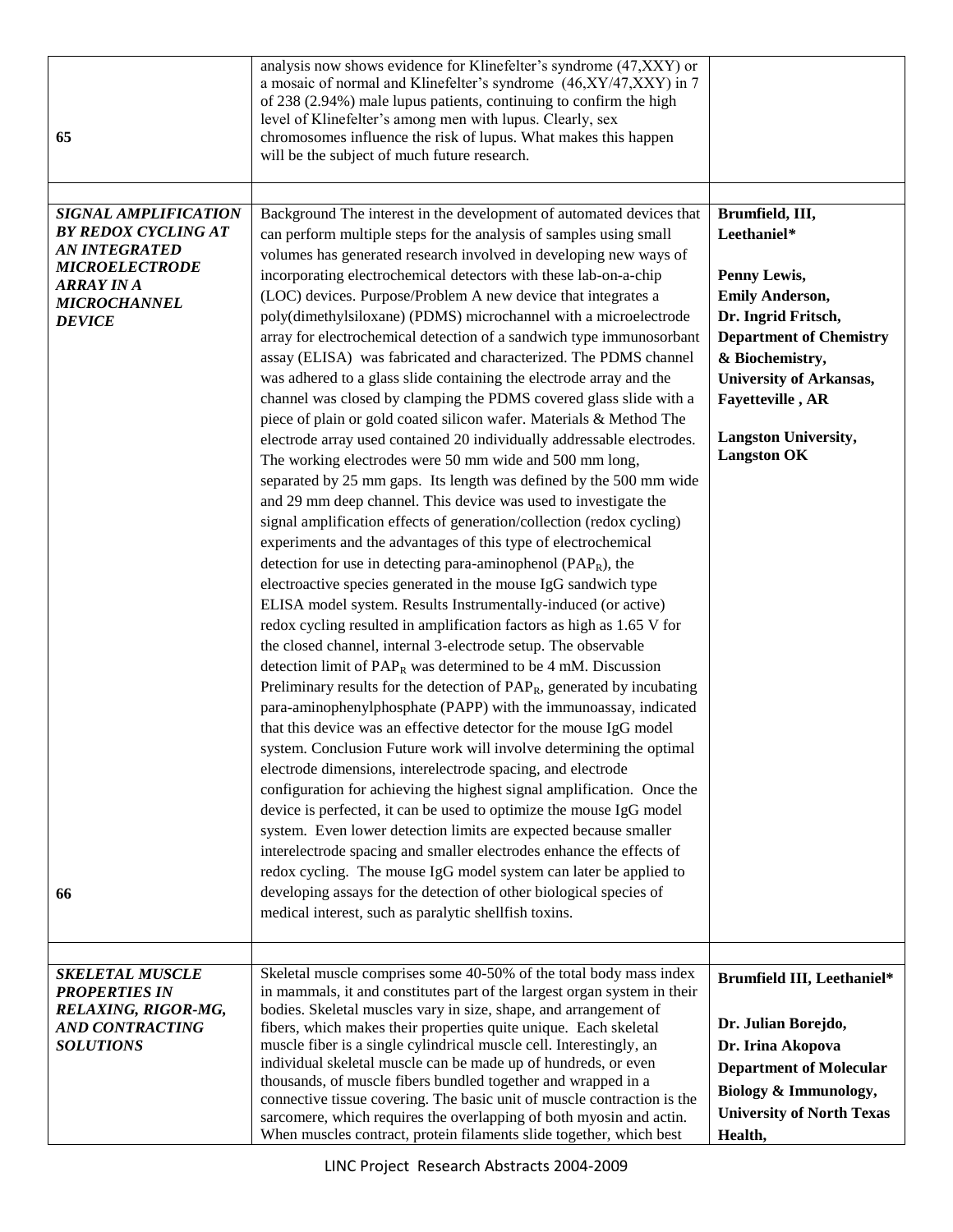|                                                                                                                                                                                 | explains why muscle contraction is like climbing a rope, since the<br>crossbridge cycle of "grab, pull, and release," is repeated over and                                                                                                                                                                                                                                                                                                                                                                                                                                                                                                                                                                                                                                                                                                                                                                                                                                                                                                                                                                                                                                                                                                                                                                                                                                                                                                                                                                                                                                                                                                                                                                                                                                                                        | Fort Worth, TX                                                                                                                                                                                                                                                                                          |
|---------------------------------------------------------------------------------------------------------------------------------------------------------------------------------|-------------------------------------------------------------------------------------------------------------------------------------------------------------------------------------------------------------------------------------------------------------------------------------------------------------------------------------------------------------------------------------------------------------------------------------------------------------------------------------------------------------------------------------------------------------------------------------------------------------------------------------------------------------------------------------------------------------------------------------------------------------------------------------------------------------------------------------------------------------------------------------------------------------------------------------------------------------------------------------------------------------------------------------------------------------------------------------------------------------------------------------------------------------------------------------------------------------------------------------------------------------------------------------------------------------------------------------------------------------------------------------------------------------------------------------------------------------------------------------------------------------------------------------------------------------------------------------------------------------------------------------------------------------------------------------------------------------------------------------------------------------------------------------------------------------------|---------------------------------------------------------------------------------------------------------------------------------------------------------------------------------------------------------------------------------------------------------------------------------------------------------|
| 67                                                                                                                                                                              | over again. Just as ATP is required for the relaxation of muscles, ATP<br>is also the energy supply for the contraction of muscles. ATP is so<br>essential and inevitable to both relaxation and contraction that when it<br>runs down after death, muscles go into a state of rigor mortis. Since<br>muscles can change their properties under different conditions, the<br>specific focus of this research was on the properties of the muscles<br>under two types of labeling procedures: RLC-Rhodamine (ATPase<br>Activity #1) and 707-Rhodamine (ATPase Activity #2). The<br>properties of the skeletal muscle fibers were examined both by their<br>ability to contract and develop tension, and by the rate of ATPase<br>activity of their myofibrils.                                                                                                                                                                                                                                                                                                                                                                                                                                                                                                                                                                                                                                                                                                                                                                                                                                                                                                                                                                                                                                                     | <b>Langston University</b><br><b>Langston Oklahoma</b>                                                                                                                                                                                                                                                  |
|                                                                                                                                                                                 |                                                                                                                                                                                                                                                                                                                                                                                                                                                                                                                                                                                                                                                                                                                                                                                                                                                                                                                                                                                                                                                                                                                                                                                                                                                                                                                                                                                                                                                                                                                                                                                                                                                                                                                                                                                                                   |                                                                                                                                                                                                                                                                                                         |
| <b>STRATEGY FOR</b><br><b>IDENTIFYING EPITOPES</b><br>OF ROD <b>-TRANSDUCIN</b><br><b>INVOLVED IN ITS</b><br>TRANSLOCATION IN RAT<br><b>PHOTORECEPTOR</b><br><b>CELLS</b><br>68 | Rod $\alpha$ -transducin (rT $\Box$ ) is a retinal protein related to light adaptation.<br>In the dark, $rT\Box$ is in the rod outer segment and redistributes to the<br>rod inner segment in light. We think these results from rTI<br>interacting with other proteins. The objective of this project is to<br>generate DNA constructs which express the middle third of rT<br>$(rT \Box - M)$ . These vectors will ultimately be used to transfect rod cells<br>in vivo to evaluate the participation of $rT \Box$ -M in translocation. The<br>rT□ cDNA was cut into thirds. The middle third of rT□-M was put<br>into two expression vectors. The first creates a fusion between rT $\square$ -<br>M and the His/Myc tag, which is used to distinguish it from the<br>endogenous rToprotein.<br>The second allows $rT\square$ -M-His/Myc<br>mammalian (293 and 293T) cells to be co-expressed with Enhanced<br>Green Fluorescent Protein (EGFP) as a visual marker. Successful<br>constructs will be used in vivo to analyze the translocation process.<br>Restriction analysis showed that the $rT \Box M$ constructs were correctly<br>made. Fluorescence microscopy demonstrated many green cells in<br>those cultures transfected with control EGFP vectors and Western<br>blots confirmed EGFP expression. However, similar analysis of cells<br>transfected with the rT $\square$ -M constructs showed EGFP cells but rT $\square$ -M<br>was not detected. The data shows that the DNA constructs are correct<br>and that the transfection procedure works. However, the absence of<br>rT $\Box$ -M protein suggests that its specific amino acid sequence results<br>in its rapid degradation.<br>This work was supported by an NEI core grant EY12190, P20 and by<br>an unrestricted grant from OUHSC. | Bradford, Amber*<br>S. Sezate,<br>L. L. Wong,<br>J. F. McGinnis'<br>Department of<br><b>Ophthalmology and Cell</b><br>Biology,<br><b>OCNS, Dean McGee Eye</b><br>Institute,<br><b>University of Oklahoma</b><br><b>Health Sciences Center</b><br><b>Langston University</b><br><b>Langston Oklahoma</b> |
| <b>SYNTHESIS AND</b>                                                                                                                                                            | With the increase in multidrug resistant bacteria there is a need to                                                                                                                                                                                                                                                                                                                                                                                                                                                                                                                                                                                                                                                                                                                                                                                                                                                                                                                                                                                                                                                                                                                                                                                                                                                                                                                                                                                                                                                                                                                                                                                                                                                                                                                                              | Anderson, Quincy*                                                                                                                                                                                                                                                                                       |
| <b>COMPARISON OF THIOL</b><br>VS. NON-THIOL<br><b>CLEAVAGES OF BOVINE</b><br><b>LACTOFERRICIN</b><br><b>PEPTIDES</b><br>69                                                      | understand the properties of natural occurring antimicrobial peptides.<br>Antimicrobial peptides are future candidates for newly made<br>antibiotics. Lactoferricin Bovine (20-25), an antimicrobial<br>hexapeptide, is believed to exert its effect directly on bacterial cellular<br>membrane lipids. In order to learn more about these interactions three<br>derivatives of Lactoferricin B were synthesized by Solid Phase<br>Peptide Synthesis (SPPS) and cleaved with Thiol and Non-Thiol<br>(TIPS) cleavage cocktails. The qualities of the peptides were analyzed<br>by HPLC and MS and the peptide/lipid interaction was observed<br>through NMR. Final data indicates that Non-Thiol cleavages<br>produced better yields of peptides and more consistent results.                                                                                                                                                                                                                                                                                                                                                                                                                                                                                                                                                                                                                                                                                                                                                                                                                                                                                                                                                                                                                                      | <b>Denise V. Greathouse</b><br><b>University of Arkansas,</b><br><b>Department of Chemistry</b><br>& Biochemistry<br><b>Fayetteville, AR</b><br><b>Department of Chemistry,</b><br><b>Langston University,</b><br>Langston, OK                                                                          |
| <b>THE ASSOCIATION</b>                                                                                                                                                          | Microalbuminuria (MA) is defined as an increase in urinary albumin                                                                                                                                                                                                                                                                                                                                                                                                                                                                                                                                                                                                                                                                                                                                                                                                                                                                                                                                                                                                                                                                                                                                                                                                                                                                                                                                                                                                                                                                                                                                                                                                                                                                                                                                                | Thomas, Victoria*                                                                                                                                                                                                                                                                                       |
| <b>BETWEEN</b>                                                                                                                                                                  | excretion (UAE) caused by damaged glomeruli. Since glomeruli are                                                                                                                                                                                                                                                                                                                                                                                                                                                                                                                                                                                                                                                                                                                                                                                                                                                                                                                                                                                                                                                                                                                                                                                                                                                                                                                                                                                                                                                                                                                                                                                                                                                                                                                                                  |                                                                                                                                                                                                                                                                                                         |
| MICROALBUMINURIA                                                                                                                                                                | damaged, albumin passes through its filtering mechanism and appears                                                                                                                                                                                                                                                                                                                                                                                                                                                                                                                                                                                                                                                                                                                                                                                                                                                                                                                                                                                                                                                                                                                                                                                                                                                                                                                                                                                                                                                                                                                                                                                                                                                                                                                                               | Dr. Roberto Cardarelli,                                                                                                                                                                                                                                                                                 |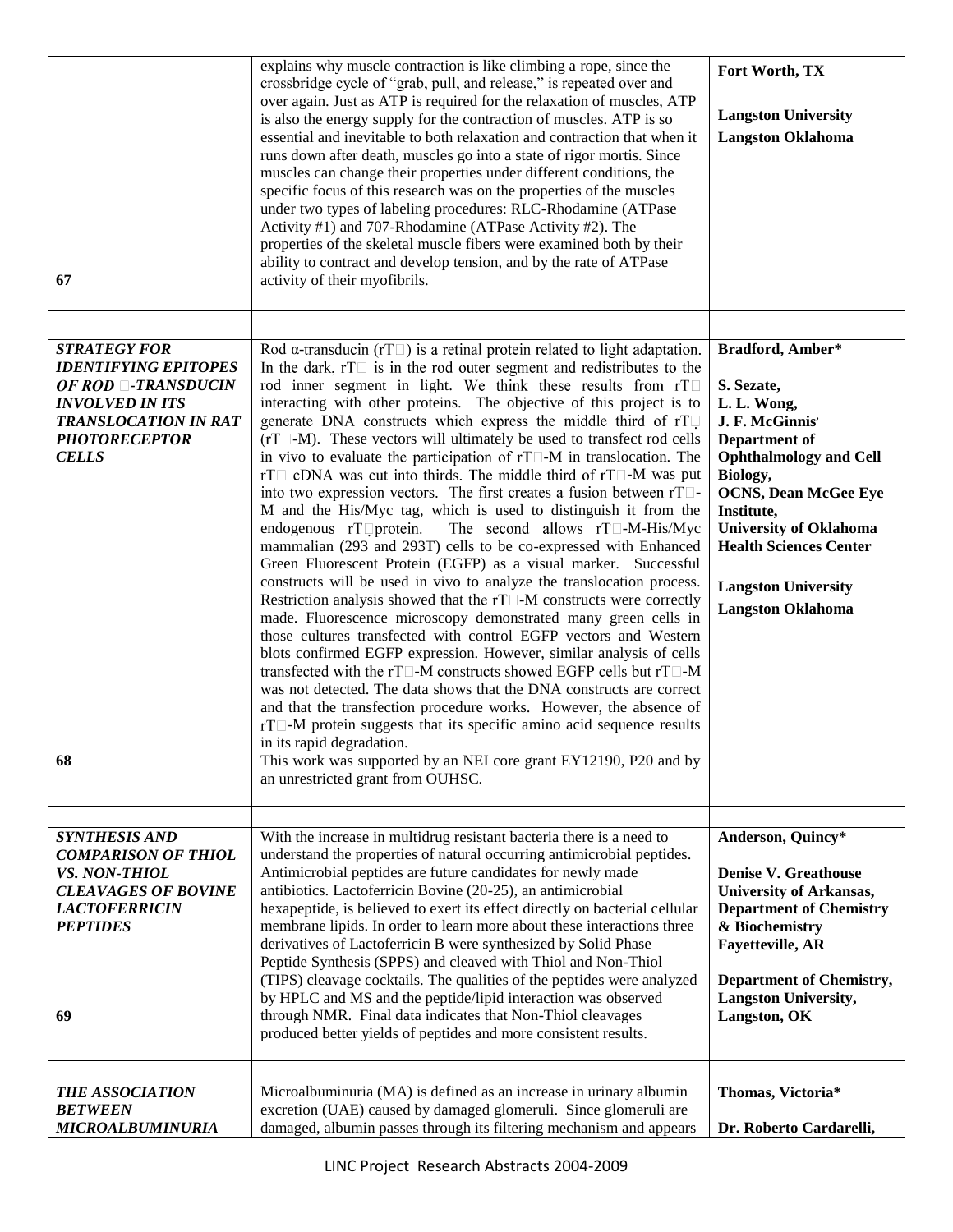| <b>AND CORONARY ARTERY</b> | in the urine. Studies have revealed that MA is common among related         | DO, MPH, FAAFP,                   |
|----------------------------|-----------------------------------------------------------------------------|-----------------------------------|
| <b>CALCIUM SCORES</b>      | to hypertensive patients and in individuals with chronic kidney             | Ana Chiapa, MS, MPH;              |
|                            | disease, thus potentially functioning as a marker of cardiovascular         | <b>University of North Texas</b>  |
|                            | disease (CVD). Coronary artery calcium (CAC) scores measure the             | <b>Health Science Center,</b>     |
|                            | calcium burden in coronary arteries and have been found to be a             | Denton, TX                        |
|                            | strong marker for future cardiovascular events. This study's purpose        |                                   |
|                            | was to assess the association between MA and CAC scores, while              | <b>Langston University,</b>       |
|                            | taking into account traditional CVD risk factors. This cross-sectional      | <b>Langston OK</b>                |
|                            | study involved 200 African American, White, and Hispanic men and            |                                   |
|                            | women over the age of 45 and no history of heart, kidney, or liver          |                                   |
|                            | disease. Participants completed a questionnaire that included               |                                   |
|                            | sociodemographic information, medical history and various                   |                                   |
|                            | psychosocial factors. CAC scores were measured using a 16 slice             |                                   |
|                            | computerized axial tomography (CAT) scan of the heart. CAC was              |                                   |
|                            | dichotomized as the presence of calcification (Agatston score of $> 0$ )    |                                   |
|                            |                                                                             |                                   |
|                            | versus no calcification (Agatston score of 0). Urinary albumin was          |                                   |
|                            | quantified by using a random urine sample and turbidmetric and              |                                   |
|                            | colormetric techniques by a centralized diagnostic laboratory. A urine      |                                   |
|                            | albumin-to-creatinine ratio (ACR) was calculated. Clinical MA is            |                                   |
|                            | defined as an individual having an UAE $\geq$ 30 µg/mg during a 24 hour     |                                   |
|                            | period. However, sex-specific ACR cut-points were also used to              |                                   |
|                            | define MA ( $\geq$ 17 µg/mg in men and $\geq$ 25 µg/mg in women). MA was    |                                   |
|                            | scored as a dichotomous variable: no MA and the presence of MA.             |                                   |
|                            | Calcium scores ranged from 0 to 3987, with 38% of the participants          |                                   |
|                            | having a calcium score greater than zero. After adjusting for common        |                                   |
|                            | CVD risk factors (age, LDL, gender, race, BMI, hypertension,                |                                   |
|                            | diabetes, smoking, education and income), those with MA had a 20%           |                                   |
|                            | increase of having a high coronary artery calcium score. Females            |                                   |
|                            | with MA had a 6% increase of having a high calcium score. Males             |                                   |
|                            | with MA had a 70% reduction of having a high calcium score.                 |                                   |
|                            | Results did not achieve statistical significance. Although our results      |                                   |
|                            | did not show that the presence of MA is significantly associated with       |                                   |
|                            | high calcium scores, the results were worth noting. It is possible that     |                                   |
|                            | MA simply functions as a mediator between coronary artery disease           |                                   |
|                            | and chronic kidney disease (CKD).                                           |                                   |
|                            |                                                                             |                                   |
|                            |                                                                             |                                   |
| 70                         |                                                                             |                                   |
|                            |                                                                             |                                   |
|                            |                                                                             |                                   |
|                            |                                                                             |                                   |
| THE CEREBELLUM: A          | The cerebellum is the largest part of the hindbrain and occupies the        | Patterson' James A. *             |
| <b>HISTOLOGICAL</b>        | greater part of the posterior cranial fossa. The cerebellum plays a         |                                   |
| ANALYSIS.                  | crucial role in movement and posture indirectly. Subsequently, we           |                                   |
|                            | have undertaken a study to examine the neuroanatomy of the female           | Dr. Sonya J. Williams,            |
|                            | monkey cerebellum, an area implicated in mental health, cognitive           | Dept. of Biology <sup>1</sup> and |
|                            | functions and rehabilitation. Female monkeys (M. fascicularis) were         | Physical Therapy,                 |
|                            | ovariectomized and treated with estradiol benzoate. The monkeys             | <b>Langston University,</b>       |
|                            | were perfusion fixed and the brains removed. Post-fixed brains were         | Langston, OK                      |
|                            |                                                                             |                                   |
|                            | sectioned and store in buffer until staining.<br>Sections were              |                                   |
|                            | histologically stained using cresyl violet and immunocytochemically         |                                   |
|                            | stained using the macrophage marker LN1 (identifies microglial              |                                   |
|                            | cells). Processes were identified in the cerebellum. The cytoplasm of       |                                   |
|                            | these cells was often clear, while others contain grainy particulate        |                                   |
|                            | matter. Processes occupied A6 through A1 anterior levels with no            |                                   |
|                            | cells present in the APO transition levels. Level P1-P6 contained           |                                   |
|                            | copious amounts of processes. Occupation of microglial cells in             |                                   |
|                            | normal cerebellum could serve a neuroprotective function. In turn,          |                                   |
|                            | estrogen may serve to increase both local and general microglial            |                                   |
| 71                         | activities in the event that cerebellar tissue repair is needed, protecting |                                   |
|                            | against infection.                                                          |                                   |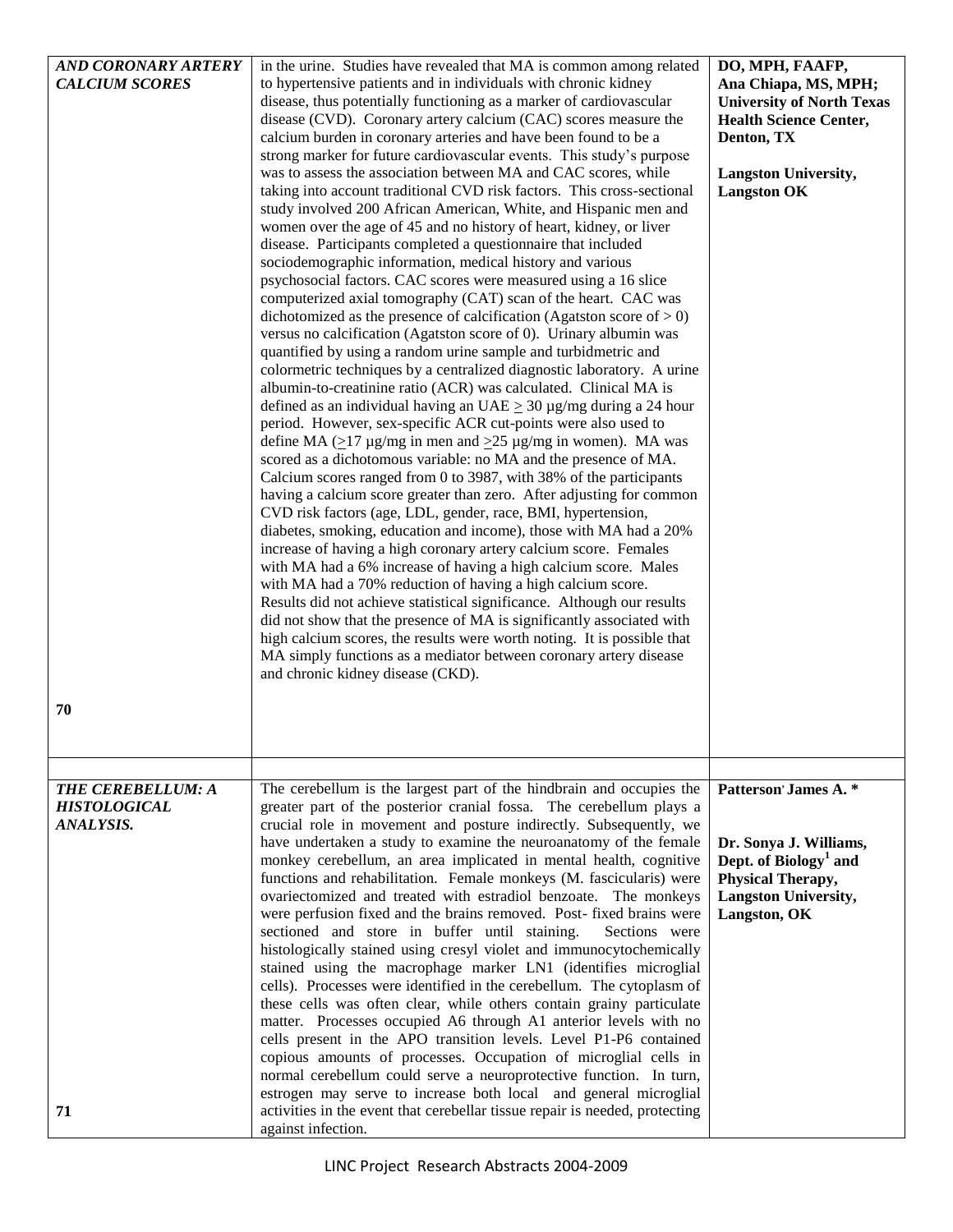| <b>THE CYCA1;2 PROTEIN</b><br><b>PROMOTES NUCLEAR</b><br><b>ENVELOPE BREAKDOWN</b><br><b>DURING MEIOSIS II IN</b><br><b>ARABIDOPSIS ANTHERS</b><br>72 | Mitotic cyclins are known to regulate the G2-Phase to M-phase<br>transition and the exit of the M-phase in the mitotic cell cycle, but<br>much less is known about the role of mitotic cyclins in the mitotic cell<br>cycle that consist of one round of chromosome duplication and two<br>rounds of nuclear division. The tardy asynchronous meiosis (tam)<br>mutant of Arabidopsis thaliana is defective in the CYCA1;2 protein<br>that is an A-type cyclin. It has been previously found that tam is<br>slower in progression of prophase I and prophase II, and is abnormal<br>in chromosome dynamics during the two phases (Magnard et al.,<br>Yixing Wang, and Ming Yang, unpublished results). These findings<br>suggest that CYCA1;2 might regulate multiple aspects of nuclear<br>dynamics during the prophase of meiosis. In this study, we investigate<br>the breakdown of the nuclear envelope in the male mitotic prophase of<br>tam. Fixed anthers of wild type and tam at various male meiotic stages<br>were dissected and stained with DiOC6 (3,3' dihexyloxacarbocyanine<br>iodide) for the nuclear envelope and DAPI (4',6 diamidino-2-<br>phenylindole) for the nuclear DNA. The processed samples were then<br>observed under a fluorescence microscope. We found that the nuclear<br>envelope in prophase II of tam is unusually stabilized, indicating                                                                                                                                                                                                                                                                                                                                                                                                                                                                                                                                                     | Charlot, Adrienne*<br>Dr. Ming Yang<br><b>Oklahoma State</b><br>University<br>Stillwater, OK<br><b>Langston University,</b><br><b>Langston OK</b>                                                                                                                  |
|-------------------------------------------------------------------------------------------------------------------------------------------------------|-----------------------------------------------------------------------------------------------------------------------------------------------------------------------------------------------------------------------------------------------------------------------------------------------------------------------------------------------------------------------------------------------------------------------------------------------------------------------------------------------------------------------------------------------------------------------------------------------------------------------------------------------------------------------------------------------------------------------------------------------------------------------------------------------------------------------------------------------------------------------------------------------------------------------------------------------------------------------------------------------------------------------------------------------------------------------------------------------------------------------------------------------------------------------------------------------------------------------------------------------------------------------------------------------------------------------------------------------------------------------------------------------------------------------------------------------------------------------------------------------------------------------------------------------------------------------------------------------------------------------------------------------------------------------------------------------------------------------------------------------------------------------------------------------------------------------------------------------------------------------------------------------------------------------------------|--------------------------------------------------------------------------------------------------------------------------------------------------------------------------------------------------------------------------------------------------------------------|
| <b>THE EFFECTS OF</b><br><b>MECHANICAL</b><br><b>WOUNDING ON THE</b><br><b>METABOLOME OF</b><br><b>ARABIDOPSIS THALIANA</b><br>73                     | Plants are subject to various types of physical damage (insect feeding,<br>wind, hail, and other environmental stresses), which can be referred to<br>as wounding. In Arabidopsis thaliana, mechanical wounding has been<br>shown to induce genes, but very few studies have documented<br>changes in the metabolome of Arabidopsis thaliana due to mechanical<br>wounding. Our objective was to study, by mass spectrometry, the<br>changes in the metabolome of Arabidopsis thaliana following<br>mechanical wounding. Arabidopsis thaliana plants were wounded<br>using a hemostat across the midvein of the leaves and immediately<br>frozen in nitrogen and lyophilized. A biphasic extraction system,<br>water and chloroform, was used to extract polar and nonpolar<br>metabolites from 6 mg of pulverized plant tissue samples. Polar and<br>nonpolar plant metabolites from wounded and unwounded plants were<br>analyzed, after derivatization, by gas chromatography-mass<br>spectrometry (GC-MS). GC-MS analysis is limited to low molecular<br>weight metabolites $(m/z 50-650)$ and by the need to derivatize them<br>prior to analysis. In order to complement/extend our results obtained<br>by GC-MS, metabolites were also directly analyzed by electrospray<br>ionization hybrid quadrupole/time-of-flight tandem mass spectrometry<br>and electrospray ionization Fourier-transform ion cyclotron resonance<br>mass spectrometry. These instruments detect metabolites with masses<br>from 50 to 1500 $m/z$ with precision and accuracy, facilitating the<br>identification of the molecules. A preliminary assessment of the<br>results revealed that wounding induced specific changes in the<br>metabolome of Arabidopsis thaliana. Our results will contribute to<br>building a working library of polar and nonpolar metabolites to be<br>used in future metabolomic studies with Arabidopsis thaliana. | Atkinson, Brittanie*<br>Dr. R. Jeannotte,<br>Dr. P. Tamura,<br>Dr. R. Welti R.,<br><b>Kansas Lipidomics</b><br><b>Research Center, Kansas</b><br><b>State University,</b><br><b>Manhattan</b> , KS<br>Division of Biology,<br>Langston University,<br>Langston, OK |
| <b>THE EFFECTS OF</b><br><b>ANESTHESIA ON</b><br><b>FEMALE RATS EXPOSED</b><br>TO CHRONIC ALCOHOL                                                     | It has been proven that female rats have a higher response to ethanol<br>than males. Previous experiments have shown that after chronic<br>exposure to ethanol, female rats appear to have a significantly higher<br>sensitivity to anesthesia than male rats. The objective of our study was<br>to determine the sensitivity to anesthesia after chronic exposure to<br>alcohol in female rats. The rats were trained to maintain their balance<br>on the rotarod for 10 minutes before being injected with sodium<br>pentobarbital. We observed the amount of time they required to                                                                                                                                                                                                                                                                                                                                                                                                                                                                                                                                                                                                                                                                                                                                                                                                                                                                                                                                                                                                                                                                                                                                                                                                                                                                                                                                             | Marquita Rowland*<br>Dr. L. Gonzalez,<br>T. Adams,<br>E. Kratz,<br>D. Henthorn<br><b>University of Oklahoma</b><br><b>Health Sciences Center,</b><br>Oklahoma City, OK                                                                                             |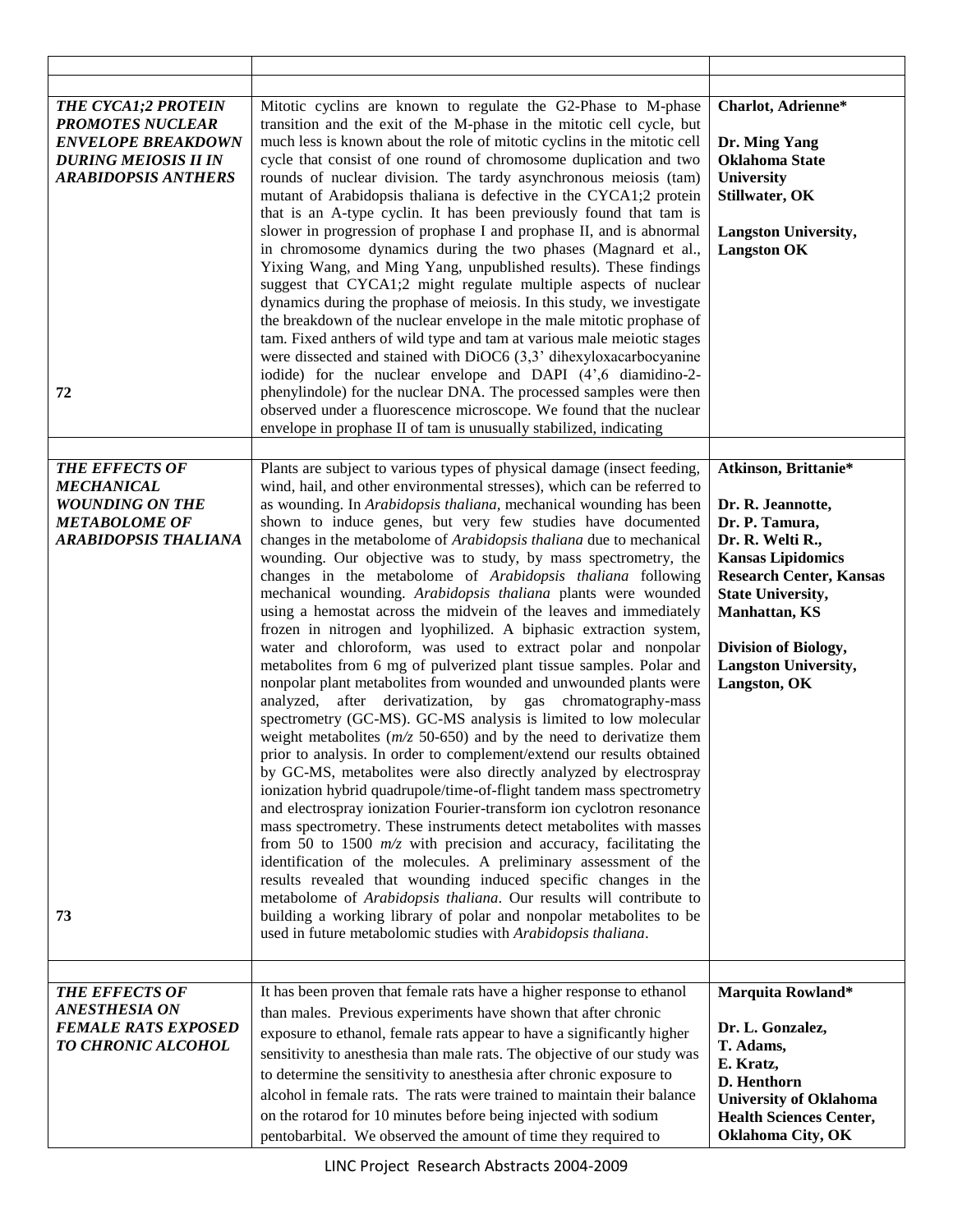| 74                                                                                                                                                                                                           | regain their righting reflexes and their times on the rotarod set at 20<br>rpm until they maintained balance for ten minutes. The rats were then<br>exposed to ethanol vapor for 7 days. One week later, they were<br>anesthetized again and underwent the same rotarod procedure. Our<br>results suggest that female rats have an increased sensitivity to<br>anesthesia (sodium pentobarbital), including a higher mortality rate.                                                                                                                                                                                                                                                                                                                                                                                                                                                                                                                                                                                                                                                                                                                                    | <b>Langston University,</b><br>Langston, OK                                                                                                                                                                                |
|--------------------------------------------------------------------------------------------------------------------------------------------------------------------------------------------------------------|-------------------------------------------------------------------------------------------------------------------------------------------------------------------------------------------------------------------------------------------------------------------------------------------------------------------------------------------------------------------------------------------------------------------------------------------------------------------------------------------------------------------------------------------------------------------------------------------------------------------------------------------------------------------------------------------------------------------------------------------------------------------------------------------------------------------------------------------------------------------------------------------------------------------------------------------------------------------------------------------------------------------------------------------------------------------------------------------------------------------------------------------------------------------------|----------------------------------------------------------------------------------------------------------------------------------------------------------------------------------------------------------------------------|
| <b>THE EFFECT OF</b><br><b>PRECOCENE II ON THE</b><br><b>FATTY ACID</b><br><b>METABOLISM IN PEA</b><br><b>APHIDS</b><br>75                                                                                   | The pea aphid, Acyrithosiphon pisum is a small, soft-bodied insect<br>belonging to the superfamily Apidoidea, within order Homoptera.<br>Aphids are a pest with world-wide distribution. For most animals,<br>lipids are necessary dietary components due to their essential fatty<br>acids. Aphids seem to be an exception in that they synthesize all their<br>required fatty acids <i>de novo</i> except $\square$ -linolenic acid ( $\square$ <sup>9,12,17</sup> - 18:3).<br>Derivatives of fatty acids such as prostaglandis, regulate biochemical<br>and physiological functions in animals. Understanding how insects<br>regulate fatty acid metabolism may lead to exploitation of these<br>important pathways in control methods. Juvenile hormone may<br>regulate lipid metabolism and the corpora allata is the source of JH in<br>insects. The Mechanism of precocene II action is by progressive<br>degeneration of the corpora allata. The pea aphids were treated with<br>precocene II at 25 and 10 C°. Fatty acids were extracted and<br>analyzed. Effects were noted for the 14:0, 18:2, 18:3, 16:0 fatty<br>acids. The 14:0 was the most significant. | Glover II, M.*<br>Dr. J. Dillwith,<br>Dr. R. Madden,<br>Department of<br>Entomology, Oklahoma<br><b>State University,</b><br>Stillwater, OK<br>Department of<br>Chemistry,<br><b>Langston University,</b><br>Langston OK., |
| <b>THE EXAMINATION OF</b><br><b>SIGMA AND PI</b><br><b>ELECTRON</b><br><b>INTERACTIONS FOR</b><br><b>VARIOUS ROTATIONS OF</b><br><b>ALKYL SUBSTITUENTS</b><br><b>ON SELECTED</b><br><b>CYCLOBUTANEDIONES</b> | The interactions of Sigma and Pi electrons in di-ketone systems have<br>been studied using empirical and theoretical techniques. The<br>Extended HÜckel Molecular Orbital (MO) model is a well-established<br>theoretical application for studying these interactions for substituted<br>cyclobutanediones. This theoretical study will utilize the Extended<br>HÜckel MO calculations to examine the sigma and pi electron<br>interactions for various rotations of alkyl substituents on selected<br>cyclobutanediones with known coordinates.<br>The Examination of Sigma and Pi Electron Interactions for Various                                                                                                                                                                                                                                                                                                                                                                                                                                                                                                                                                   | Daniels, Antoine*<br>Dr. J.K. Coleman,<br><b>Department of Chemistry</b><br><b>Langston University,</b><br>Langston, OK                                                                                                    |
| 76                                                                                                                                                                                                           | Rotations of Alkyl Substituents on Selected Cyclobutanediones                                                                                                                                                                                                                                                                                                                                                                                                                                                                                                                                                                                                                                                                                                                                                                                                                                                                                                                                                                                                                                                                                                           |                                                                                                                                                                                                                            |
| <b>THE FORMATION OF</b><br><b>CONCENTRATION</b><br><b>GRADIENTS USING</b><br><b>MICROFLUIDICS</b><br><b>NETWORKS</b><br>77                                                                                   | Microfluidics is the technological field that deals with the handling of<br>flowing liquids on the micro scale. Microfluidics devices are<br>miniaturized chemical and biochemical analyzers that offer the<br>advantages of an improved efficiency in terms of throughput, response<br>time, and sample volumes. Microfluidics channel networks provide a<br>new opportunity to display well-defined gradients of molecular<br>concentration within membrane fluids. These gradients are very useful<br>in combinatorial experiments such as drug testing. The formation of<br>the techniques used in producing and using the microfluidics devices<br>are critical, since this is a new scientific field. Once all of the<br>techniques are formed, these channels are seen to be a powerful tool<br>for high through-put combinatorial biochemical recognition and drug<br>screening measurements, since the microfluidic channels can be used<br>to form supported bilayer membranes on surfaces.                                                                                                                                                                   | Harris, Steven*.<br>Dr. Alan Szmodis.<br>Dr. Atul Parikh,<br><b>University of California-</b><br>Davis,<br>Davis, CA<br>Langston University <sup>1</sup> ,<br>Langston, OK                                                 |
| THE FUNCTION OF THE<br><b>JNK1 SIGNALING</b>                                                                                                                                                                 | The aim of our research is to understand the role of JNK1<br>signaling pathway in the embryonic development of zebrafish,                                                                                                                                                                                                                                                                                                                                                                                                                                                                                                                                                                                                                                                                                                                                                                                                                                                                                                                                                                                                                                               | Bailey, Marshall*                                                                                                                                                                                                          |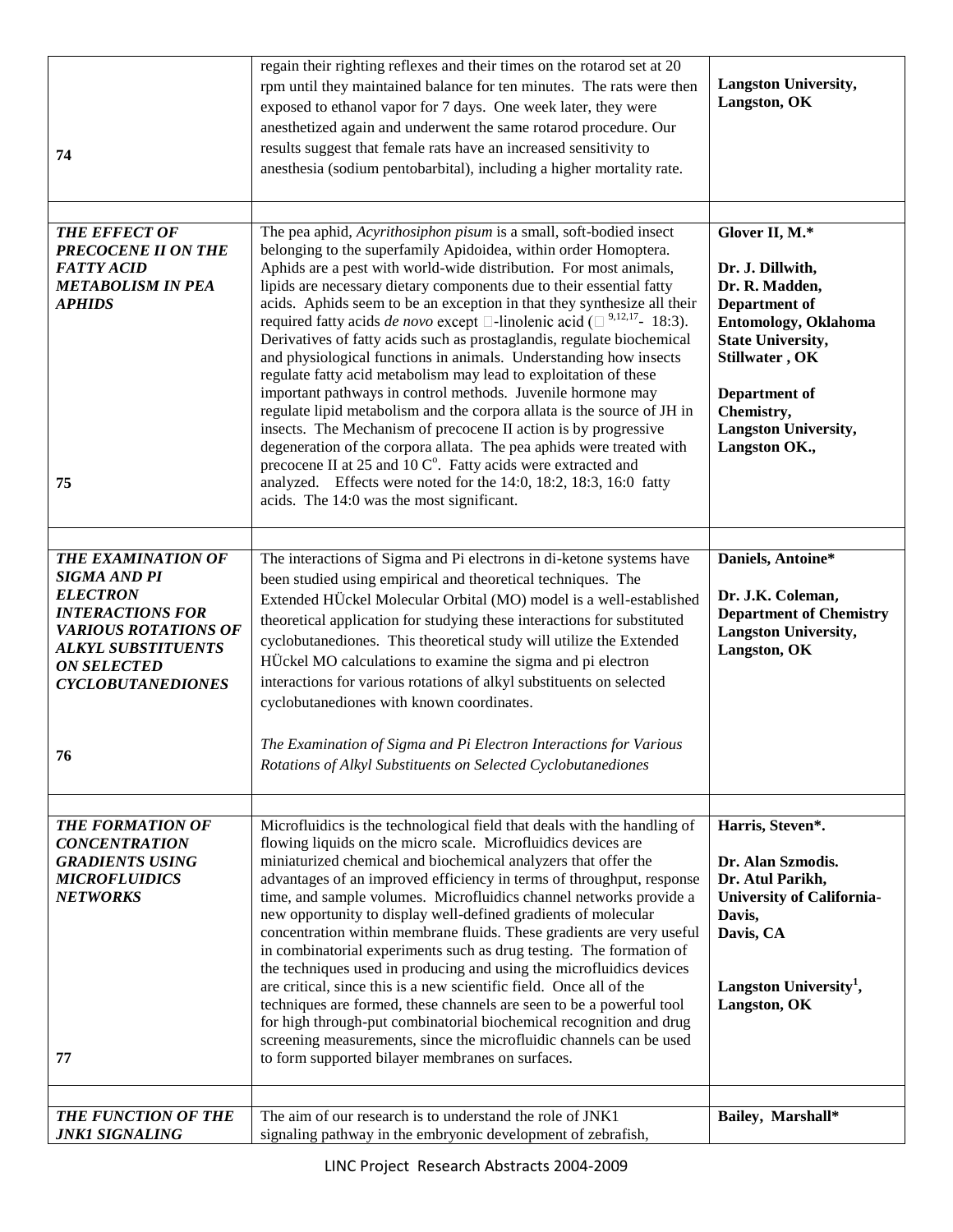| <b>PATHWAY IN</b><br><b>ZEBRAFISH</b><br><b>DEVELOPMENT</b><br>78                            | Danio rerio. Understanding the function of JNK is important<br>because the mechanisms that regulate embryonic development in<br>the zebrafish also regulate development in human embryos. JNK<br>is a kinase that phosphorylates a diverse set of proteins including<br>the transcription factor c-Jun, and likely regulates multiple<br>embryonic processes; therefore, we hypothesize that JNK is<br>essential for understanding the embryonic development of Danio<br>rerio. Wild-type cDNA of the zebrafish JNK1 and its upstream<br>regulators MAP2K4a and MAP2K7 were isolated from standard<br>PCR methods and gel electrophoresis. The purified products were<br>cloned and sequenced to confirm their identity. cDNA containing<br>the open reading frame for each gene was cloned into PCS2+, a<br>plasmid designed for efficient in vitro mRNA production. A<br>dominant negative form of JNK1 (DN-JNK) was created by site<br>directed mutagenesis and mRNA was produced by in vitro-<br>transcription reaction. This RNA was microinjected into<br>developing zebrafish embryos for analysis and observation of the<br>resulting phenotype. | Dr. Daniel S. Wagner,<br>Department of<br><b>Biochemistry and Cell</b><br>Biology,<br><b>Rice University</b><br><b>Houston TX</b><br><b>Biology Department</b><br><b>Langston University,</b><br>Langston, OK                             |
|----------------------------------------------------------------------------------------------|----------------------------------------------------------------------------------------------------------------------------------------------------------------------------------------------------------------------------------------------------------------------------------------------------------------------------------------------------------------------------------------------------------------------------------------------------------------------------------------------------------------------------------------------------------------------------------------------------------------------------------------------------------------------------------------------------------------------------------------------------------------------------------------------------------------------------------------------------------------------------------------------------------------------------------------------------------------------------------------------------------------------------------------------------------------------------------------------------------------------------------------------------------|-------------------------------------------------------------------------------------------------------------------------------------------------------------------------------------------------------------------------------------------|
| THE ROLE OF SPORK2<br><b>IN ZEBRAFISH HEART</b><br><b>DEVELOPMENT</b><br>79                  | Zebrafish, a vertebrate animal, has become a valuable resource for<br>identifying genes involved in human diseases. Moreover, they are<br>used to identify many genes involved in human embryogenesis. The<br>Spork2 gene was shown to be expressed in the Zebrafish heart<br>development. This gene is similar to genes in humans that regulate<br>cell movements. The expression and function was examined by<br>injecting the embryos with Spork2 Morphilino (Morpholino is a tool<br>for inhibiting specific genes in Zebrafish embryos). The Morpholino<br>knockdown shows that spork2 is required for proper cardiac cell<br>migration and some spork2 morpholino embryos have reversed heart<br>looping. However, Spork2 is not necessary for migration of germ<br>cells and blood vessel precursor.                                                                                                                                                                                                                                                                                                                                              | Asmamaw, Tsedenia*<br>Division of Biology,<br>Kansas State University,<br><b>Manhattan, KS</b><br><b>Department of Chemistry,</b><br><b>Langston University,</b><br>Langston, OK                                                          |
| THE SIX-COLOR<br><b>THEOREM</b><br>80                                                        | The purpose of this study is to prove the Six-Color Theorem. This<br>theorem is a commonly known theorem that is used in the study of<br>Topology. It states that every planar graph can be colored with at<br>most six colors. To prove The Six-Color Theorem, the Planar Graph<br>Fact (every planar graph has at least one vertex of order five or less) is<br>needed. Using an argument by contradiction, the Planar Graph Fact<br>can be proven thus proving the Six-Color Theorem.                                                                                                                                                                                                                                                                                                                                                                                                                                                                                                                                                                                                                                                                 | Howard, Rochelle*<br>Dr. Paul Kirk,<br>Indiana University,<br>Bloomington, IN;<br><b>Langston University,</b><br>Langston, OK                                                                                                             |
| <b>THE TUMORIGENIC</b><br><b>EFFECT OF BCRA1-IRIS</b><br><b>IN P53 WILD TYPE CELLS</b><br>81 | DNA damage by agents such as toxic chemicals or ultraviolet (UV)<br>light activates p53. Upon activation, p53 can induce cell cycle arrest<br>or apoptosis. TP53 gene is mutated/dysfunctional in $~50\%$ of human<br>tumors. However, many human tumors contain wildtype p53,<br>suggesting that mechanisms other than mutation in this gene induces<br>tumor formation. We have found that in cells with wildtype or mutant<br>p53, BRCA1-IRIS (hereafter IRIS) can induce the expression of p53.<br>We also found that the amplification and overexpression of the gene<br>name "Wild-type Induced Phosphate (WIP1)" is induced by IRIS.<br>WIP1 is a phosphatase that dephosphorylates/inactivates p53 as well<br>as "The Mitogen-Activated Protein Kinase" (MAPK) p38, which is<br>also activated upon cellular stress. It is thus possible that IRIS<br>overexpression induces tumors in wild-type p53 cells through<br>activation of this phosphatase therefore preventing p53's tumor<br>suppression function, especially in cells exposed to genotoxic stresses,<br>such as UV or hypoxia.                                                      | Johnson, Brittany S.*<br>Dr. Wael M. ElShamy;<br>Department of<br>Pharmacology &<br><b>Experimental</b><br><b>Therapeutics, Loyola</b><br><b>University Medical</b><br>Center, Chicago, IL<br><b>Langston University,</b><br>Langston, OK |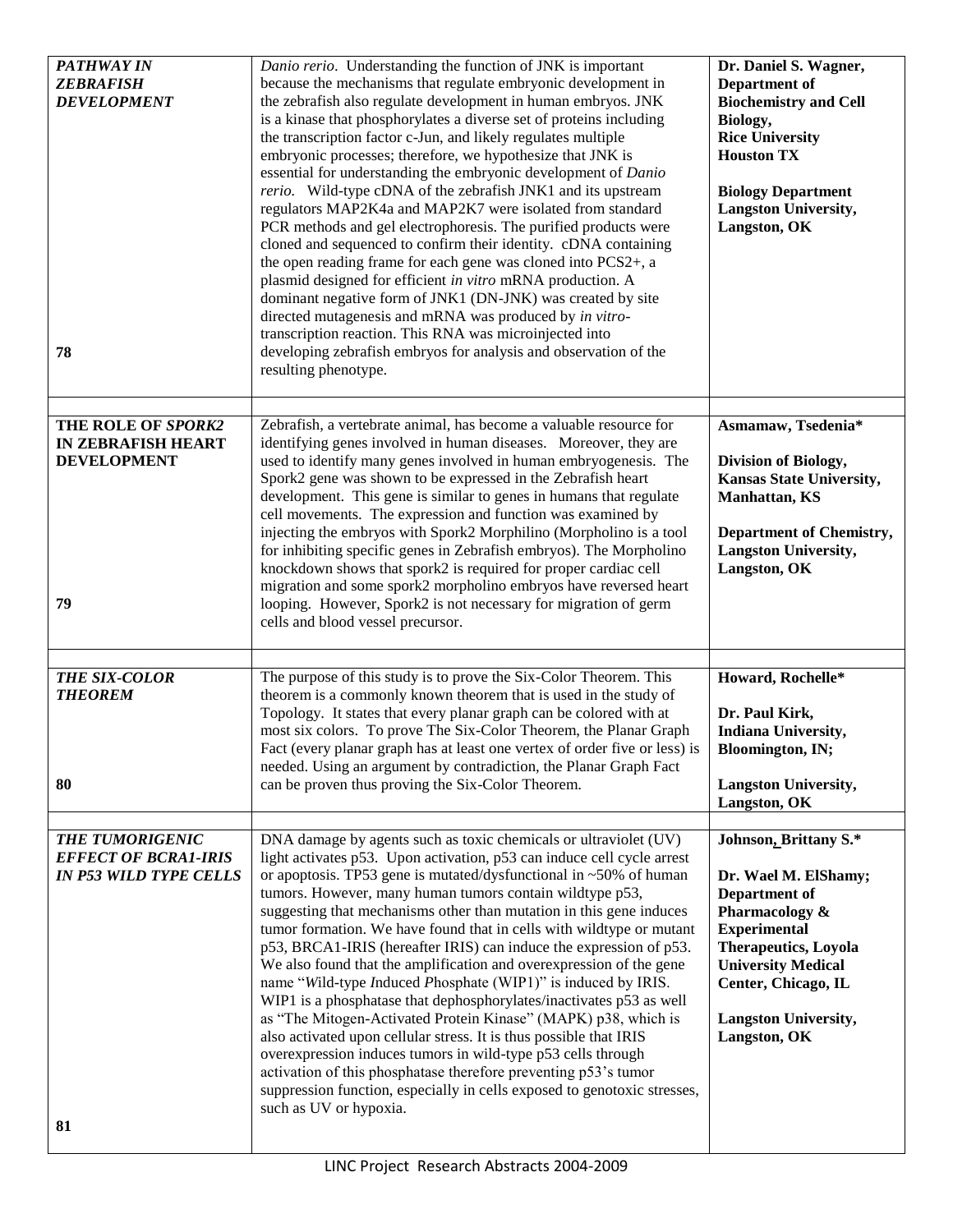| <b>THE WATER</b><br><b>EXTRACTION FROM</b><br><b>SWITCHGRASS OF</b><br><b>COMPOUNDS THAT</b><br><b>INHIBIT LOW DENSITY</b><br><b>LIPOPROTEIN</b><br><b>OXIDATION</b><br>82                                                           | Switchgrass is a perennial grass that is native to North America and<br>Canada. Switchgrass is scientifically significant because the ethanol<br>extracted from it can be used as an alternative energy source that<br>could safely rival the fossil fuels being utilized today. Policosanols<br>and vitamin E are other value added products that can be extracted<br>from switchgrass. Policosanols are mixtures of long-chained primary<br>alcohols. Policosanols can be extracted from beeswax, sugar cane, and<br>other waxy materials. Policosanols are important because they exhibit<br>significant cholesterol-lowering effects. They supposedly inhibit the<br>oxidation of low density lipoprotein (LDL). Previous studies have<br>shown that LDL oxidation leads to a degenerative accumulation of<br>lipid-containing plaques on the innermost layer of the wall of an<br>artery. Currently we have performed many copper mediated LDL<br>assays. The logistics behind the assay is to figure out what substance<br>inhibits LDL from oxidizing.                                                                                                                                                                                                                                                                                                                                                                                                                                                                                                                                                                                                                                                                                                                                                                                                                                                                                                                                                                                                                                                           | Chandler, Jason*<br>Dr. Julie Carrier,<br>Dr. Ed Claussen,<br>Nirmal Uppungundla,<br>Sathya Vandhana,<br><b>University of Arkansas,</b><br><b>George Washington</b><br><b>Carver Program</b><br><b>Fayettteville, AR</b><br><b>Langston University,</b><br>Langston, OK |
|--------------------------------------------------------------------------------------------------------------------------------------------------------------------------------------------------------------------------------------|-------------------------------------------------------------------------------------------------------------------------------------------------------------------------------------------------------------------------------------------------------------------------------------------------------------------------------------------------------------------------------------------------------------------------------------------------------------------------------------------------------------------------------------------------------------------------------------------------------------------------------------------------------------------------------------------------------------------------------------------------------------------------------------------------------------------------------------------------------------------------------------------------------------------------------------------------------------------------------------------------------------------------------------------------------------------------------------------------------------------------------------------------------------------------------------------------------------------------------------------------------------------------------------------------------------------------------------------------------------------------------------------------------------------------------------------------------------------------------------------------------------------------------------------------------------------------------------------------------------------------------------------------------------------------------------------------------------------------------------------------------------------------------------------------------------------------------------------------------------------------------------------------------------------------------------------------------------------------------------------------------------------------------------------------------------------------------------------------------------------------|-------------------------------------------------------------------------------------------------------------------------------------------------------------------------------------------------------------------------------------------------------------------------|
| <b>TIME-LASPE</b><br><b>CINEMATOGRAPHY OF</b><br>THE CROWN-OF-<br><b>THORNS STARFISH</b><br>(ACANTHASTER PLANCI<br>L; ECHINODERMATA,<br><b>ASTEROIDEA):</b><br>NOCTURNAL ACTIVITY,<br>SOCIAL INTERACTION,<br><b>AND HIDING</b><br>83 | The Crown-of-Thorns starfish (COT; Acanthaster Planci L.) is a<br>corallivorous starfish occurring on western Indo-Pacific coral reefs.<br>Population explosions of COTs have occurred at 10-20 yr intervals,<br>removing up to 90% of live coral cover on some reefs. We studied<br>their movement and feeding patterns, social interactions between them<br>and nocturnal/diurnal behavior. Underwater time-lapse<br>cinematography was used to monitor COTs continually for up to three<br>days, using a modified Bolex 16 mm cine camera, capable of taking<br>single-shots. Custom-designed underwater housing, tripods, an<br>electronic automatically adjusting flash and a battery pack allowed the<br>camera to be used successfully in this environment. Areas sampled<br>were Helix and Rib Reefs, Great Barrier Reef, at 2-6 m depth for 1-3<br>days per film. Time intervals between frames were 10-34 secs. The<br>starfish were found to be generally nocturnal. Minor movement<br>occurred during the morning, but this was mostly re-location, not<br>feeding. No movement occurred in the afternoon or dusk. This was<br>consistent between different seasons, reefs, and months on the same<br>reef. Social interactions occurred between COTs was noted during the<br>evening. COTs encountered each other, sometimes raising the arms in<br>the closest proximity slightly and allowing their tube feet to touch for<br>10-30 minutes. We propose that this may be related to sex<br>determination, mating behavior, or communication regarding the<br>presence and possibly location of food, etc. COTs can home, leaving<br>a feeding site for $\sim$ 10 hrs, relocating that same site, returning to it, and<br>orienting in almost the same position as before. COTs appear to have<br>a memory of feeding locations and can navigate to them. A sequential<br>lifting movement of arms in a circular pattern was observed during<br>feeding. This may be related to enhancing respiration when oxygen<br>transfer via the tube feet is limited due to extensive contact with coral<br>tissue. | T. A. Rider,<br><b>B.</b> Mayes,<br>S. Williams,<br>P.W. Sammarco,<br><b>J.H. Caleton</b><br><b>Louisiana Universities</b><br><b>Marine Consortium</b><br>(LUMCON), Chauvin, LA<br><b>Langston University,</b><br>Langston, OK                                          |
| TOWNSEND (ELECTRON)<br><b>AVALANCHE</b>                                                                                                                                                                                              | An Electron Avalanche is a cumulative ionization process in which<br>the ions and electrons of one generation undergo collisions that<br>produce a greater number of ions and electrons in succeeding<br>This process of multiplication continues until the<br>generations.<br>electrons reach the detector anode whereupon they are collected and<br>an electrical pulse measured. Since each ion-pair produced by the<br>original passage of radiation through the argon has resulted in many                                                                                                                                                                                                                                                                                                                                                                                                                                                                                                                                                                                                                                                                                                                                                                                                                                                                                                                                                                                                                                                                                                                                                                                                                                                                                                                                                                                                                                                                                                                                                                                                                         | Muhammad, Manssa*<br>Dr. Joel Snow,<br>Department of<br>Mathematics,<br><b>Langston University,</b>                                                                                                                                                                     |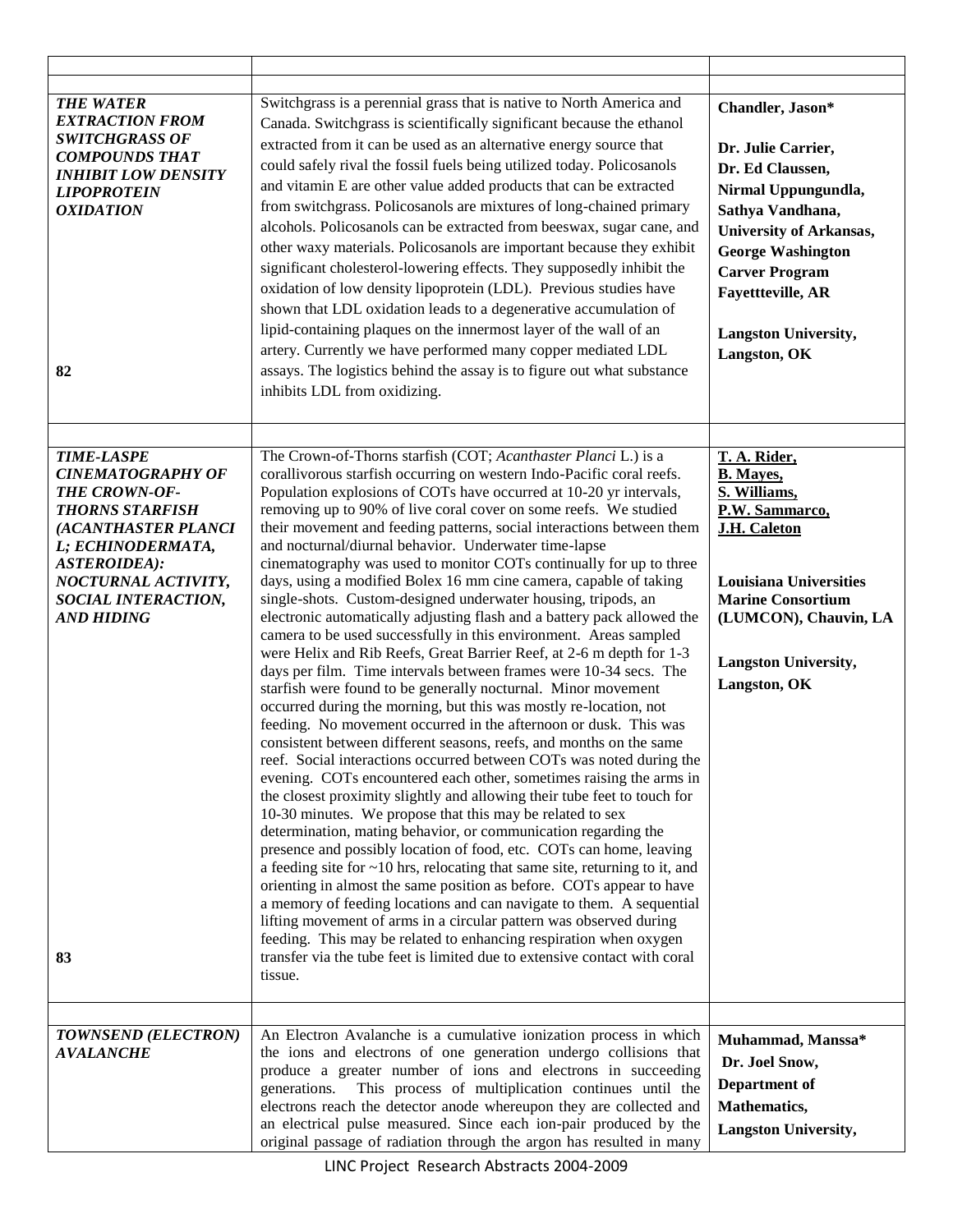| 84                                                                                                                                                   | secondary ion pairs the resulting signal is significantly amplified to<br>the second or even forth order.                                                                                                                                                                                                                                                                                                                                                                                                                                                                                                                                                                                                                                                                                                                                                                                                                                                                                                                                                                                                                                                                                                                                                                                                                                                                                                                                                                                                                                                                                                                                                                                                                                                                                                                                                                                                                                                     | Langston, OK                                                                                                                                                                                                                                          |
|------------------------------------------------------------------------------------------------------------------------------------------------------|---------------------------------------------------------------------------------------------------------------------------------------------------------------------------------------------------------------------------------------------------------------------------------------------------------------------------------------------------------------------------------------------------------------------------------------------------------------------------------------------------------------------------------------------------------------------------------------------------------------------------------------------------------------------------------------------------------------------------------------------------------------------------------------------------------------------------------------------------------------------------------------------------------------------------------------------------------------------------------------------------------------------------------------------------------------------------------------------------------------------------------------------------------------------------------------------------------------------------------------------------------------------------------------------------------------------------------------------------------------------------------------------------------------------------------------------------------------------------------------------------------------------------------------------------------------------------------------------------------------------------------------------------------------------------------------------------------------------------------------------------------------------------------------------------------------------------------------------------------------------------------------------------------------------------------------------------------------|-------------------------------------------------------------------------------------------------------------------------------------------------------------------------------------------------------------------------------------------------------|
|                                                                                                                                                      |                                                                                                                                                                                                                                                                                                                                                                                                                                                                                                                                                                                                                                                                                                                                                                                                                                                                                                                                                                                                                                                                                                                                                                                                                                                                                                                                                                                                                                                                                                                                                                                                                                                                                                                                                                                                                                                                                                                                                               |                                                                                                                                                                                                                                                       |
| <b>TRABECULAR</b><br><b>MESHWORK CELLS: A</b><br><b>MODEL SYSTEM TO</b><br><b>EVALUATE</b><br>GLUCOCORTICOID-<br><b>INDUCEDPHAGOCYTOSIS</b><br>85    | of people have been diagnosed with glaucoma.<br>Millions<br>Glucocorticoids exacerbate the effects of open-angle glaucoma by<br>increasing the intraocular pressure. Glucocorticoids alter the ability of<br>trabecular meshwork (TM) cells to phagocytose extracellular material<br>and thus can increase the intraocular pressure. Dexamethasone (DEX)<br>is a type of glucocorticoid that has been shown to inhibit the ability of<br>trabecular meshwork cells to phagocytose. Our hypothesis is that<br>cultured cells from glaucoma patients and from patients without<br>glaucoma treated with DEX would ingest less beads then untreated<br>cells. Four assays were conducted on two lines of cells NTM174-04,<br>non-glaucomus, and GTM520-05, glaucomus. Beads were used to<br>track the abilities of the cells to phagocytose. Cells were treated with<br>DEX (100nM) then incubated with beads coated with rabbit IgG.<br>Next, they would be fixed and incubated with goat anti-rabbit IgG 633<br>dye to differentiate intracellular from extracellular beads. DAPI (6'4-<br>Diamidino-2Phenylindole) was used to calculate how many beads per<br>one hundred cells were phagocytosed. The data collected showed that<br>when GTM520-05 cells were treated with DEX they ingested fewer<br>beads. GTM520-05 cells were more sensitive to the DEX treatment<br>than NTM174-04 cells.                                                                                                                                                                                                                                                                                                                                                                                                                                                                                                                                                              | Ognibene, Cherie*<br>Dr. Xinu Zhang,<br>Dr. Thomas Yorio,<br><b>University of North Texas</b><br><b>Health Science Center</b><br>Fort Worth TX<br><b>Langston University,</b><br><b>Langston OK</b>                                                   |
| <b>UNDERSTANDING THE</b><br><b>MECHANISM OF</b><br><b>TRICHLOROACETIC</b><br><b>ACID-INDUCED</b><br><b>PRECIPITATION OF</b><br><b>PROTEINS</b><br>86 | Protein folding is a process by which an unfolded polypeptide chain<br>folds into a specific native biological active structure. Protein<br>aggregation is a widespread phenomenon that occurs during protein<br>folding in vivo and in vitro. Understanding the mechanism of protein<br>aggregation is important in solving the problem of formation of<br>inclusion bodies during overexpression of recombinant proteins in<br>host vectors and also in the prevention and cure of various human<br>diseases (including Alzheimer's disease). 2,2,2-trichloroacetic acid<br>(TCA) is a well-known protein precipitating agent. In the present<br>study, we attempt to understand the mechanism by which TCA<br>induces precipitation of proteins, using various biophysical techniques<br>including polyacrylamide gel electrophoresis, steady state<br>fluorescence, 8-anilino-1-napthalene sulfonate (ANS) binding,<br>circular dichroism, and multidimensional NMR spectroscopy. The<br>TCA-induced protein precipitation curves are observed to be U-<br>shaped and maximum protein precipitation is observed between 5 %<br>to 45 % (w/v) of TCA. TCA-induced protein precipitation curve does<br>not significantly depend on the nature and size of the protein.<br>However, in the presence of increasing concentrations of urea<br>(denaturant), the amount of protein precipitated is significantly<br>decreased. It is observed that the protein-precipitate-inducing effects<br>of TCA are due to the trichloro group. Using acidic fibroblast growth<br>factor (aFGF), as a model protein, we attempt to understand the<br>molecular basis for the TCA-induced effects. We demonstrate that<br>aFGF is in a partially structured "molten-globule" state in 5 % ( $w/v$ )<br>sodium trichloroacetate (STCA). It appears that TCA-induced protein<br>precipitation occurs through coalescence of partially structured<br>state(s) of the protein. | <b>Charles Loftis, Charles*</b><br>Dr. TKS Kumar,<br><b>Department of Chemistry</b><br>and Biochemistry,<br><b>University of Arkansas</b><br><b>Fayetteville, AR</b><br><b>Department of Chemistry,</b><br>Langston University,<br><b>Langston OK</b> |
| <b>UNRAVELING THE</b><br><b>CHARACTERISTICS</b><br><b>THAT CONTROL</b>                                                                               | With the sequencing of the human genome and other advances we<br>have come to understand that many diseases, including cancer and<br>diabetes, are fundamentally due to aberrant flaws in transcriptional<br>regulation. These diseases could potentially be cured if we could find                                                                                                                                                                                                                                                                                                                                                                                                                                                                                                                                                                                                                                                                                                                                                                                                                                                                                                                                                                                                                                                                                                                                                                                                                                                                                                                                                                                                                                                                                                                                                                                                                                                                           | Harris, Steven M.*<br>Dr. Steven P. Rowe,                                                                                                                                                                                                             |